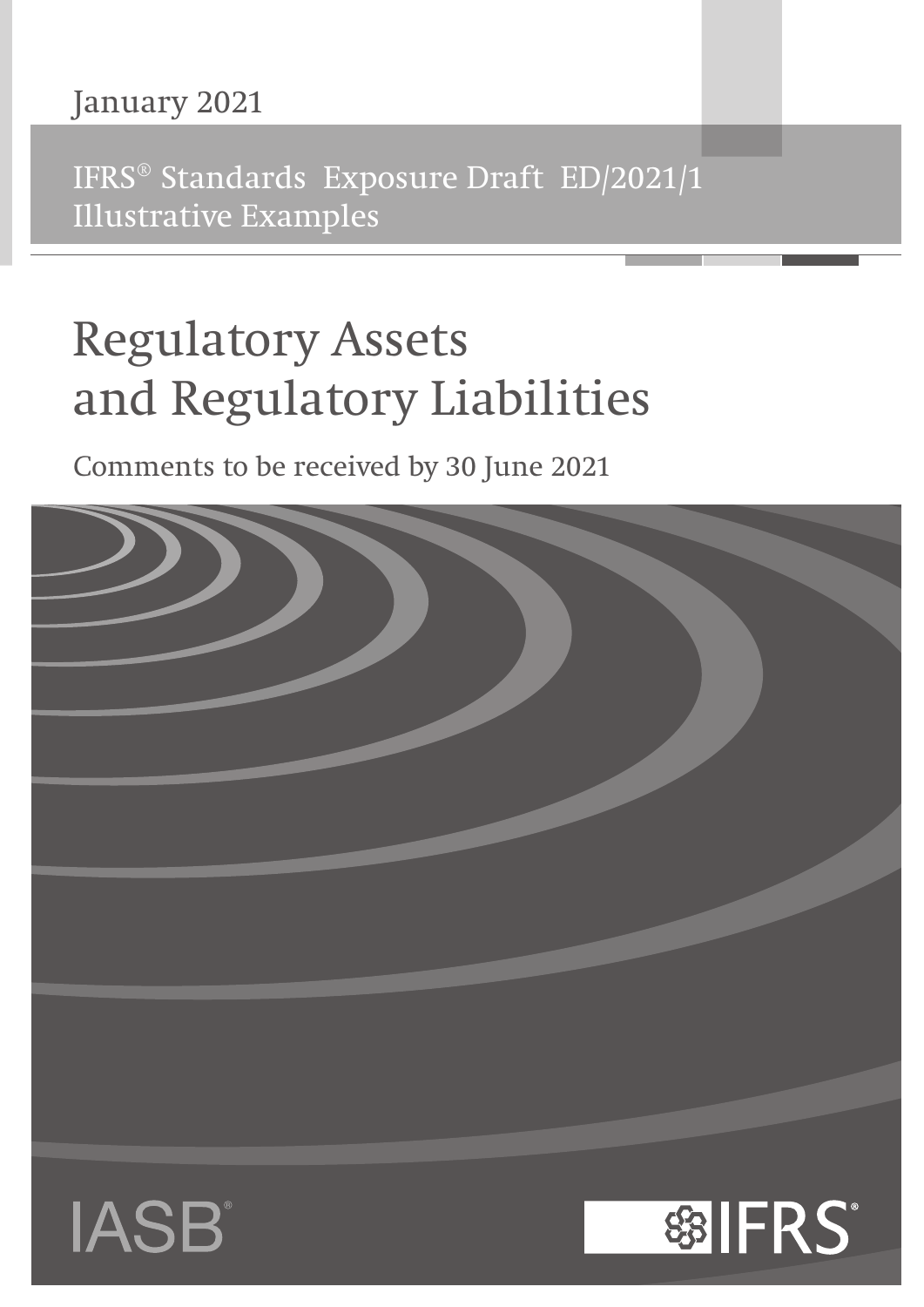## **Exposure Draft**

## Illustrative Examples on

## *Regulatory Assets and Regulatory Liabilities*

Comments to be received by 30 June 2021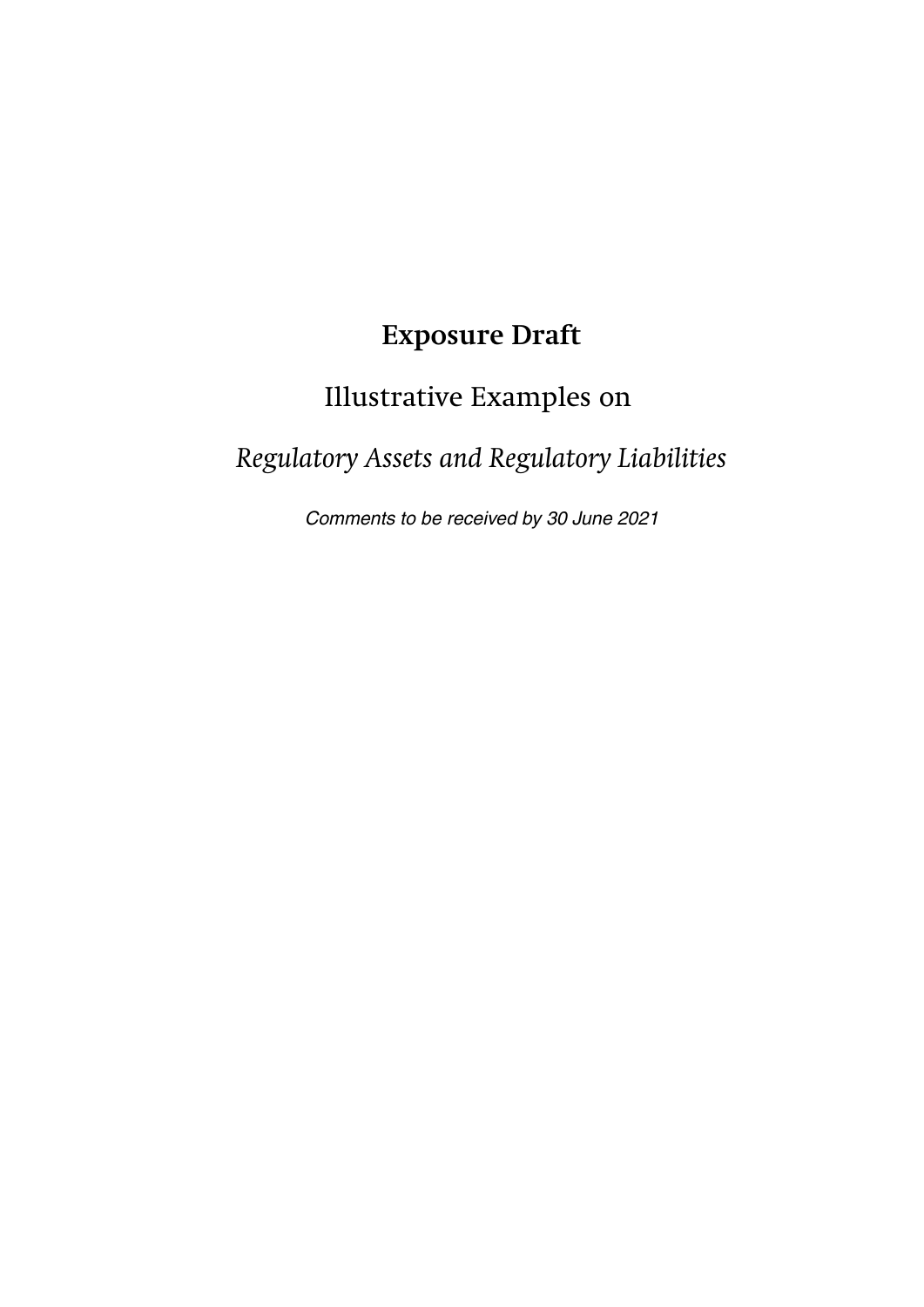These Illustrative Examples accompany the Exposure Draft ED/2021/1 *Regulatory Assets and Regulatory Liabilities* (issued January 2021; see separate booklet). Comments need to be received by **30 June 2021** and should be submitted by email to [commentletters@ifrs.org](mailto:commentletters@ifrs.org) or online at [https://www.ifrs.org/](https://www.ifrs.org/projects/open-for-comment/) [projects/open-for-comment/](https://www.ifrs.org/projects/open-for-comment/).

All comments will be on the public record and posted on our website at [www.ifrs.org](https://www.ifrs.org) unless the respondent requests confidentiality. Such requests will not normally be granted unless supported by a good reason, for example, commercial confidence. Please see our website for details on this policy and on how we use your personal data.

**Disclaimer:** To the extent permitted by applicable law, the Board and the IFRS Foundation (Foundation) expressly disclaim all liability howsoever arising from this publication or any translation thereof whether in contract, tort or otherwise to any person in respect of any claims or losses of any nature including direct, indirect, incidental or consequential loss, punitive damages, penalties or costs.

Information contained in this publication does not constitute advice and should not be substituted for the services of an appropriately qualified professional.

ISBN for this part: 978-1-914113-04-8

ISBN for complete publication (three parts): 978-1-914113-01-7

#### **Copyright © 2021 IFRS Foundation**

**All rights reserved.** Reproduction and use rights are strictly limited. Please contact the Foundation for further details at [permissions@ifrs.org](mailto:permissions@ifrs.org).

Copies of Board publications may be ordered from the Foundation by emailing [customerservices@ifrs.org](mailto:customerservices@ifrs.org) or visiting our shop at<https://shop.ifrs.org>.



The Foundation has trade marks registered around the world including 'IAS®', 'IASB®', the IASB® logo, 'IFRIC®', 'IFRS®', the IFRS® logo, 'IFRS for SMEs®', the IFRS for SMEs® logo, the 'Hexagon Device', 'International Accounting Standards®', 'International Financial Reporting Standards®', 'NIIF®' and  $^{\circ}\mathrm{SIC}^{\circ}$  . Further details of the Foundation's trade marks are available from the Foundation on request.

The Foundation is a not-for-profit corporation under the General Corporation Law of the State of Delaware, USA and operates in England and Wales as an overseas company (Company number: FC023235) with its principal office in the Columbus Building, 7 Westferry Circus, Canary Wharf, London, E14 4HD.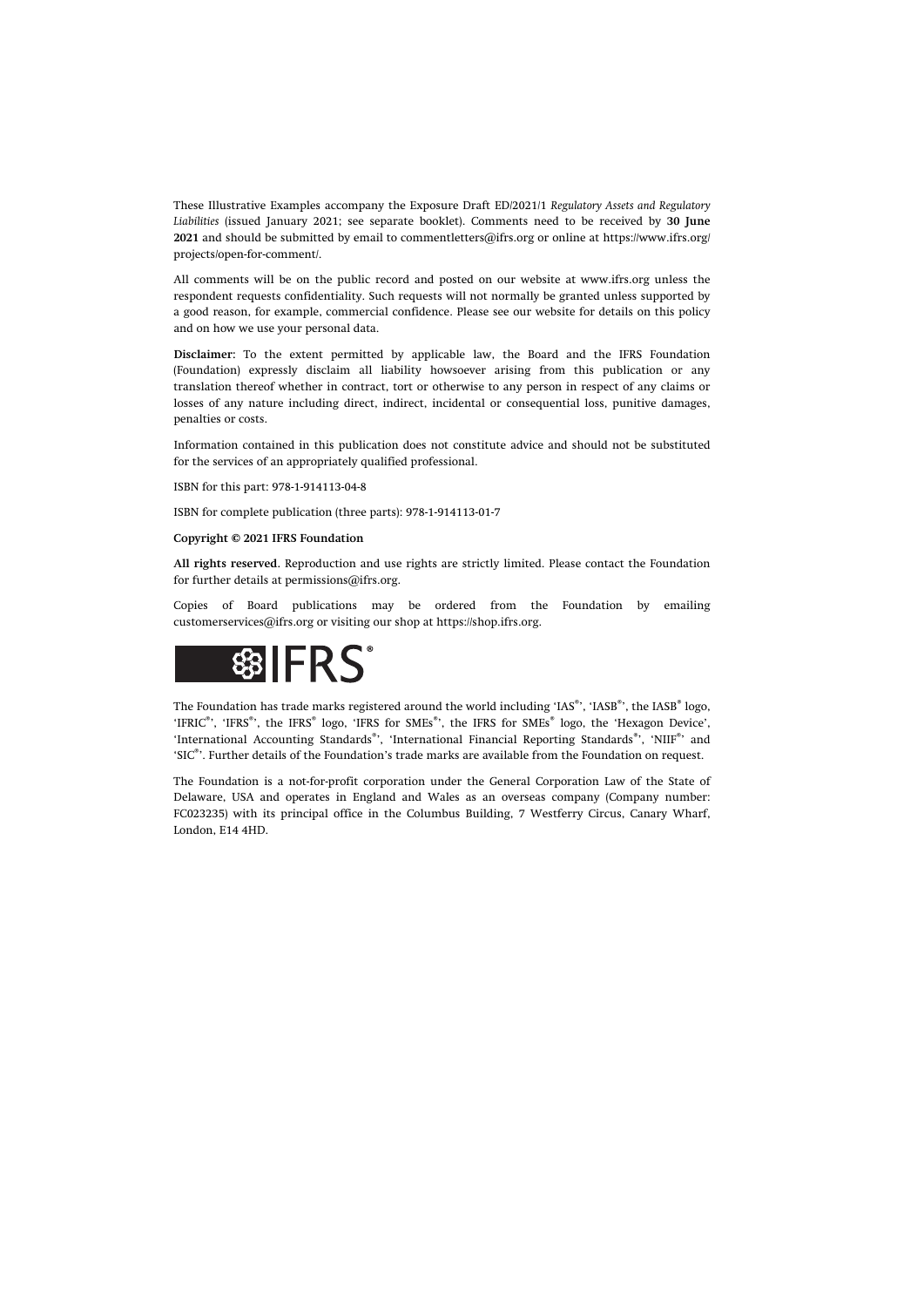## **CONTENTS**

|                                                                                                                       | from paragraph  |
|-----------------------------------------------------------------------------------------------------------------------|-----------------|
| <b>INTRODUCTION</b>                                                                                                   | IE1             |
| <b>EXAMPLE 1 INPUT COST AND QUANTITY VARIANCES</b>                                                                    | IE <sub>2</sub> |
| <b>EXAMPLE 2A QUANTITY VARIANCES AFFECTING RECOVERY OF AN ITEM</b><br><b>OF PLANT</b>                                 | <b>IE16</b>     |
| <b>EXAMPLE 2B RECOVERY PERIOD LONGER THAN AN ASSET'S USEFUL</b><br><b>LIFE</b>                                        | <b>IE30</b>     |
| <b>EXAMPLE 2C RECOVERY PERIOD SHORTER THAN AN ASSET'S USEFUL</b><br><b>LIFE</b>                                       | IE38            |
| <b>EXAMPLE 3 REGULATORY RETURNS ON AN ASSET NOT YET AVAILABLE</b><br><b>FOR USE</b>                                   | <b>IE46</b>     |
| <b>EXAMPLE 4 ITEMS AFFECTING REGULATED RATES ONLY WHEN</b><br><b>RELATED CASH IS PAID OR RECEIVED</b>                 | <b>IE56</b>     |
| <b>EXAMPLE 5 UNEVEN REGULATORY INTEREST RATE</b>                                                                      | <b>IE68</b>     |
| <b>EXAMPLE 6A PRE-FUNDING OF AN ASSET BY CUSTOMERS</b>                                                                | <b>IE76</b>     |
| <b>EXAMPLE 6B PRE-FUNDING OF AN ASSET INDIRECTLY BY CUSTOMERS</b>                                                     | <b>IE86</b>     |
| <b>EXAMPLE 7A EXAMPLES OF CIRCUMSTANCES THAT GIVE RISE TO</b><br><b>REGULATORY ASSETS</b>                             | 7A.1            |
| <b>EXAMPLE 7B EXAMPLES OF CIRCUMSTANCES THAT GIVE RISE TO</b><br><b>REGULATORY LIABILITIES</b>                        | 7B.1            |
| <b>EXAMPLE 7C EXAMPLES OF CIRCUMSTANCES THAT GIVE RISE TO</b><br>NEITHER REGULATORY ASSETS NOR REGULATORY LIABILITIES | 7C.1            |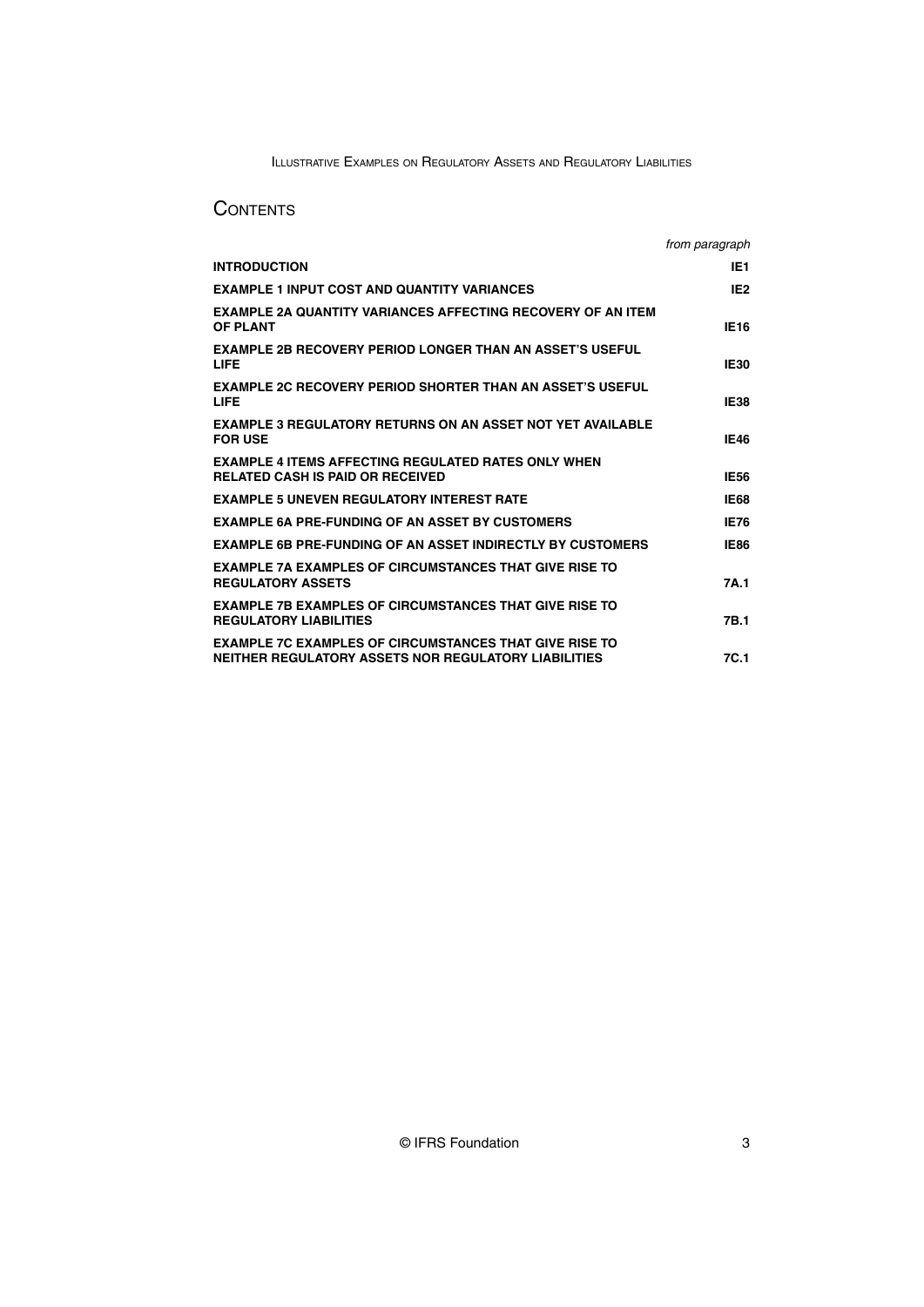## <span id="page-4-0"></span>**Exposure Draft IFRS X Regulatory Assets and Regulatory Liabilities Illustrative Examples**

*These examples accompany, but are not part of, [draft] IFRS X. They illustrate aspects of [draft] IFRS X but are not intended to provide interpretative guidance.*

#### **Introduction**

For simplicity, unless indicated otherwise, all examples: IE1

- (a) assume that an entity has no regulatory assets or regulatory liabilities, other than those discussed in the example;
- (b) assume that the cash flows from regulatory assets or regulatory liabilities fall within the boundary of the regulatory agreement;
- (c) assume that the regulatory interest rate provided by a regulatory agreement for a regulatory asset is sufficient;
- (d) assume that entities apply the cost model in IAS 16 *Property, Plant and Equipment*;
- (e) assume that if an example focuses on an asset not yet available for use in a particular period, the entity is nevertheless supplying goods or services to customers in that period using other assets;
- (f) assume that all revenue is recognised immediately upon the supply of goods or services;
- (g) denominate all monetary amounts in 'currency units' (CU), rounded to the nearest whole number; and
- (h) ignore income tax.

### **Example 1 Input cost and quantity variances**

Example 1 illustrates the requirements of the [draft] Standard for identifying, recognising and measuring regulatory assets arising from cost variances and quantity variances. IE2

#### **Fact pattern**

- Entity A supplies goods or services to customers under a regulatory agreement. Entity A began to supply the goods or services on the first day of Year 1. IE3
- The regulatory agreement entitles Entity A to recover the actual input costs incurred in supplying the goods or services to customers. The regulated rate to be charged to customers in Year 1 was set at CU2.70 per unit, based on: IE4
	- (a) estimated variable input costs of CU200;
	- (b) estimated fixed input costs of CU70; and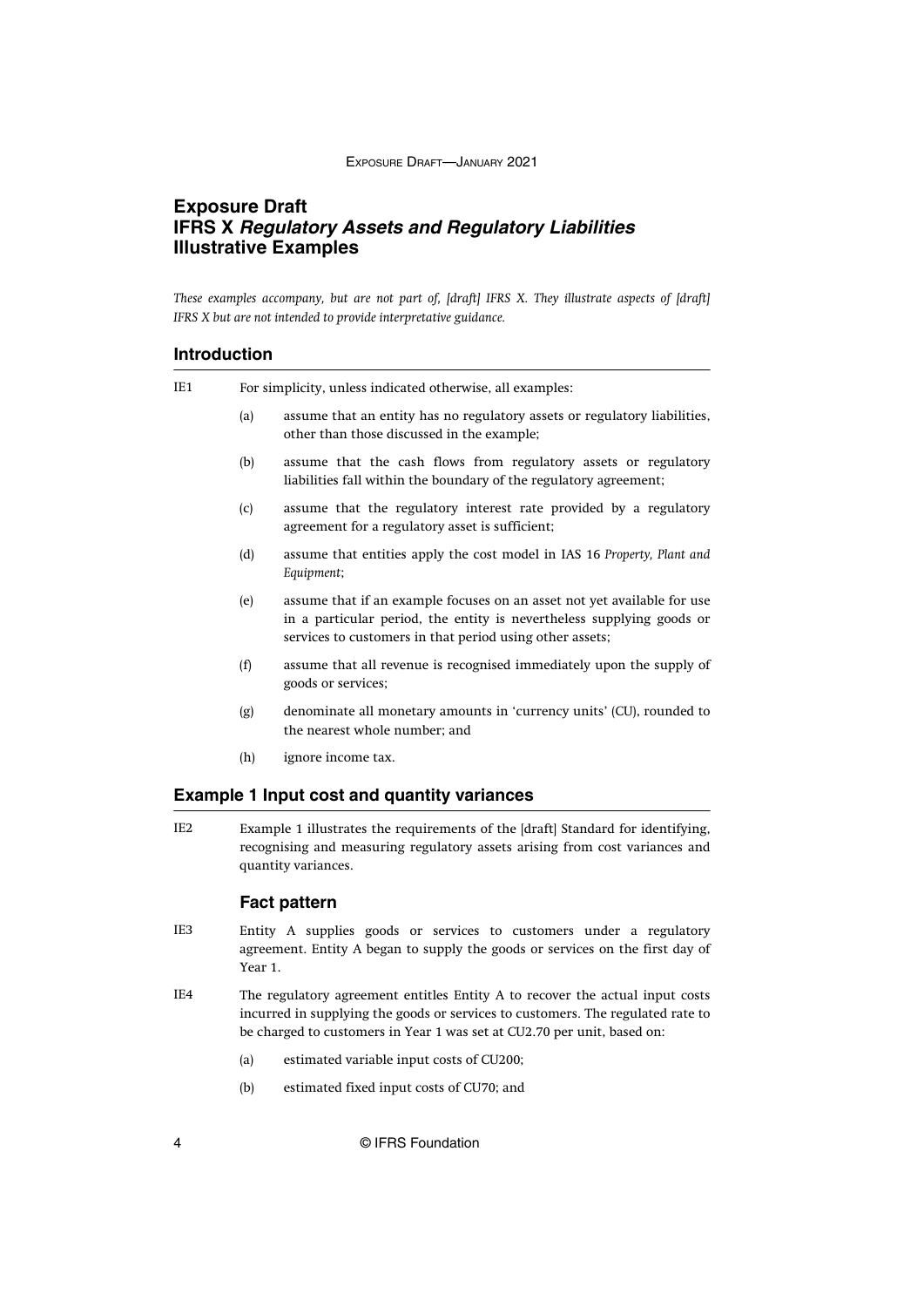| Table 1.1 Regulated rate per unit |               |              |       |
|-----------------------------------|---------------|--------------|-------|
|                                   | Cost per unit | <b>Units</b> | Total |
|                                   | In CU         |              | In CU |
| Variable input costs              | 2.00          | 100          | 200   |
| Fixed input costs                 |               |              | 70    |
| <b>Total input costs</b>          |               |              | 270   |
| Estimated quantity                |               | 100          |       |

**Regulated rate per unit 2.70**

(c) an estimated quantity of 100 units to be supplied in Year 1.

- The regulatory agreement requires variances between estimated input costs and actual input costs incurred by the entity (cost variances), and any underrecovery (or over-recovery) of these costs arising from variances between estimated and actual quantities of goods or services supplied to customers (quantity variances), to be added (or deducted) in determining the regulated rate charged to customers in the following year. The regulatory agreement provides (or charges) a regulatory interest rate of 5% on any unrecovered (or unfulfilled) balance at the start of a year. IE5
- In Year 1, the quantity of goods or services supplied was lower than estimated: Entity A supplied only 90 units to customers. Consequently, Entity A recognised revenue of CU243 during Year 1 by applying IFRS 15 *Revenue from Contracts with Customers*. IE6

| Table 1.2 Year 1 recognised revenue |       |
|-------------------------------------|-------|
|                                     | Total |
| Regulated rate per unit (in CU)     | 2.70  |
| Units supplied                      | 90    |
| Revenue in Year 1 (in CU)           | 243   |

IE7

During Year 1, Entity A also recognised higher than estimated variable and fixed input costs as an expense by applying IFRS Standards.

| Table 1.3 Total actual input costs         |               |                          |       |
|--------------------------------------------|---------------|--------------------------|-------|
|                                            | Cost per unit | <b>Units</b>             | Total |
|                                            | In CU         |                          | In CU |
| Variable input costs                       | 2.50          | 90                       | 225   |
| Fixed input costs                          |               | $\overline{\phantom{a}}$ | 75    |
| Total input costs recognised as an expense |               |                          | 300   |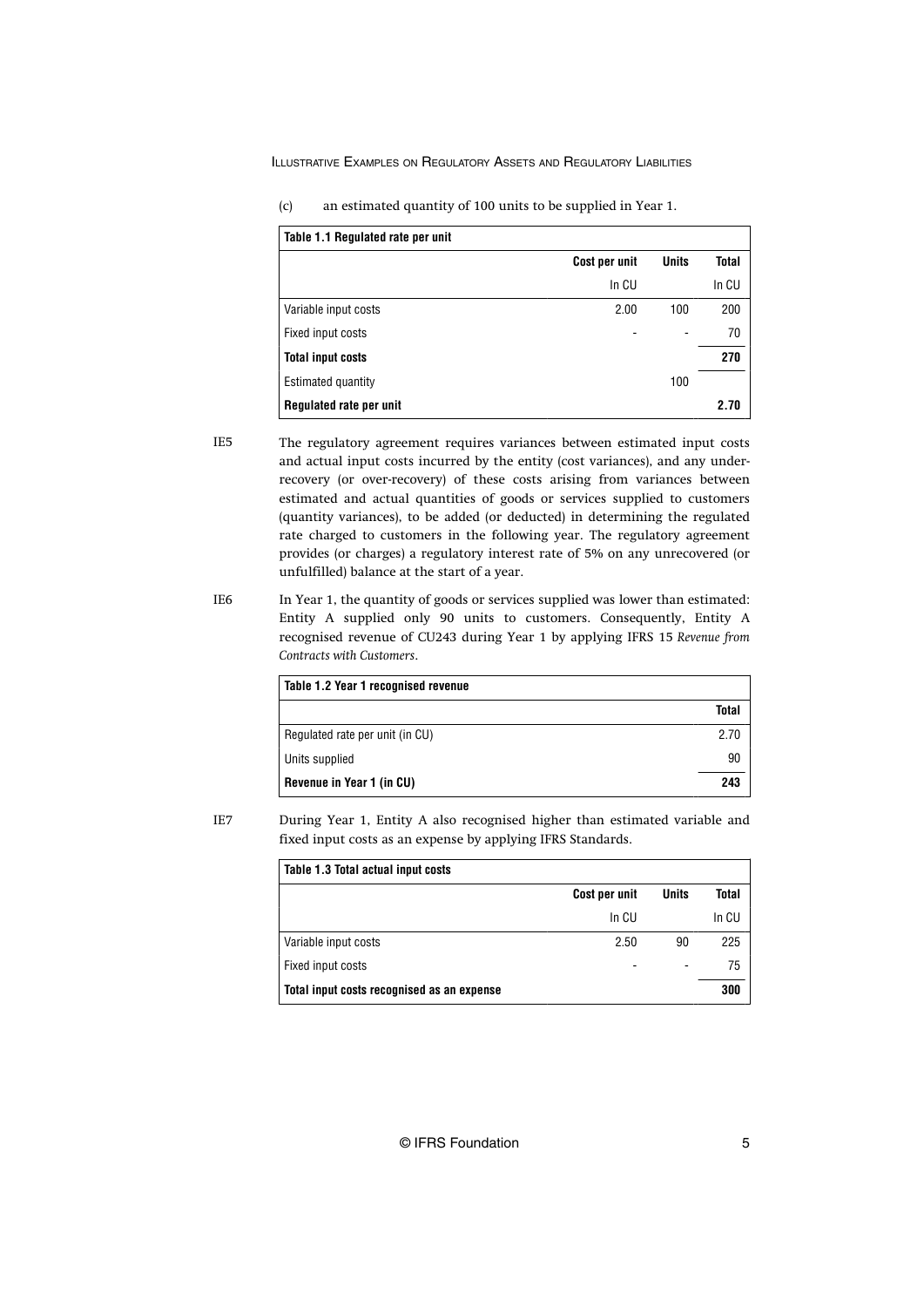- The regulatory agreement entitles Entity A to add, in determining the regulated rates to be charged to customers for goods or services supplied in Year 2, an amount to recover the cost variances and quantity variances experienced in Year 1 (which aggregate to CU57), plus regulatory interest at 5% of this amount. IE8
- In Year 2, Entity A again incurs actual input costs of CU300, but the actual quantity supplied to customers is 100 units. No cost or quantity variances arise for Year 2 because the regulated rates for that year reflect estimated input costs of CU300 and an estimated quantity of 100 units to be supplied. The regulated rates for Year 2 also include an amount of CU60 to recover the Year 1 variances of CU57 together with related regulatory interest of CU3 (5% × CU57). IE9

#### **Analysis**

- The total allowed compensation for goods or services supplied in Year 1 and Year 2, applying paragraphs B2–B27 of the [draft] Standard, consists of: IE10
	- (a) the amount that recovers allowable expenses incurred in supplying those goods or services—the actual input costs of CU300 incurred by the entity in both Year 1 and Year 2; and
	- (b) regulatory interest income of 5% recognised in Year 2 on the variances that Entity A is entitled to include in determining the regulated rates to be charged to customers in Year 2.
- Of the total allowed compensation for the goods or services supplied in Year 1, only CU243 was included in revenue in that year. The remaining part of that total allowed compensation (CU57 out of CU300) will be included in revenue in the future (Year 2). Applying paragraph 16(c) of the [draft] Standard, Entity A recognised a regulatory asset of CU57 at the end of Year 1, to be recovered by adding that amount (together with any regulatory interest) in determining the regulated rates for goods or services to be supplied in Year 2. IE11
- If no other transactions took place in Years 1 and 2, Entity A's statements of financial performance for those years would be as shown in Table 1.4. IE12

| Table 1.4 Profit for Years 1 and 2     |        |        |
|----------------------------------------|--------|--------|
| In CU                                  | Year 1 | Year 2 |
| Revenue                                | 243    | 360    |
| Regulatory income (regulatory expense) | 57     | (57)   |
|                                        | 300    | 303    |
| Input cost expense                     | (300)  | (300)  |
| <b>Profit</b>                          |        | 3      |

The profit in Year 2 equals the regulatory interest income recognised in that year to depict the compensation to which Entity A is entitled for the time lag until it recovers variances that arose in supplying goods or services in Year 1. IE13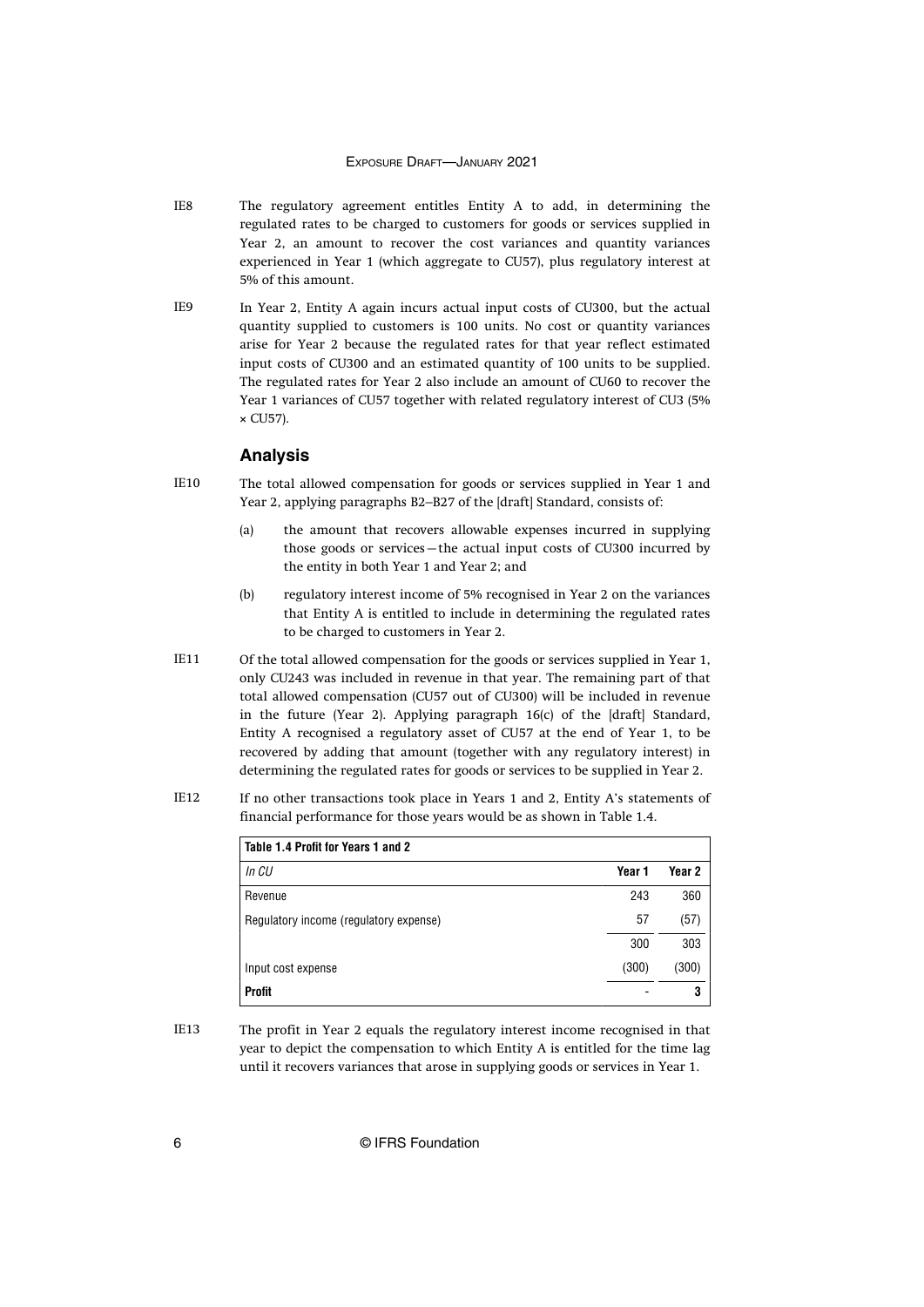<span id="page-7-0"></span>Entity A discloses a reconciliation of the carrying amount of this regulatory asset, as required by paragraph 83 of the [draft] Standard. A possible format for this reconciliation is shown in Table 1.5. IE14

| Table 1.5 Reconciliation of carrying amount of regulatory asset |                          |        |
|-----------------------------------------------------------------|--------------------------|--------|
| In CU                                                           | Year 1                   | Year 2 |
| Opening carrying amount                                         |                          | 57     |
| Amount recognised                                               | 57                       |        |
| Regulatory interest income                                      |                          | 3      |
| Recovery                                                        | $\overline{\phantom{0}}$ | (60)   |
| <b>Closing carrying amount</b>                                  | 57                       |        |

Entity A measures the regulatory asset by discounting estimates of all future cash flows arising from it to their present value (the future cash flows are estimated to be CU60 if those cash flows are not subject to uncertainty). Paragraph 49 of the [draft] Standard explains that because the regulatory interest rate is also the discount rate, the present value of the future cash flows (CU57) at initial recognition equals the sum of the future cash flows excluding the cash flows that will result from regulatory interest (CU57 = CU60 − CU3). IE15

### **Example 2A Quantity variances affecting recovery of an item of plant**

Example 2A illustrates the requirements of the [draft] Standard for identifying, recognising and measuring regulatory assets or regulatory liabilities arising from quantity variances affecting the estimated pattern of recovery of the cost of an item of property, plant or equipment. IE16

#### **Fact pattern**

- Entity B supplies goods or services to customers under a regulatory agreement. Entity B began the supply of the goods or services on the first day of Year 1. IE17
- Entity B has an item of plant it uses to supply goods or services. During Year 0, the entity completed the construction of this asset and it became available for use on the last day of that year. IE18
- The cost of the item of plant was CU1,000, both for regulatory purposes and as determined by applying IAS 16. The item of plant has a useful life of five years and the entity depreciates it using the straight-line method over this period. IE19
- The regulatory agreement entitles Entity B to: IE20
	- (a) recover the cost of the item of plant through the regulated rates charged to customers evenly over its useful life of five years.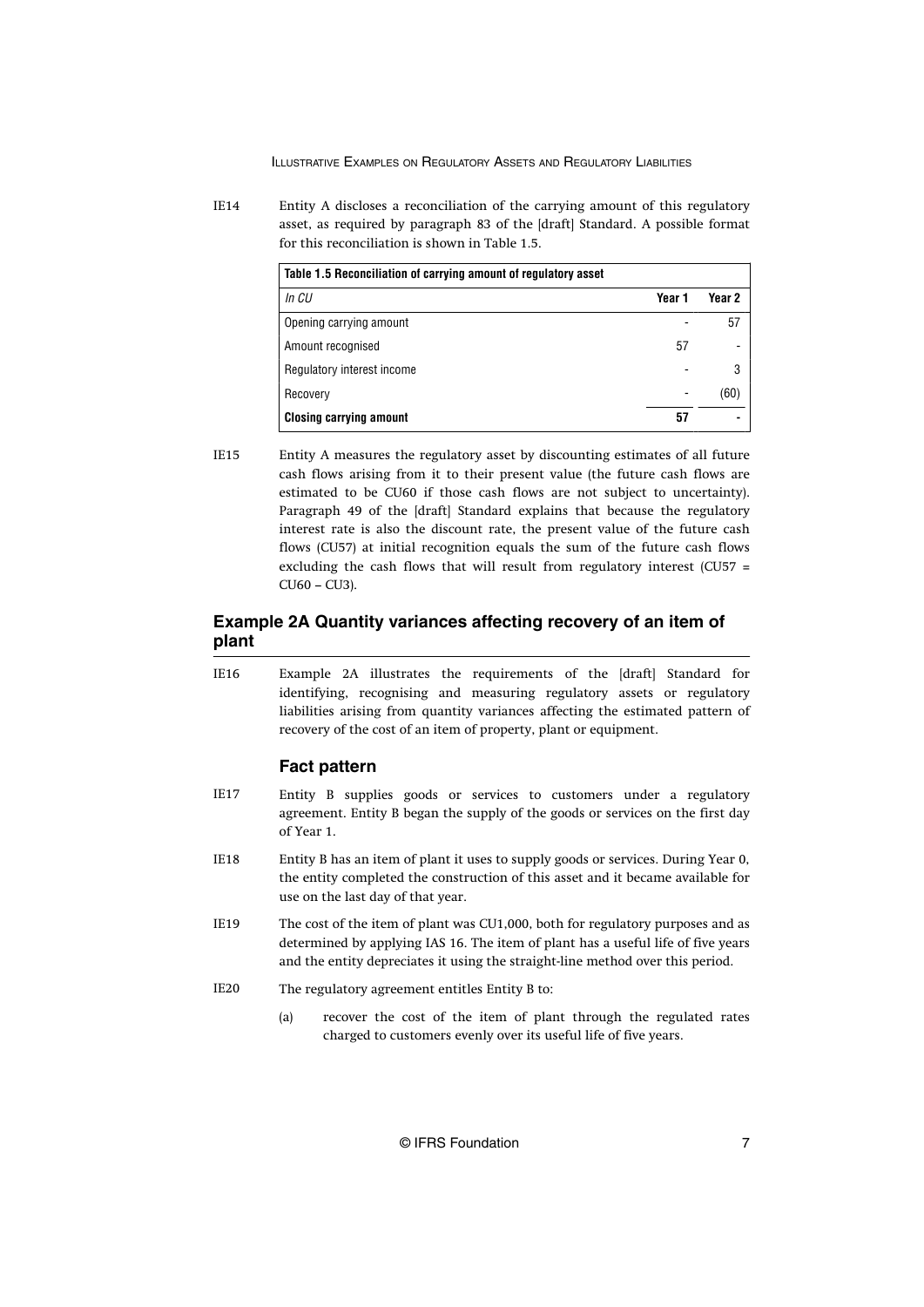- (b) add in determining the regulated rates charged to customers each year a regulatory return calculated as 8% of the unrecovered balance of the item of plant at the beginning of the year.
- Estimates of the amounts that relate to the item of plant and will be included in the regulated rates to be charged to customers are shown in Table 2A.1. IE21

| Table 2A.1 Estimates of amounts to be included in the regulated rates        |        |                                                                                                                                                                                                                                                                                                                   |        |               |        |  |
|------------------------------------------------------------------------------|--------|-------------------------------------------------------------------------------------------------------------------------------------------------------------------------------------------------------------------------------------------------------------------------------------------------------------------|--------|---------------|--------|--|
| In CU                                                                        | Year 1 | Year 2                                                                                                                                                                                                                                                                                                            | Year 3 | Year 4        | Year 5 |  |
| Opening balance                                                              | 1.000  | 800                                                                                                                                                                                                                                                                                                               | 600    | 400           | 200    |  |
| Regulatory return                                                            | 80     | 64                                                                                                                                                                                                                                                                                                                | 48     | 32            | 16     |  |
| Estimates of amounts to be included in<br>the regulated rates <sup>(a)</sup> | (280)  | (264)                                                                                                                                                                                                                                                                                                             | (248)  | (232)         | (216)  |  |
| <b>Closing balance</b>                                                       | 800    | 600                                                                                                                                                                                                                                                                                                               | 400    | 200           |        |  |
| $\sim$ $\sim$ $\sim$                                                         |        | $\mathcal{C}$ and $\mathcal{C}$ and $\mathcal{C}$ and $\mathcal{C}$ and $\mathcal{C}$ and $\mathcal{C}$ and $\mathcal{C}$ and $\mathcal{C}$ and $\mathcal{C}$ and $\mathcal{C}$ and $\mathcal{C}$ and $\mathcal{C}$ and $\mathcal{C}$ and $\mathcal{C}$ and $\mathcal{C}$ and $\mathcal{C}$ and $\mathcal{C}$ and |        | $\sim$ $\sim$ |        |  |

(a) Calculated as the sum of the recovery of the cost of the item of plant per year (CU200) plus the regulatory return the entity is entitled to add in the regulated rates to be charged to customers in that year.

- If the actual quantity supplied to customers differs from the quantity the entity estimated, that quantity variance causes an under or over-recovery of the total allowed compensation. The regulatory agreement specifies that the under or over-recovery will be added or deducted in determining the regulated rates to be charged to customers in the next year. IE22
- For simplicity, this example ignores regulatory interest on the unrecovered, or unfulfilled, balances arising from any quantity variances. The example also ignores any further adjustment to the carrying amount of a regulatory asset that would be needed if the regulatory agreement provides a regulatory interest rate that does not sufficiently compensate Entity B for the time value of money and uncertainty in the amount and timing of the future cash flows arising from that regulatory asset. IE23
- The variance between Entity B's estimate of the number of units it will supply each year for Years 1–5 and the actual quantities of goods or services supplied is shown in Table 2A.2. IE24

| Table 2A.2 Quantity variances Years 1–5 |        |        |        |        |        |
|-----------------------------------------|--------|--------|--------|--------|--------|
| In units                                | Year 1 | Year 2 | Year 3 | Year 4 | Year 5 |
| Estimated quantity                      | 100    | 110    | 120    | 90     | 80     |
| Actual quantity                         | 90     | 115    | 115    | 100    | 80     |
| Variance                                | (10)   | 5      | (5)    | 10     |        |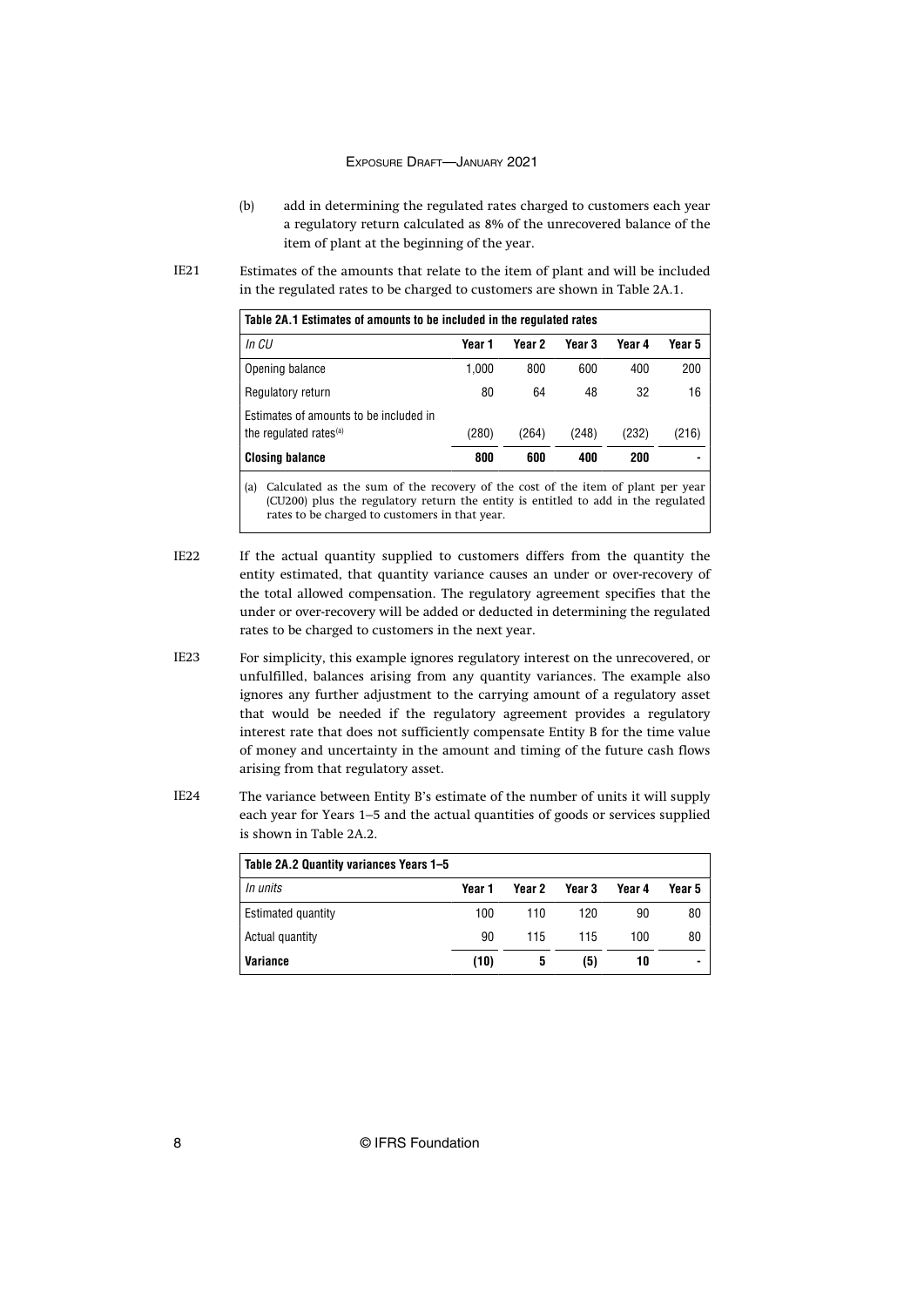Because of these quantity variances, the actual revenue differs from previously estimated revenue for Years 1–5: IE25

| Table 2A.3 Variances between actual revenue and previously estimated revenue Years 1–5                                |        |        |        |        |        |
|-----------------------------------------------------------------------------------------------------------------------|--------|--------|--------|--------|--------|
| In CU                                                                                                                 | Year 1 | Year 2 | Year 3 | Year 4 | Year 5 |
| Estimates of amounts to be included in<br>the regulated rates before recovery of<br>prior year variances (Table 2A.1) | 280    | 264    | 248    | 232    | 216    |
| Scheduled recovery (fulfilment) of prior<br>year variance                                                             |        | 28     | (13)   | 10     | (27)   |
| Estimated revenue (a)                                                                                                 | 280    | 292    | 235    | 242    | 189    |
| Estimated quantity (Table 2A.2)                                                                                       | 100    | 110    | 120    | 90     | 80     |
| Regulated rate per unit (b)                                                                                           | 2.80   | 2.65   | 1.96   | 2.69   | 2.36   |
| Actual quantity (c) (Table 2A.2)                                                                                      | 90     | 115    | 115    | 100    | 80     |
| Actual revenue $(d = b \times c)$                                                                                     | 252    | 305    | 225    | 269    | 189    |
| Variance = $(a - d)$                                                                                                  | 28     | (13)   | 10     | (27)   |        |

#### **Analysis**

Applying paragraphs B2–B27 of the [draft] Standard, Entity B determines that the total allowed compensation for Years 1–5 consists of: IE26

- (a) the amount that recovers allowable expenses incurred in supplying goods or services—the depreciation expense of CU200 per year recognised for the item of plant.
- (b) the regulatory return of 8% on the outstanding opening balance of the item of plant. This regulatory return forms part of the total allowed compensation for goods or services supplied in the same year in which the regulatory agreement entitles the entity to add it in determining the regulated rates.

| Table 2A.4 Total allowed compensation for goods or services supplied in Years 1–5 |        |        |        |        |        |       |  |
|-----------------------------------------------------------------------------------|--------|--------|--------|--------|--------|-------|--|
| In CU                                                                             | Year 1 | Year 2 | Year 3 | Year 4 | Year 5 | Total |  |
| Allowable expenses-<br>depreciation expense                                       | 200    | 200    | 200    | 200    | 200    | 1,000 |  |
| Regulatory return (Table 2A.1)                                                    | 80     | 64     | 48     | 32     | 16     | 240   |  |
| <b>Total allowed compensation</b>                                                 | 280    | 264    | 248    | 232    | 216    | 1.240 |  |
| Revenue (Table 2A.3)                                                              | 252    | 305    | 225    | 269    | 189    | 1.240 |  |
| <b>Regulatory income</b><br>(regulatory expense)                                  | 28     | (41)   | 23     | (37)   | 27     |       |  |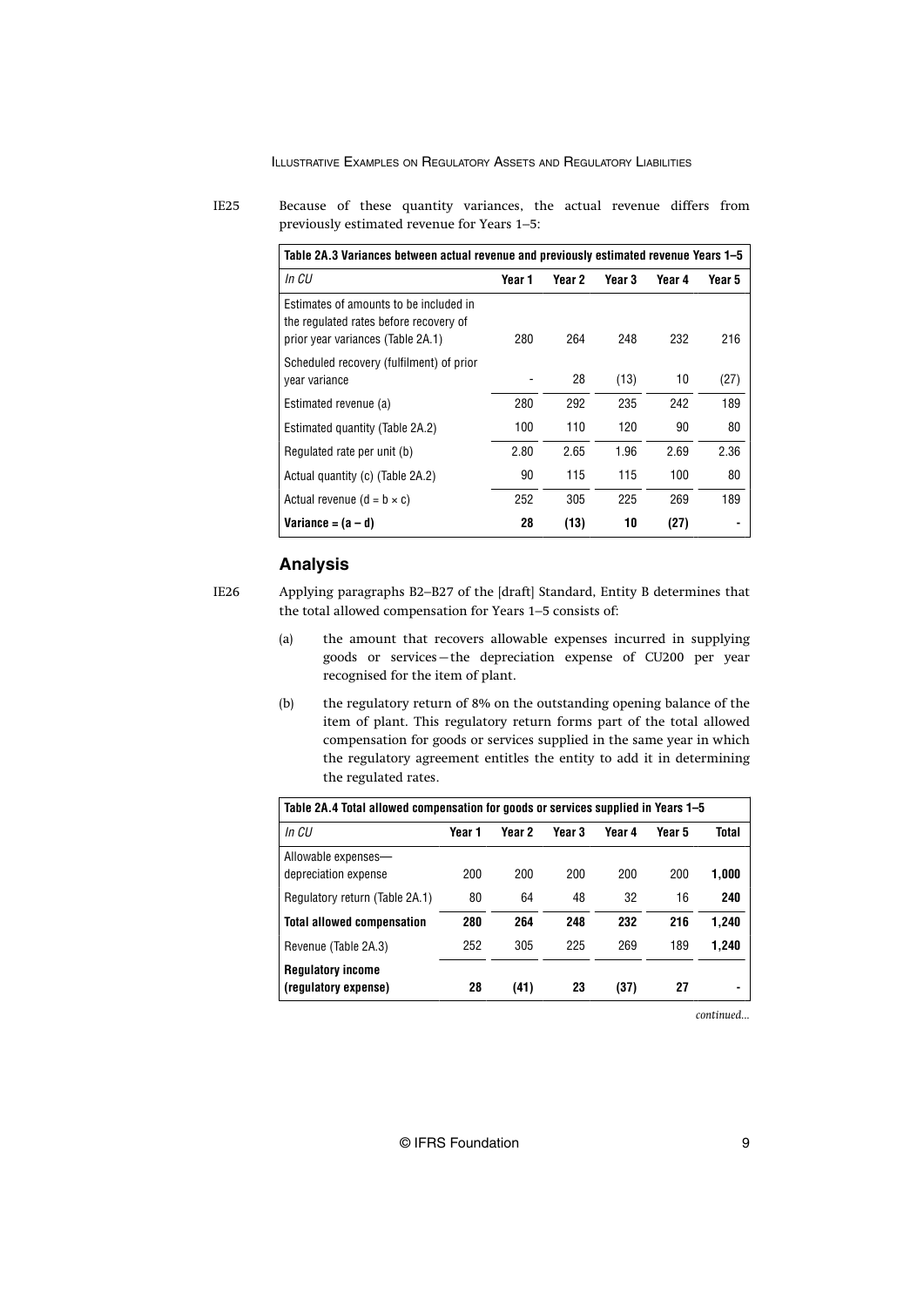*...continued*

| Table 2A.4 Total allowed compensation for goods or services supplied in Years 1-5                          |        |        |        |        |        |       |
|------------------------------------------------------------------------------------------------------------|--------|--------|--------|--------|--------|-------|
| In CU                                                                                                      | Year 1 | Year 2 | Year 3 | Year 4 | Year 5 | Total |
| Of which:                                                                                                  |        |        |        |        |        |       |
| Under-recovery: part of total<br>allowed compensation that<br>will be included in revenue in<br>the future | 28     |        | 10     |        |        | 38    |
| Over-recovery: revenue that<br>will provide part of total<br>allowed compensation in the<br>future         |        | (13)   |        | (27)   |        | (40)  |
| Scheduled recovery or<br>fulfilment of prior year<br>variances                                             |        | (28)   | 13     | (10)   | 27     |       |

IE27

If no other transactions took place in Years 1–5, Entity B's statements of financial performance for these years would be as shown in Table 2A.5.

| Table 2A.5 Profit for Years 1-5 |        |        |        |        |        |                |
|---------------------------------|--------|--------|--------|--------|--------|----------------|
| In CU                           | Year 1 | Year 2 | Year 3 | Year 4 | Year 5 | Total          |
| Revenue (Table 2A.3)            | 252    | 305    | 225    | 269    | 189    | 1.240          |
| Regulatory income (regulatory   |        |        |        |        |        |                |
| expense) (Table 2A.4)           | 28     | (41)   | 23     | (37)   | 27     | $\blacksquare$ |
|                                 | 280    | 264    | 248    | 232    | 216    | 1.240          |
| Depreciation                    | (200)  | (200)  | (200)  | (200)  | (200)  | (1,000)        |
| Profit                          | 80     | 64     | 48     | 32     | 16     | 240            |

IE28

In this example, the profit in each of Years 1–5 equals the regulatory return on the item of plant that the regulatory agreement entitles the entity to add in determining the regulated rates to be charged to customers when supplying goods or services during that year.

Entity B discloses reconciliations of the carrying amount of the regulatory assets and regulatory liabilities, as required by paragraph 83 of the [draft] Standard. A possible format for these reconciliations is shown in Tables 2A.6 and 2A.7. IE29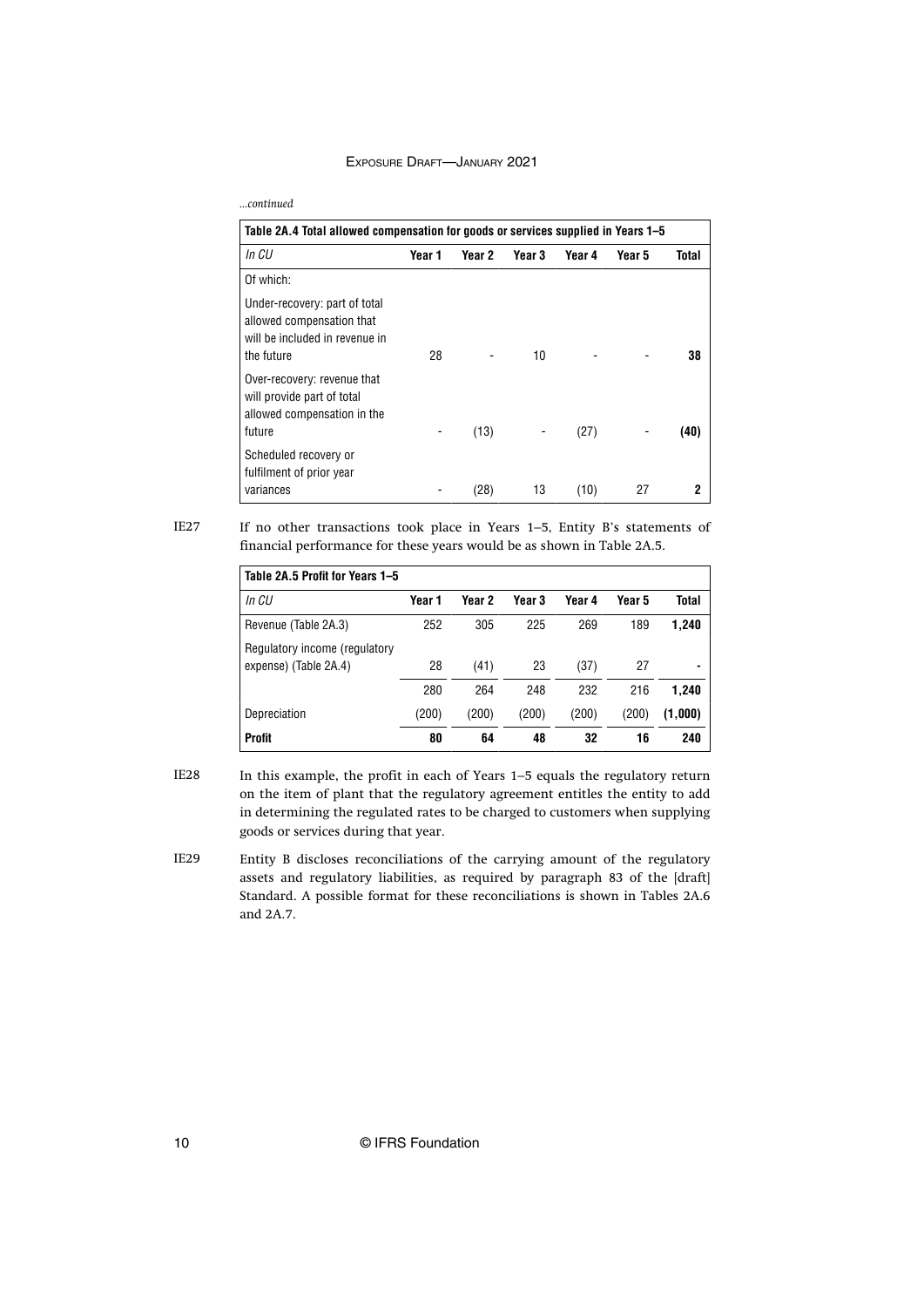<span id="page-11-0"></span>

| Table 2A.6 Reconciliation of carrying amount of regulatory assets |        |                |        |        |        |  |  |  |  |
|-------------------------------------------------------------------|--------|----------------|--------|--------|--------|--|--|--|--|
| In CU                                                             | Year 1 | Year 2         | Year 3 | Year 4 | Year 5 |  |  |  |  |
| Opening carrying amount                                           |        | 28             |        | 10     |        |  |  |  |  |
| Amount recognised                                                 | 28     |                | 10     |        |        |  |  |  |  |
| Regulatory interest income <sup>(a)</sup>                         |        |                |        |        |        |  |  |  |  |
| Recovery                                                          |        | (28)           |        | (10)   |        |  |  |  |  |
| <b>Closing carrying amount</b>                                    | 28     | $\blacksquare$ | 10     |        |        |  |  |  |  |
| See paragraph IE23.<br>(a)                                        |        |                |        |        |        |  |  |  |  |

| Table 2A.7 Reconciliation of carrying amount of regulatory liabilities |        |        |        |                          |                |  |  |  |  |
|------------------------------------------------------------------------|--------|--------|--------|--------------------------|----------------|--|--|--|--|
| In CU                                                                  | Year 1 | Year 2 | Year 3 | Year 4                   | Year 5         |  |  |  |  |
| Opening carrying amount                                                |        |        | (13)   |                          | (27)           |  |  |  |  |
| Amount recognised                                                      |        | (13)   |        | (27)                     |                |  |  |  |  |
| Regulatory interest expense <sup>(a)</sup>                             |        |        |        |                          |                |  |  |  |  |
| <b>Fulfilment</b>                                                      |        |        | 13     | $\overline{\phantom{0}}$ | 27             |  |  |  |  |
| <b>Closing carrying amount</b>                                         |        | (13)   |        | (27)                     | $\blacksquare$ |  |  |  |  |
| See paragraph IE23.<br>(a)                                             |        |        |        |                          |                |  |  |  |  |

### **Example 2B Recovery period longer than an asset's useful life**

Example 2B illustrates the requirements of the [draft] Standard for identifying, recognising and measuring a regulatory asset arising when the regulatory agreement specifies for an item of property, plant or equipment a recovery period longer than that asset's useful life. IE30

#### **Fact pattern**

- Example 2B assumes the same fact pattern as Example 2A, except: IE31
	- (a) the item of plant has a useful life of four years and the entity recognises depreciation expense on a straight-line basis over this asset's useful life. However, the regulatory agreement requires the entity to add the cost of the asset to the regulatory capital base for recovery evenly through the regulated rates charged to customers over five years, as shown in Table 2A.1.
	- (b) actual quantities supplied to customers equal estimated quantities, and thus no quantity variances arise in Years 1–5.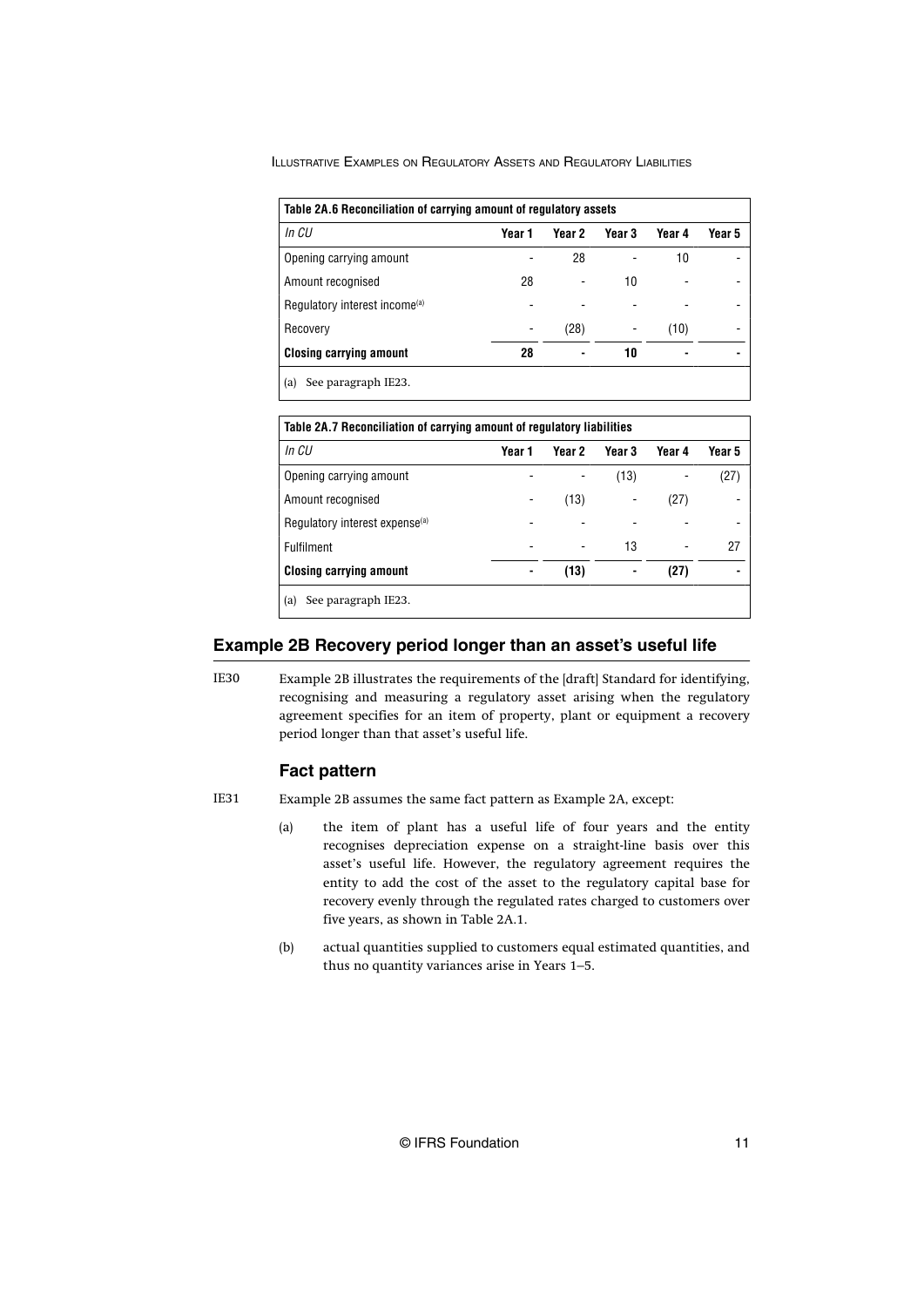#### **Analysis**

```
IE32
```
Applying paragraphs B2–B27 of the [draft] Standard, the total allowed compensation for the goods or services supplied in each of Years 1–5 consists of:

- (a) the amount that recovers allowable expenses incurred in supplying the goods or services—the depreciation expense of CU250 per year recognised for the item of plant for Years 1–4.
- (b) the regulatory return of 8% on the unrecovered balance of the regulatory capital base at the beginning of the year. This regulatory return forms part of the total allowed compensation for goods or services supplied in the same year in which the regulatory agreement entitles the entity to add it in determining the regulated rates.

|                                                                                              | Table 2B.1 Total allowed compensation for goods or services supplied in Years 1–5 |        |        |        |        |       |  |  |
|----------------------------------------------------------------------------------------------|-----------------------------------------------------------------------------------|--------|--------|--------|--------|-------|--|--|
| In CU                                                                                        | Year 1                                                                            | Year 2 | Year 3 | Year 4 | Year 5 | Total |  |  |
| Allowable expenses-<br>depreciation expense                                                  | 250                                                                               | 250    | 250    | 250    |        | 1,000 |  |  |
| Regulatory return (Table 2A.1)                                                               | 80                                                                                | 64     | 48     | 32     | 16     | 240   |  |  |
| <b>Total allowed compensation</b>                                                            | 330                                                                               | 314    | 298    | 282    | 16     | 1,240 |  |  |
| Revenue (Table 2A.1)                                                                         | 280                                                                               | 264    | 248    | 232    | 216    | 1,240 |  |  |
| <b>Regulatory income</b><br>(requiatory expense)                                             | 50                                                                                | 50     | 50     | 50     | (200)  |       |  |  |
| Of which:                                                                                    |                                                                                   |        |        |        |        |       |  |  |
| Under-recovery: part of total<br>allowed compensation that<br>will be included in revenue in |                                                                                   |        |        |        |        |       |  |  |
| the future                                                                                   | 50                                                                                | 50     | 50     | 50     |        | 200   |  |  |
| Recovery of regulatory asset                                                                 |                                                                                   |        |        |        | (200)  | (200) |  |  |

- The asset's recovery period is longer than its useful life, and thus part of the total allowed compensation for the goods or services supplied in Years 1–4 will be included in revenue in Year 5. Therefore, Entity B recognises a regulatory asset in Year 1. During Years 2–4 the carrying amount of the regulatory asset increases because of an increase in the amount that Entity B is entitled to add in determining the regulated rates to be charged to customers in Year 5. IE33
- Entity B measures the regulatory asset by discounting an estimate of all future cash flows arising from the regulatory asset to their present value. Paragraph 49 of the [draft] Standard explains that, because the regulatory interest rate is also the discount rate, the present value of the future cash flows equals the sum of the future cash flows excluding the future cash flows from regulatory interest. That paragraph also states that this result also holds in the case of subsequent measurement if, in addition, the regulatory interest is recovered or fulfilled in the same period in which it accrues. For example, at IE34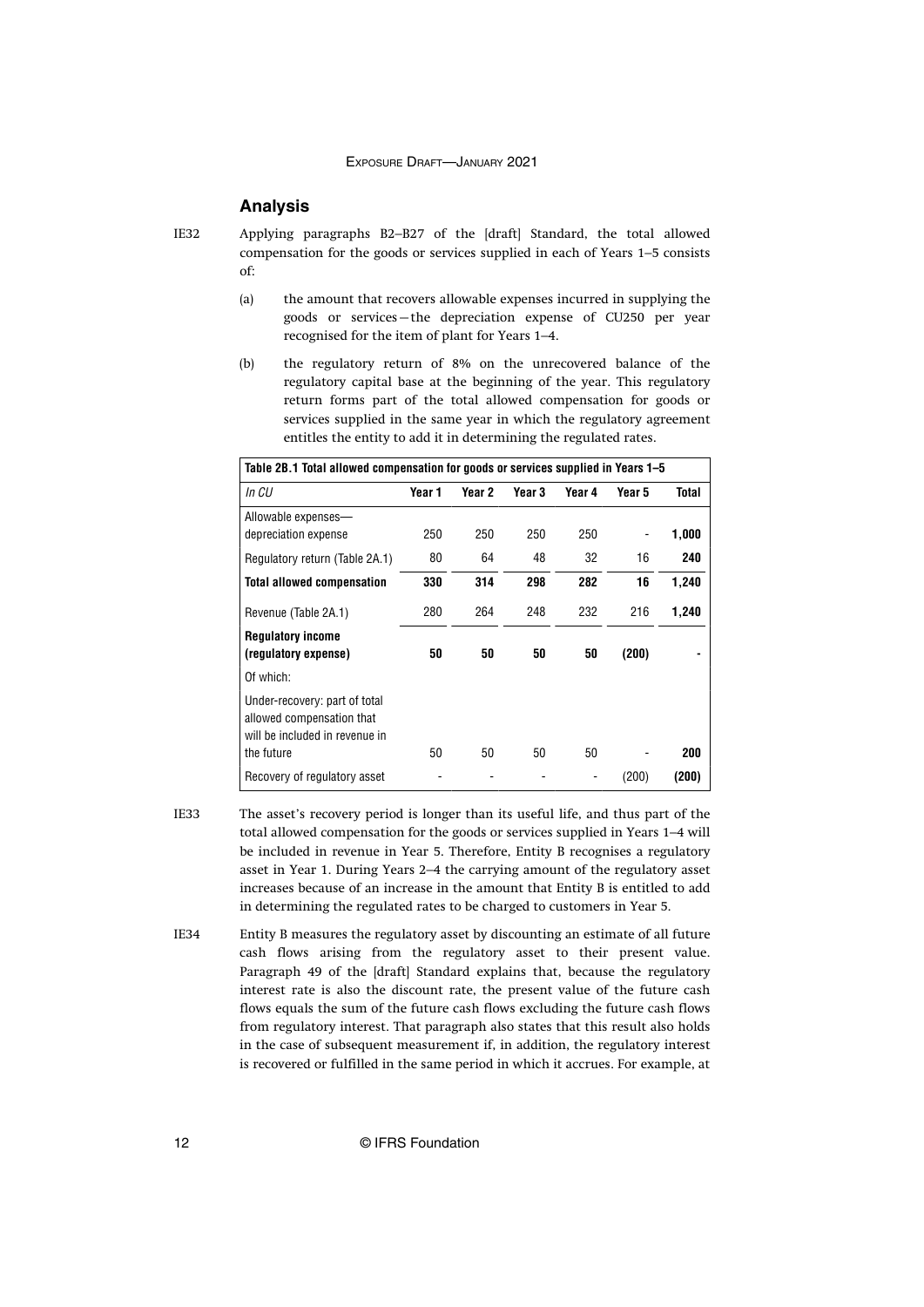the end of Year 4, if the resulting cash flows are not subject to uncertainty, the present value of the future cash flows is CU200 (CU216 − CU16).

If no other transactions took place in Years 1–5, Entity B's statements of financial performance for these years would be as shown in Table 2B.2.

| Table 2B.2 Profit for Years 1-5                        |        |                   |        |        |        |                |
|--------------------------------------------------------|--------|-------------------|--------|--------|--------|----------------|
| In CU                                                  | Year 1 | Year <sub>2</sub> | Year 3 | Year 4 | Year 5 | Total          |
| Revenue <sup>(a)</sup>                                 | 280    | 264               | 248    | 232    | 216    | 1.240          |
| Regulatory income (regulatory<br>expense) (Table 2B.1) | 50     | 50                | 50     | 50     | (200)  | $\blacksquare$ |
|                                                        | 330    | 314               | 298    | 282    | 16     | 1.240          |
| Depreciation expense                                   | (250)  | (250)             | (250)  | (250)  | -      | (1,000)        |
| <b>Profit</b>                                          | 80     | 64                | 48     | 32     | 16     | 240            |

(a) Revenue in Year 5 consists of amounts charged to customers for goods or services supplied using other assets (because the item of plant reached the end of its useful life in Year 4).

IE36

IE35

The profit in Years 1–5 equals the regulatory return on the regulatory capital base that the regulatory agreement entitles the entity to add in determining the regulated rates charged when supplying goods or services during these years. This regulatory return consists of two components, which are discussed in paragraphs B24–B26 of the [draft] Standard and shown in Table 2B.3.

| Table 2B.3 Composition of regulatory return          |        |        |        |        |        |       |  |  |  |
|------------------------------------------------------|--------|--------|--------|--------|--------|-------|--|--|--|
| In CU                                                | Year 1 | Year 2 | Year 3 | Year 4 | Year 5 | Total |  |  |  |
| Regulatory interest income <sup>(a)</sup>            |        | 4      | 8      | 12     | 16     | 40    |  |  |  |
| Regulatory return on the<br>regulatory capital base, |        |        |        |        |        |       |  |  |  |
| excluding regulatory asset <sup>(b)</sup>            | 80     | 60     | 40     | 20     | ۰      | 200   |  |  |  |
|                                                      | 80     | 64     | 48     | 32     | 16     | 240   |  |  |  |
|                                                      |        |        |        |        |        |       |  |  |  |

(a) The regulatory interest rate applied to the regulatory asset is the regulatory return applicable to the regulatory capital base of which the regulatory asset is part. Thus, regulatory interest income for each year is 8% of the opening carrying amount of the regulatory asset, as shown in [Table 2B.4](#page-14-0).

(b) Calculated by applying the regulatory return rate of 8% to the unrecovered balance of the regulatory capital base at the beginning of the year, excluding the balance relating to the regulatory asset (8% applied in this case to an amount equal to the outstanding carrying amount of the asset applying IFRS Standards at the beginning of the year).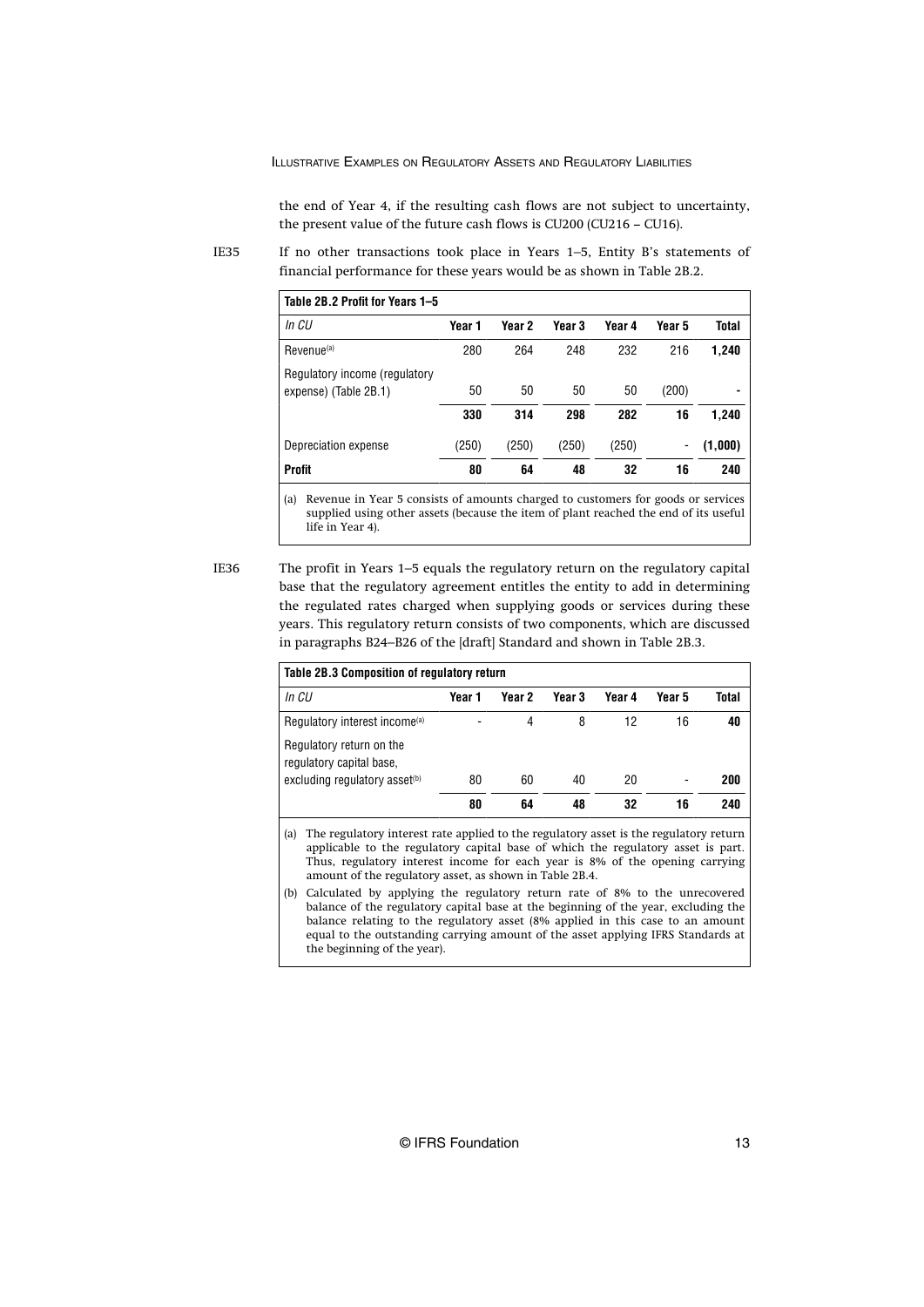<span id="page-14-0"></span>Entity B discloses a reconciliation of the carrying amount of the regulatory asset, as required by paragraph 83 of the [draft] Standard. A possible format of this reconciliation is shown in Table 2B.4. IE37

| Table 2B.4 Reconciliation of carrying amount of regulatory asset |        |        |        |        |        |  |  |  |  |
|------------------------------------------------------------------|--------|--------|--------|--------|--------|--|--|--|--|
| In CU                                                            | Year 1 | Year 2 | Year 3 | Year 4 | Year 5 |  |  |  |  |
| Opening carrying amount                                          |        | 50     | 100    | 150    | 200    |  |  |  |  |
| Amount recognised                                                | 50     | 50     | 50     | 50     |        |  |  |  |  |
| Regulatory interest income                                       | -      | 4      | 8      | 12     | 16     |  |  |  |  |
| Recovery                                                         | -      | (4)    | (8)    | (12)   | (216)  |  |  |  |  |
| <b>Closing carrying amount</b>                                   | 50     | 100    | 150    | 200    |        |  |  |  |  |

#### **Example 2C Recovery period shorter than an asset's useful life**

Example 2C illustrates the requirements of the [draft] Standard on identifying, recognising and measuring a regulatory liability arising when the regulatory agreement specifies for an item of property, plant or equipment a recovery period shorter than that asset's useful life.

### **Fact pattern**

Example 2C assumes the same fact pattern as Example 2B, except that the item of plant has a useful life of five years and the entity recognises depreciation expense on a straight-line basis over this period. However, the regulatory agreement requires the entity to add the cost of the asset to the regulatory capital base for recovery evenly through the regulated rates charged to customers over four years. The resulting revenue in Years 1–5 is shown in Table 2C.1. IE39

| Table 2C.1 Revenue             |        |        |        |        |                          |              |
|--------------------------------|--------|--------|--------|--------|--------------------------|--------------|
| In CU                          | Year 1 | Year 2 | Year 3 | Year 4 | Year 5                   | <b>Total</b> |
| Recovery of regulatory capital |        |        |        |        |                          |              |
| base                           | 250    | 250    | 250    | 250    | $\overline{\phantom{0}}$ | 1.000        |
| Regulatory return              | 80     | 60     | 40     | 20     | $\overline{\phantom{0}}$ | 200          |
| <b>Revenue</b>                 | 330    | 310    | 290    | 270    | ۰                        | 1.200        |

## **Analysis**

IE40

Applying paragraphs B2–B27 of the [draft] Standard, the total allowed compensation for the goods or services supplied in each of Years 1–5 consists of:

(a) the amount that recovers allowable expenses incurred in supplying the goods or services—the depreciation expense of CU200 per year recognised for the item of plant for Years 1–5.

IE38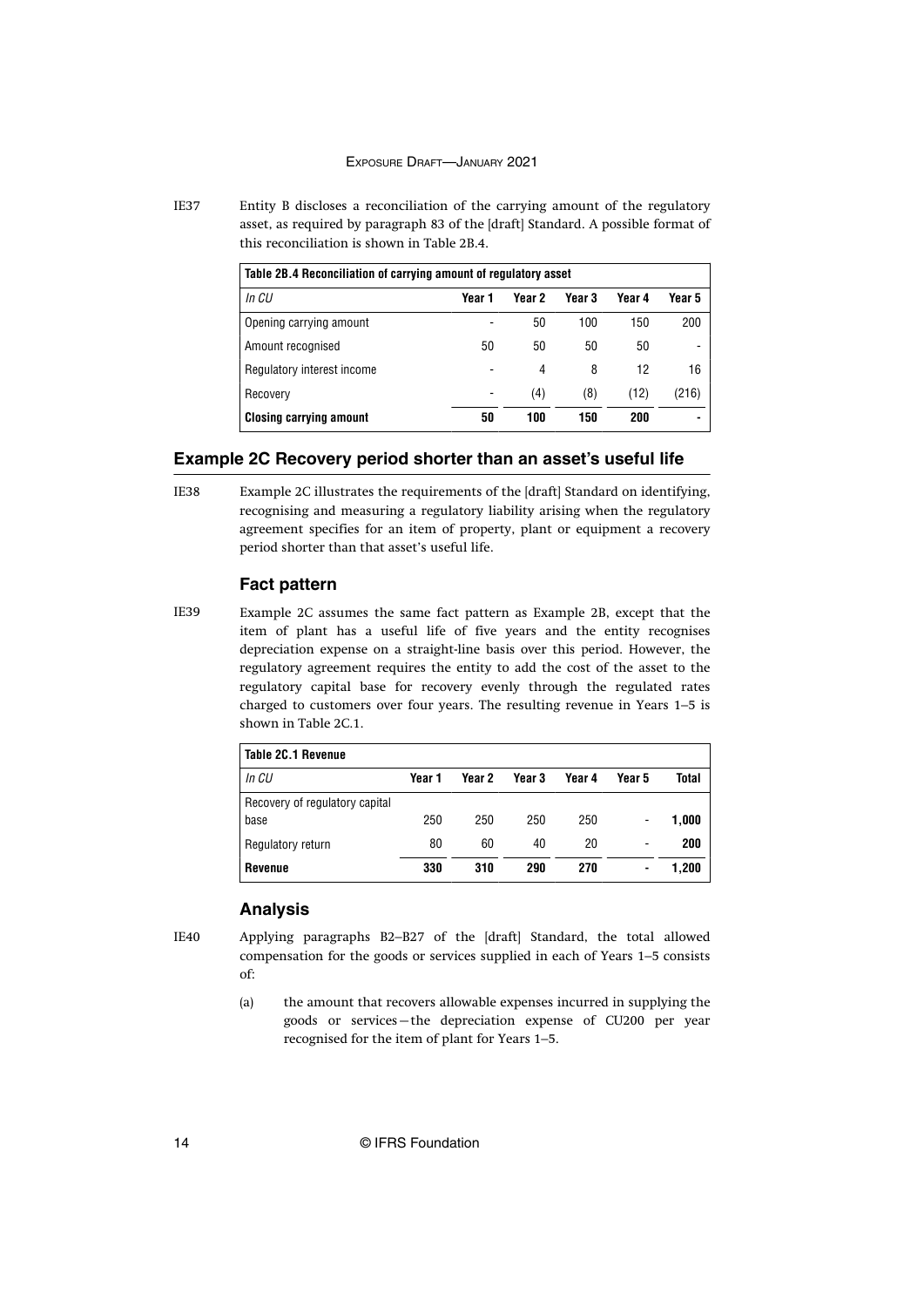(b) the regulatory return of 8% on the unrecovered balance of the regulatory capital base at the beginning of the year. This regulatory return forms part of the total allowed compensation for goods or services supplied in the same year in which the regulatory agreement entitles the entity to add it in determining the regulated rates.

|                                                                                          | Table 2C.2 Total allowed compensation for goods or services supplied in Years 1–5 |        |        |        |        |       |  |  |  |
|------------------------------------------------------------------------------------------|-----------------------------------------------------------------------------------|--------|--------|--------|--------|-------|--|--|--|
| In CU                                                                                    | Year 1                                                                            | Year 2 | Year 3 | Year 4 | Year 5 | Total |  |  |  |
| Allowable expenses-<br>depreciation expense                                              | 200                                                                               | 200    | 200    | 200    | 200    | 1,000 |  |  |  |
| Regulatory return (Table 2C.1)                                                           | 80                                                                                | 60     | 40     | 20     |        | 200   |  |  |  |
| <b>Total allowed compensation</b>                                                        | 280                                                                               | 260    | 240    | 220    | 200    | 1,200 |  |  |  |
| Revenue (Table 2C.1)                                                                     | 330                                                                               | 310    | 290    | 270    |        | 1,200 |  |  |  |
| <b>Regulatory income</b><br>(regulatory expense)                                         | (50)                                                                              | (50)   | (50)   | (50)   | 200    |       |  |  |  |
| Of which:                                                                                |                                                                                   |        |        |        |        |       |  |  |  |
| Over-recovery: revenue that<br>will provide part of total<br>allowed compensation in the |                                                                                   |        |        |        |        |       |  |  |  |
| future                                                                                   | (50)                                                                              | (50)   | (50)   | (50)   |        | (200) |  |  |  |
| Fulfilment of regulatory<br>liability                                                    |                                                                                   |        |        |        | 200    | 200   |  |  |  |

- The asset's regulatory recovery period is shorter than its useful life, and thus part of the revenue for Years 1–4 will provide part of total allowed compensation for goods or services to be supplied in Year 5. Therefore, Entity B recognises a regulatory liability in Year 1. During Years 2–4, the carrying amount of the regulatory liability increases because of an increase in the amount that Entity B is obliged to deduct in determining the regulated rates to be charged to customers in Year 5. IE41
- Entity B measures the regulatory liability by discounting an estimate of all future cash flows arising from the regulatory liability to their present value. Paragraph 49 of the [draft] Standard explains that, because the regulatory interest rate is also the discount rate, the present value of the future cash flows equals the sum of the future cash flows excluding the future cash flows from regulatory interest. That paragraph also states that this result also holds in the case of subsequent measurement if, in addition, the regulatory interest is recovered or fulfilled in the same period in which it accrues. For example, at the end of Year 4, if the resulting cash flows are not subject to uncertainty, the present value of the future cash flows is CU200 (CU216 – CU16). IE42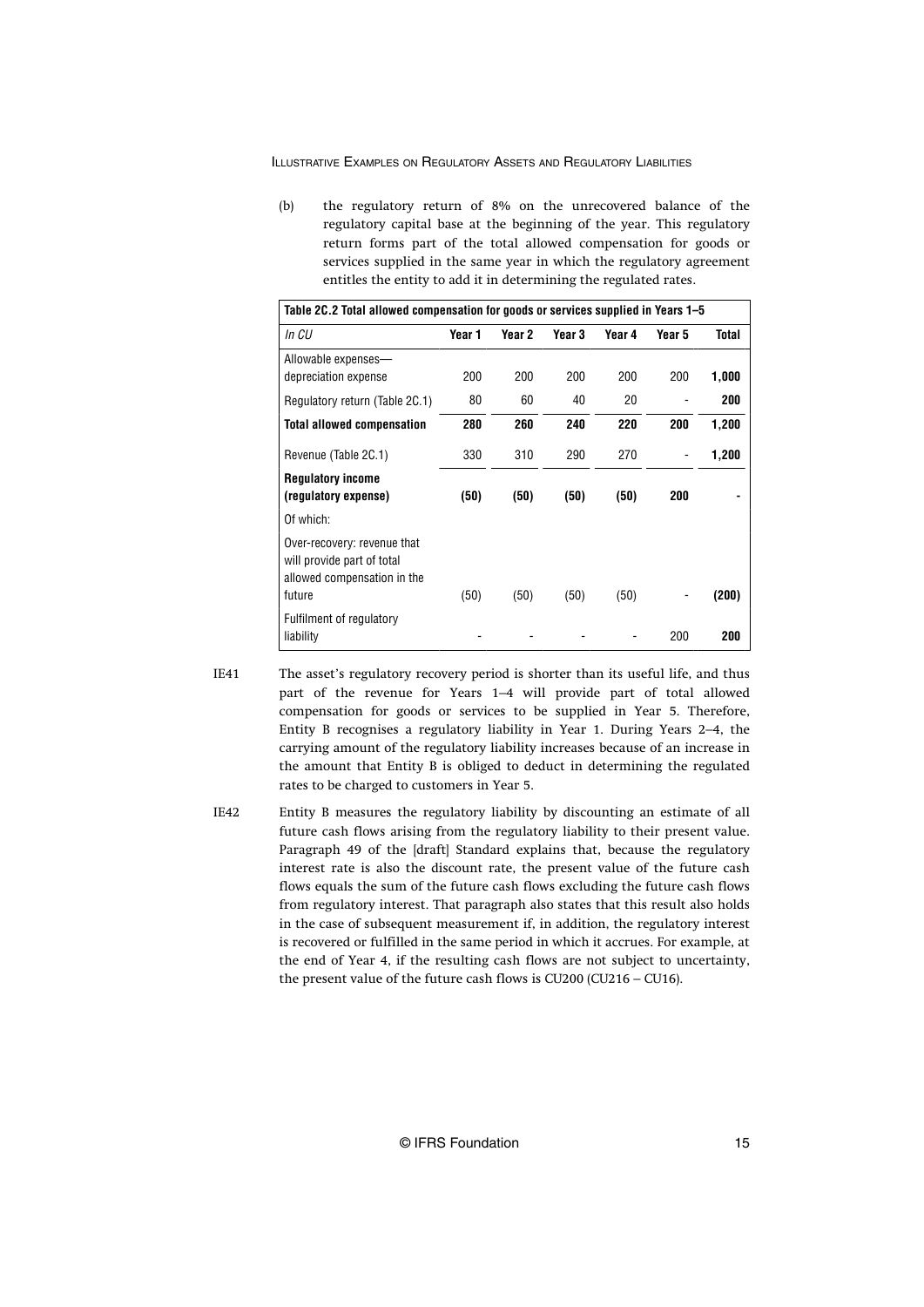| IE43 | If no other transactions took place in Years $1-5$ , Entity B's statements of |
|------|-------------------------------------------------------------------------------|
|      | financial performance for these years would be as shown in Table 2C.3.        |

| Table 2C.3 Profit for Years 1-5 |        |        |        |                |              |
|---------------------------------|--------|--------|--------|----------------|--------------|
| Year 1                          | Year 2 | Year 3 | Year 4 | Year 5         | <b>Total</b> |
| 330                             | 310    | 290    | 270    | -              | 1,200        |
| (50)                            | (50)   | (50)   | (50)   | 200            |              |
| 280                             | 260    | 240    | 220    | 200            | 1.200        |
| (200)                           | (200)  | (200)  | (200)  | (200)          | (1,000)      |
| 80                              | 60     | 40     | 20     | $\blacksquare$ | 200          |
|                                 |        |        |        |                |              |

(a) Revenue in Year 5 is nil because in Year 4 the item of plant reached the end of its recovery period of four years under the regulatory agreement and, for simplicity, the example does not consider revenue the entity may have recognised in Year 5 when supplying goods or services with other assets.

The profit in Years 1–4 equals the regulatory return on the regulatory capital base that the regulatory agreement entitles the entity to add in determining the regulated rates charged when supplying goods or services during these years. This regulatory return consists of two components, which are discussed in paragraphs B24–B26 of the [draft] Standard and are shown in Table 2C.4. IE44

| Table 2C.4 Composition of regulatory return            |        |        |        |        |        |       |
|--------------------------------------------------------|--------|--------|--------|--------|--------|-------|
| In CU                                                  | Year 1 | Year 2 | Year 3 | Year 4 | Year 5 | Total |
| Regulatory interest expense <sup>(a)</sup>             |        | (4)    | (8)    | (12)   | (16)   | (40)  |
| Regulatory return on<br>regulatory capital base before |        |        |        |        |        |       |
| deducting regulatory liability <sup>(b)</sup>          | 80     | 64     | 48     | 32     | 16     | 240   |
|                                                        | 80     | 60     | 40     | 20     |        | 200   |

(a) The regulatory interest rate applied to the regulatory liability is the regulatory return rate applicable to the regulatory capital base of which the regulatory liability is part. Thus, regulatory interest expense for each year is 8% of the opening carrying amount of the regulatory liability, as shown in Table 2C.5.

(b) Calculated by applying the regulatory return rate of 8% to the unrecovered balance of the regulatory capital base at the beginning of the year, before deducting the regulatory liability (8% applied in this case to an amount equal to the outstanding carrying amount of the asset applying IFRS Standards at the beginning of the year).

Entity B discloses a reconciliation of the carrying amount of the regulatory liability, as required by paragraph 83 of the [draft] Standard. A possible format of this reconciliation is shown in Table 2C.5. IE45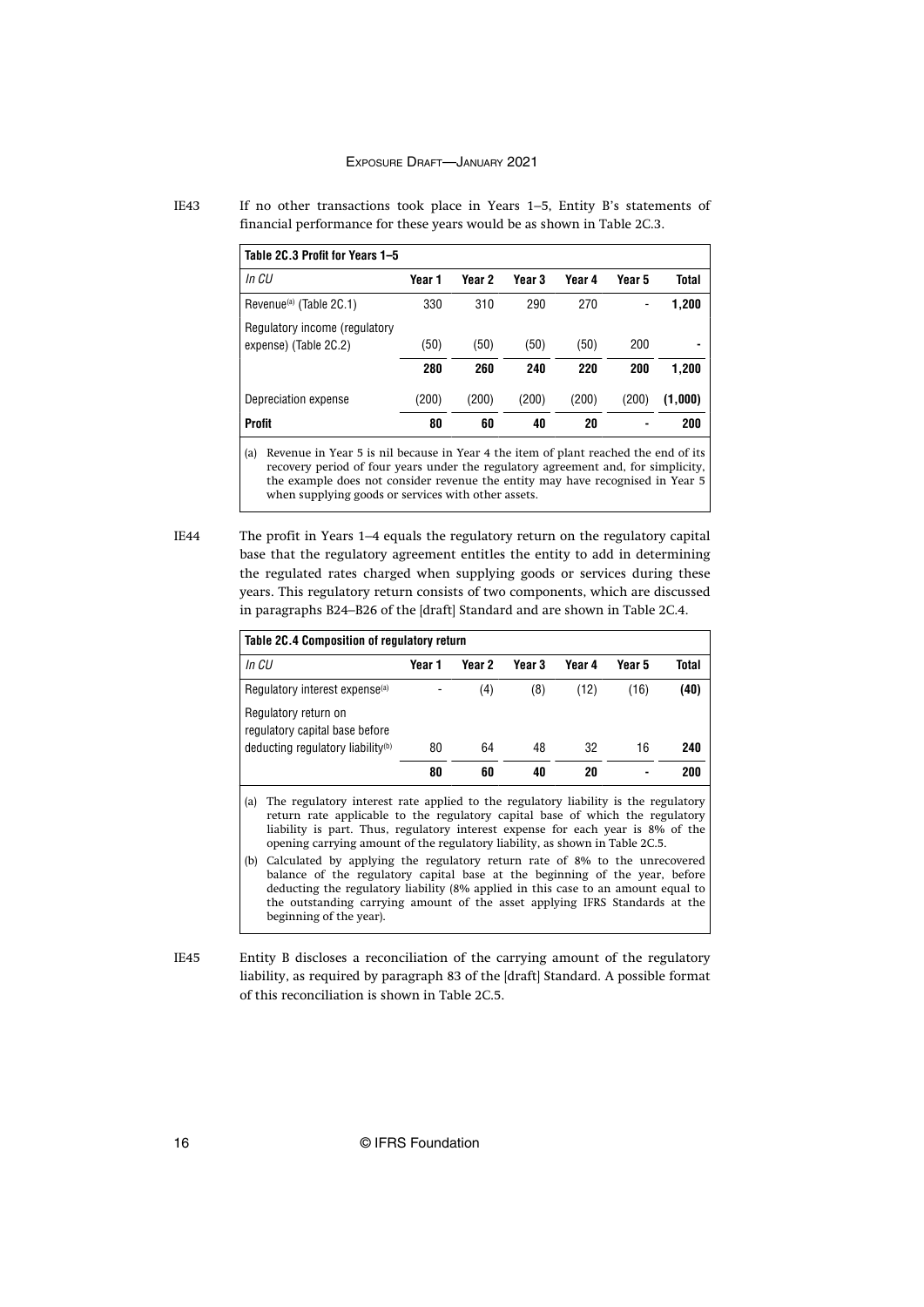<span id="page-17-0"></span>

| Table 2C.5 Reconciliation of the carrying amount of regulatory liability |        |        |        |        |        |  |  |  |  |
|--------------------------------------------------------------------------|--------|--------|--------|--------|--------|--|--|--|--|
| In CU                                                                    | Year 1 | Year 2 | Year 3 | Year 4 | Year 5 |  |  |  |  |
| Opening carrying amount                                                  | -      | 50     | 100    | 150    | 200    |  |  |  |  |
| Amount recognised                                                        | 50     | 50     | 50     | 50     |        |  |  |  |  |
| Regulatory interest expense                                              | -      | 4      | 8      | 12     | 16     |  |  |  |  |
| <b>Fulfilment</b>                                                        | -      | (4)    | (8)    | (12)   | (216)  |  |  |  |  |
| <b>Closing carrying amount</b>                                           | 50     | 100    | 150    | 200    |        |  |  |  |  |

## **Example 3 Regulatory returns on an asset not yet available for use**

Example 3 illustrates the requirements in paragraph B15 of the [draft] Standard for identifying, recognising and measuring regulatory liabilities arising when the regulatory agreement entitles an entity to add in determining the regulated rates charged to customers a regulatory return on an asset in a period when the asset is not yet available for use. This return is therefore included in revenue during that period. IE46

### **Fact pattern**

- Entity C supplies goods or services to customers under a regulatory agreement. IE47
- At the beginning of Year 1, Entity C completed the construction of an item of plant. The cost of the item of plant both for regulatory purposes and as determined by applying IAS 16 was CU1,000. The item is available for use on the first day of Year 2. Depreciation, determined by applying IAS 16, is recognised from that date over the asset's three-year useful life using the straight-line method. IE48
- The regulatory agreement stipulates that Entity C shall add the cost of the item of plant into the regulatory capital base at the beginning of Year 1. Therefore, the entity is entitled to recover part of the cost before the asset is available for use. The regulatory agreement also entitles Entity C to add a regulatory return in determining the regulated rates to be charged to customers when supplying goods or services each year. The regulatory return is 8% on the unrecovered balance of the regulatory capital base at the beginning of the year, and Entity C is entitled to recover the cost of the item of plant evenly over four years. IE49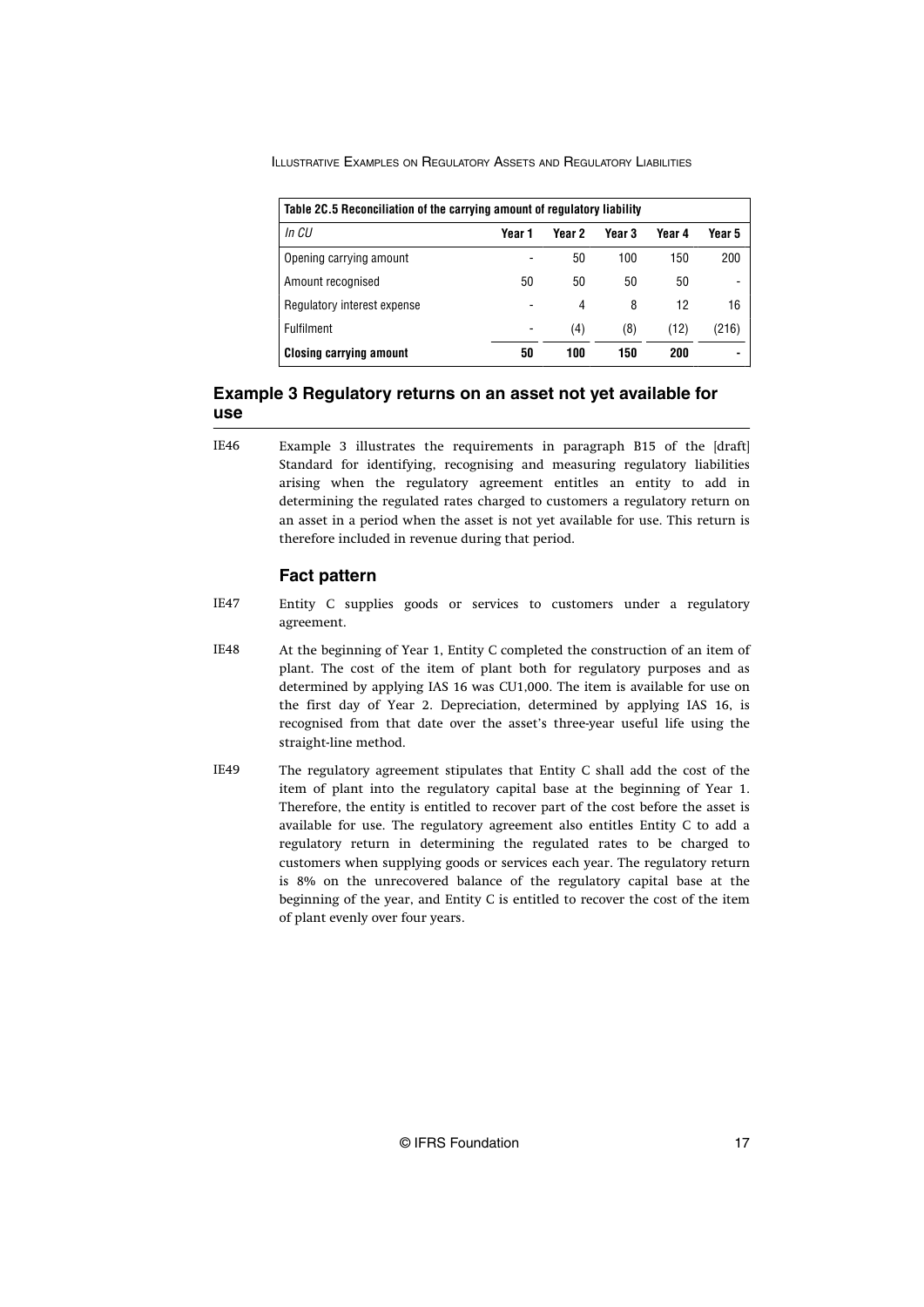The amounts to be included in the regulated rates to be charged to customers relating to the item of plant are shown in Table 3.1. IE50

| Table 3.1 Amounts included in the regulated rates to be charged to customers relating to<br>the item of plant |                              |        |                          |        |
|---------------------------------------------------------------------------------------------------------------|------------------------------|--------|--------------------------|--------|
|                                                                                                               | Not yet available<br>for use |        | <b>Available for use</b> |        |
| In CU                                                                                                         | Year 1                       | Year 2 | Year 3                   | Year 4 |
| Opening balance                                                                                               | 1.000                        | 750    | 500                      | 250    |
| Regulatory return                                                                                             | 80                           | 60     | 40                       | 20     |
| Amounts expected to be included in<br>the regulated rates <sup>(a), (b)</sup>                                 | (330)                        | (310)  | (290)                    | (270)  |
| <b>Closing balance</b>                                                                                        | 750                          | 500    | 250                      | -      |

(a) Amounts expected to be included in the regulated rates in Year 1 are amounts expected to be charged to customers for goods or services supplied using other assets.

(b) Calculated as the sum of the CU250 per year recovery of the cost of the item of plant, plus the regulatory return the entity is entitled to add in determining the regulated rates to be charged to customers in the year.

#### **Analysis**

IE51

Applying paragraphs B2–B27 of the [draft] Standard, Entity C determines that the total allowed compensation for Years 1–4 consists of:

- (a) the amount that recovers allowable expenses incurred in supplying the goods or services—the depreciation expense recognised for the item of plant in Years 2–4.
- (b) the regulatory return of 8%. This regulatory return forms part of the total allowed compensation for goods or services supplied in the same year in which the regulatory agreement entitles the entity to add it in determining the regulated rates, except for the return that was provided in Year 1, when the asset was not yet available for use, as discussed in (c).
- (c) the regulatory return included in the regulated rates during the period when the asset is not yet available for use (Year 1). Applying paragraph B15 of the [draft] Standard, that regulatory return forms part of the total allowed compensation for goods or services supplied only once the asset is available for use and over the remaining periods in which the asset is recovered through the regulated rates (Years 2–4). Entity C is required to use a reasonable and supportable basis in allocating that regulatory return over those remaining periods and apply that basis consistently—this example assumes that a straightline basis is appropriate in this case.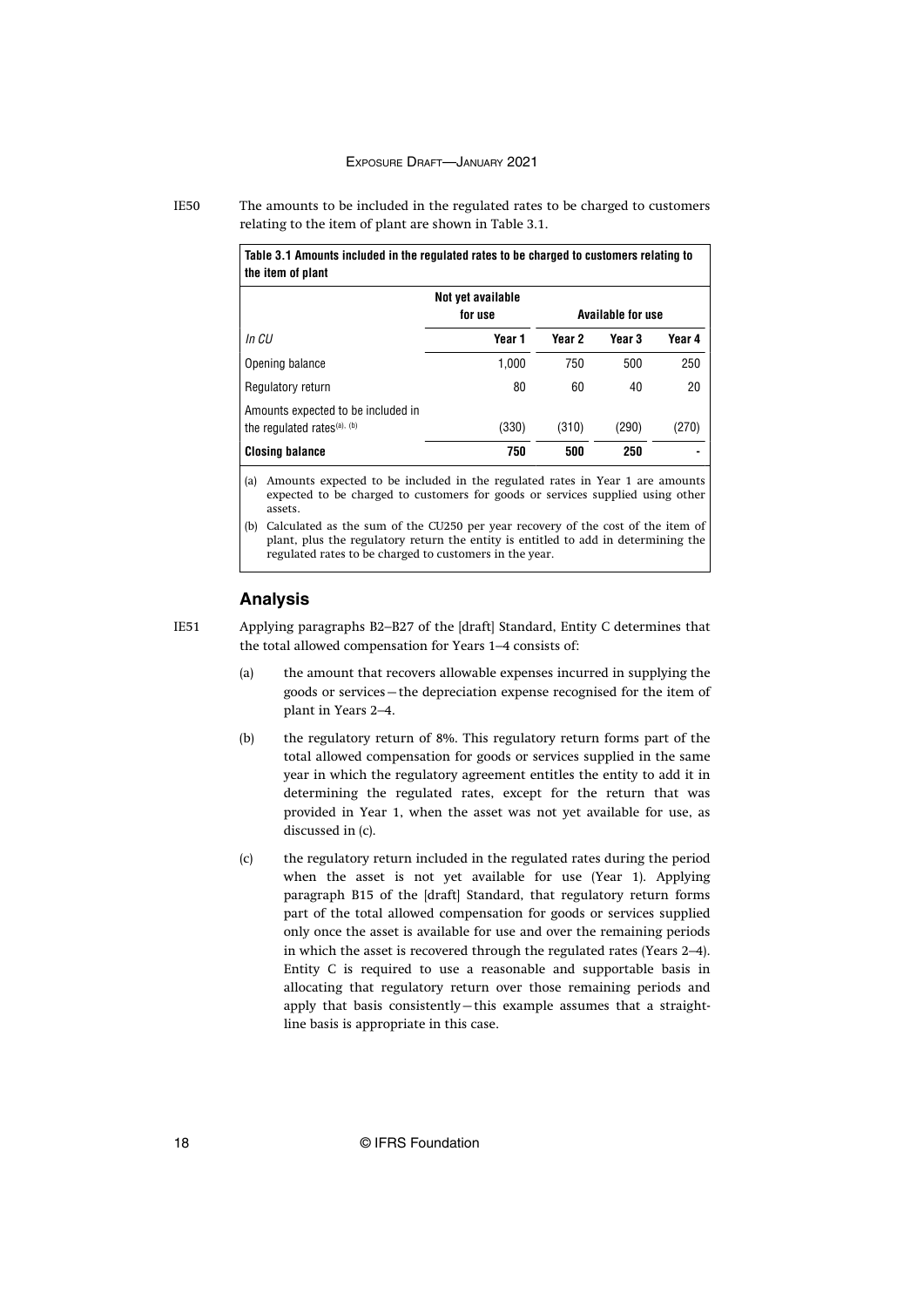| Table 3.2 Total allowed compensation for goods or services supplied in Years 1-4                |        |        |        |        |              |
|-------------------------------------------------------------------------------------------------|--------|--------|--------|--------|--------------|
| In CU                                                                                           | Year 1 | Year 2 | Year 3 | Year 4 | <b>Total</b> |
| Allowable expenses-<br>depreciation expense                                                     |        | 333    | 333    | 334    | 1,000        |
| Regulatory return                                                                               | 80     | 60     | 40     | 20     | 200          |
| Requirements of paragraph B15                                                                   | (80)   | 27     | 27     | 26     |              |
| <b>Total allowed compensation</b>                                                               |        | 420    | 400    | 380    | 1,200        |
| Revenue                                                                                         | 330    | 310    | 290    | 270    | 1,200        |
| <b>Regulatory income (regulatory</b><br>expense)                                                | (330)  | 110    | 110    | 110    |              |
| Of which:                                                                                       |        |        |        |        |              |
| Over-recovery: revenue that will<br>provide part of total allowed<br>compensation in the future | (330)  |        |        |        | (330)        |
| Fulfilment of regulatory liability                                                              |        | 110    | 110    | 110    | 330          |

If no other transactions took place in Years 1–4, Entity C's statements of financial performance for these years would be as shown in Table 3.3. IE52

| Table 3.3 Profit for Years 1-4                        |                |        |        |        |         |
|-------------------------------------------------------|----------------|--------|--------|--------|---------|
| In CU                                                 | Year 1         | Year 2 | Year 3 | Year 4 | Total   |
| Revenue <sup>(a)</sup>                                | 330            | 310    | 290    | 270    | 1,200   |
| Regulatory income (regulatory<br>expense) (Table 3.2) | (330)          | 110    | 110    | 110    |         |
|                                                       |                | 420    | 400    | 380    | 1.200   |
| Depreciation                                          |                | (333)  | (333)  | (334)  | (1,000) |
| <b>Profit</b>                                         | $\blacksquare$ | 87     | 67     | 46     | 200     |

(a) Amounts included in the regulated rates in Year 1, and hence included in revenue, are amounts charged to customers for goods or services supplied using other assets.

In this example, part of the profit in Years 2–4 arises because the revenue in Year 1 included regulatory return of CU80 on the item of plant not yet available for use. As a result of applying the requirements in paragraph B15 of the [draft] Standard, that regulatory return forms part of the total allowed compensation for goods or services supplied in Years 2–4, when the cost of the item of plant is recovered through the regulated rates while it is being used to supply goods or services. IE53

The rest of the profit in Years 2–4 equals the regulatory return on the regulatory capital base that the regulatory agreement entitles the entity to add in determining the regulated rates to be charged to customers when supplying goods or services during these years as illustrated in Table 3.1. As IE54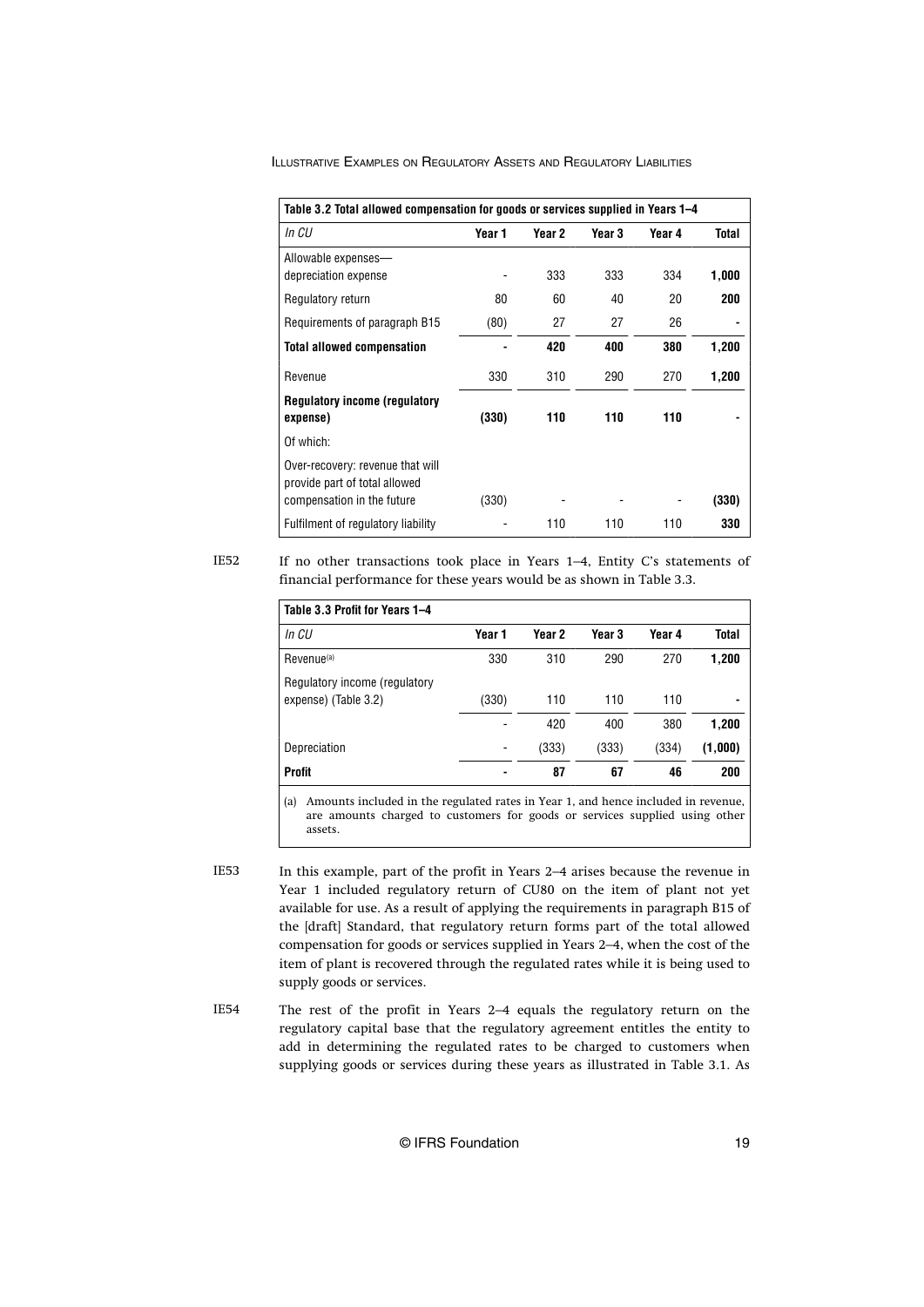<span id="page-20-0"></span>shown in Table 2C.4 for the fact pattern in Example 2C, that regulatory return comprises:

- (a) the regulatory return on the unrecovered balance of the regulatory capital base before deducting the carrying amount of the regulatory liability (paragraph IE55); less
- (b) regulatory interest expense on the regulatory liability.
- In Year 1, Entity C recognises a regulatory liability because the revenue of CU330 recognised in Year 1 will provide part of the total allowed compensation for goods or services to be supplied during Years 2–4 when the item of plant is available for use. Entity C discloses a reconciliation of the carrying amount of the regulatory liability, as required by paragraph 83 of the [draft] Standard. A possible format for this reconciliation is shown in Table 3.4.

| Table 3.4 Reconciliation of the carrying amount of regulatory liability                                          |        |        |        |        |  |
|------------------------------------------------------------------------------------------------------------------|--------|--------|--------|--------|--|
| In CU                                                                                                            | Year 1 | Year 2 | Year 3 | Year 4 |  |
| Opening carrying amount                                                                                          |        | 330    | 220    | 110    |  |
| Amount recognised                                                                                                | 330    | -      |        |        |  |
| Regulatory interest expense                                                                                      |        | 26     | 18     | 9      |  |
| Fulfilment <sup>(a)</sup>                                                                                        |        | (136)  | (128)  | (119)  |  |
| <b>Closing carrying amount</b>                                                                                   | 330    | 220    | 110    |        |  |
| Calculated for each year as CU110 (CU330 $\div$ 3) plus the regulatory interest expense<br>(a)<br>for that year. |        |        |        |        |  |

#### **Example 4 Items affecting regulated rates only when related cash is paid or received**

Example 4 illustrates the requirements in paragraphs 59–66 of the [draft] Standard dealing with items which an entity is not entitled to include in the regulated rates until it pays the related cash. IE56

#### **Fact pattern**

- Entity D supplies goods or services to customers under a regulatory agreement. IE57
- The regulatory agreement specifies that environmental clean-up costs are an allowable expense. However, Entity D is not entitled to include these costs in the regulated rates charged to customers until it pays those costs in cash. IE58
- In supplying goods or services to customers in Year 1, Entity D damaged the environment and therefore became obliged to repair this damage. Entity D estimates that the clean-up will occur in Year 5 and will cost CU1,000. For simplicity, this example assumes that all the damage occurred on the first day of Year 1 and that all the related goods or services were supplied to customers on that same date. Thus, applying IAS 37 *Provisions, Contingent Liabilities and* IE59

IE55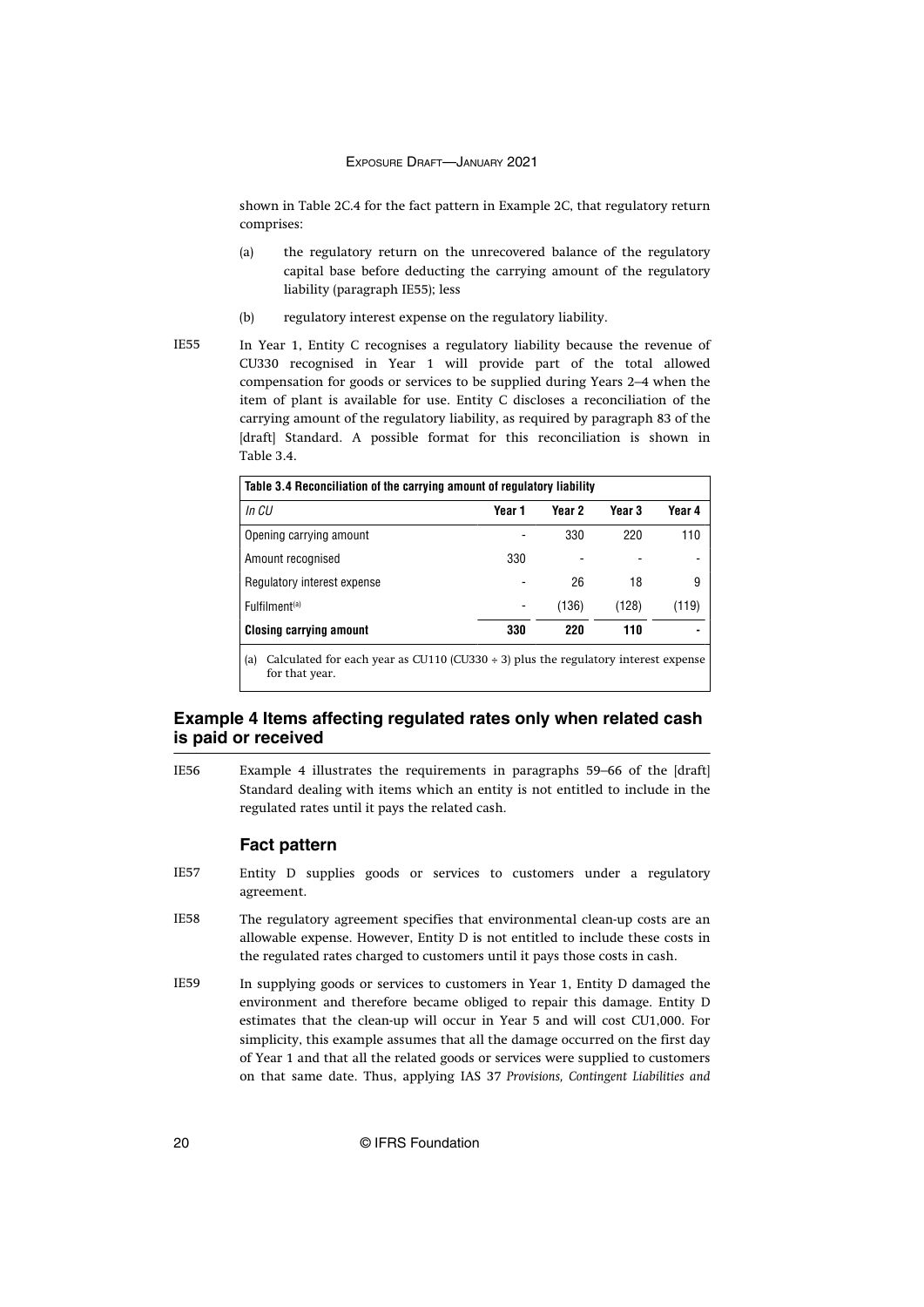*Contingent Assets*, Entity D recognises an environmental provision for clean-up costs on the first day of Year 1 and measures the provision by applying IAS 37.

- Entity D discounts the estimated clean-up costs (using a discount rate of 2.5% determined by applying IAS 37), thus recognising a provision of CU884 at the start of Year 1. The discount of CU116 will unwind over Years 1–5, resulting in Entity D recognising a further expense in these years. This example assumes that, by applying IAS 37, there are no changes in the estimated clean-up costs or the discount rate in Years 1–5. IE60
- Entity D fulfils its obligation in Year 5 by carrying out the environmental clean-up and pays CU1,000 for the entire cost of the clean-up. IE61

#### **Analysis**

- Applying paragraphs B2–B27 of the [draft] Standard, Entity D determines that the total allowed compensation for goods or services supplied in Years 1–5 comprises: IE62
	- (a) the amount that recovers allowable expenses—the environmental clean-up costs recognised as an expense in Year 1, and measured by applying IAS 37 (CU884);<sup>1</sup> and
	- (b) regulatory interest income on the outstanding balance of the regulatory asset, accruing at the same rate as the rate at which the discount unwinds on the related liability (CU116).<sup>2</sup>
- Entity D recognises a regulatory asset in Year 1 because the total allowed compensation for goods or services supplied in Year 1 will be included in revenue only in a future period—that is, because the regulatory agreement does not entitle Entity D to add any amount in determining the regulated rates charged to customers until Entity D pays cash in fulfilling its obligation to clean up the environment. IE63
- Applying paragraph 61 of the [draft] Standard, Entity D measures its regulatory asset using the measurement basis it uses in measuring the related environmental provision by applying IAS 37. Both at initial recognition and subsequently, this example assumes that no risks are present in the regulatory asset that are not present in the provision. If any such risks were present, the entity would adjust the measurement of the regulatory asset to reflect them. IE64
- If no other transactions took place in Years 1–5, Entity D's statements of financial performance for those years would be as shown in Table 4.1. IE65

<sup>1</sup> If Entity D had recognised the estimated clean-up cost as part of the cost of an item of property, plant and equipment rather than as an expense, the entity would become entitled to total allowed compensation as it depreciates this asset in supplying goods or services to customers and thus as it recognises the corresponding depreciation expense (an allowable expense).

<sup>2</sup> The rate used in the measurement of the environmental provision is the regulatory interest rate implicit in the measurement of the regulatory asset. As paragraph 64 of the [draft] Standard explains, when paragraph 61 applies to a regulatory asset, the regulatory interest rate implicit in the measurement of the regulatory asset provides sufficient compensation for the time value of money and for uncertainty in the amount and timing of the future cash flows arising from that regulatory asset until paragraph 66 applies. This is because the same rate is implicit or explicit in the measurement of the related liability.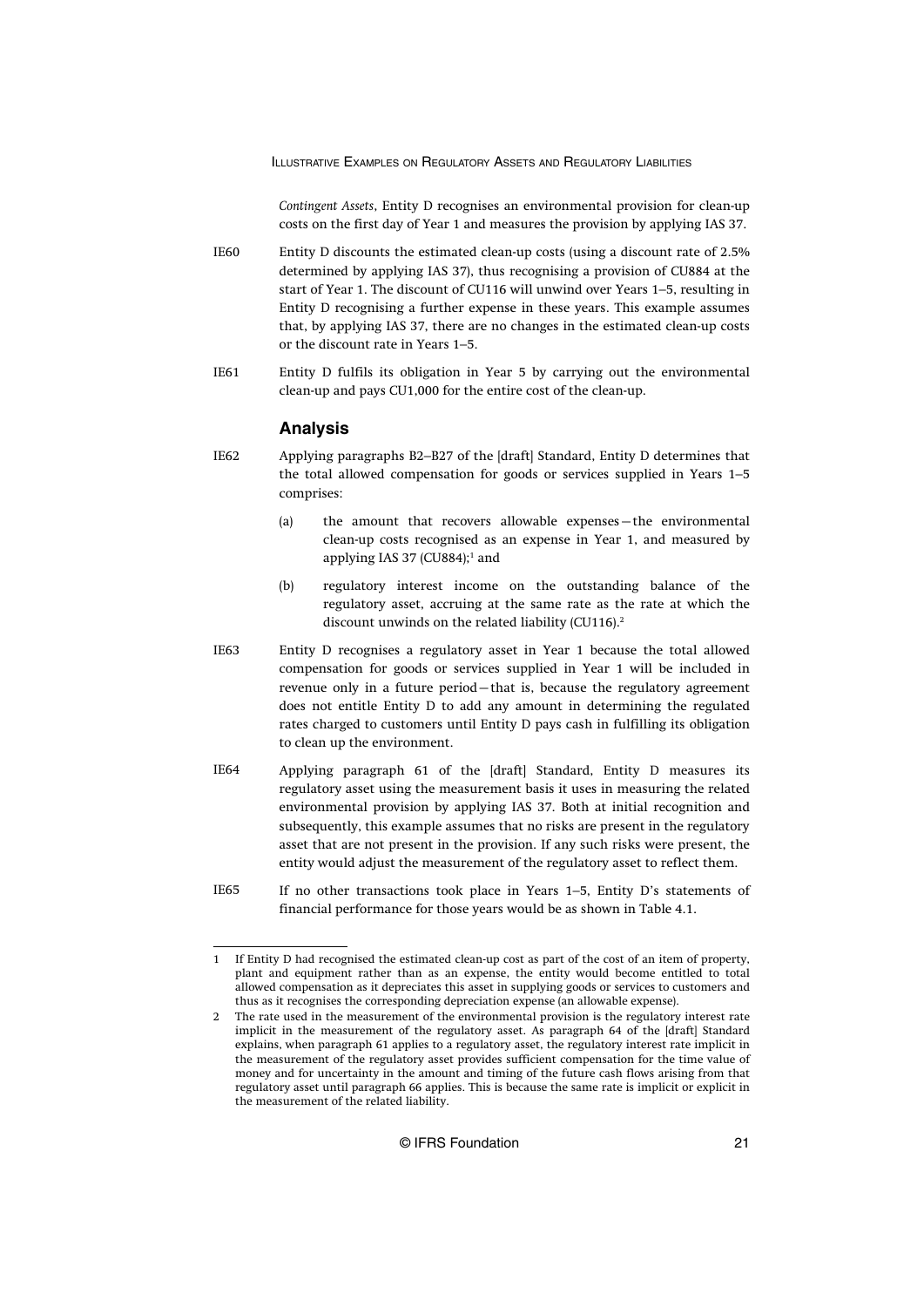<span id="page-22-0"></span>

| Table 4.1 Profit for Years 1-5 |        |        |                   |        |        |              |
|--------------------------------|--------|--------|-------------------|--------|--------|--------------|
| In CU                          | Year 1 | Year 2 | Year <sub>3</sub> | Year 4 | Year 5 | <b>Total</b> |
| Revenue                        |        |        |                   |        | 1,000  | 1,000        |
| Regulatory income              |        |        |                   |        |        |              |
| (regulatory expense)           | 906    | 23     | 23                | 24     | (976)  |              |
|                                | 906    | 23     | 23                | 24     | 24     | 1.000        |
| Environmental clean-up costs   | (884)  |        |                   |        |        | (884)        |
| Unwind of discount on the      |        |        |                   |        |        |              |
| provision                      | (22)   | (23)   | (23)              | (24)   | (24)   | (116)        |
| Profit                         |        |        |                   |        |        |              |

IE66

The profit of nil in each of Years 1–5 depicts the facts that:

- (a) the regulatory agreement entitles Entity D to recover the environmental clean-up costs arising from the obligation that it incurred in Year 1 in supplying goods or services in that year.
- (b) the regulatory agreement provides no target profit relating to these costs; and
- (c) the regulatory interest income exactly equals the unwind of the discount on the provision.

Entity D discloses a reconciliation of the carrying amount of the regulatory asset, as required by paragraph 83 of the [draft] Standard. A possible format of this reconciliation for Years 1–5 is shown in Table 4.2. IE67

| Table 4.2 Reconciliation of carrying amount of regulatory asset |        |        |        |        |         |
|-----------------------------------------------------------------|--------|--------|--------|--------|---------|
| In CU                                                           | Year 1 | Year 2 | Year 3 | Year 4 | Year 5  |
| Opening carrying amount                                         |        | 906    | 929    | 952    | 976     |
| Amount recognised                                               | 884    |        |        |        |         |
| Regulatory interest income<br>(rounded)                         | 22     | 23     | 23     | 24     | 24      |
| Recovery                                                        |        |        |        |        | (1,000) |
| <b>Closing carrying amount</b>                                  | 906    | 929    | 952    | 976    |         |

#### **Example 5 Uneven regulatory interest rate**

Example 5 illustrates how the requirements in paragraph 54 of the [draft] Standard apply if a regulatory agreement provides regulatory interest unevenly by specifying at initial recognition of a regulatory asset or regulatory liability a series of different regulatory interest rates for successive periods over the life of that regulatory asset or regulatory liability. IE68

#### **Fact pattern**

Entity E supplies goods or services to customers under a regulatory agreement. IE69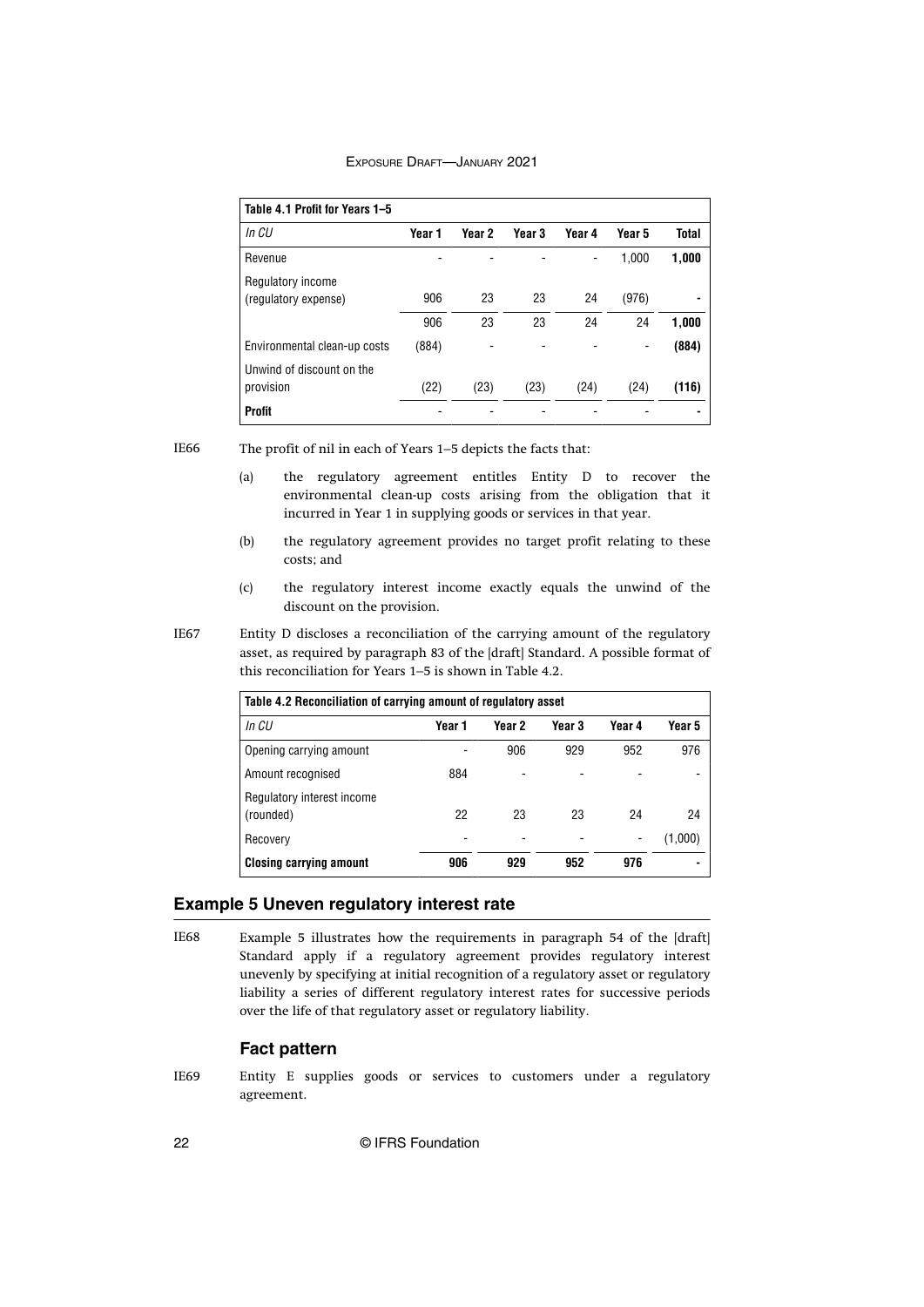- At the end of Year 1, Entity E recognised allowable expenses of CU100. The regulated rate charged to customers in Year 1 did not include these expenses. The amount of CU100 forms part of the total allowed compensation for goods or services already supplied in Year 1 and will be added in determining the regulated rate to be charged to customers in future periods, and hence will be included in revenue in the future. This gives rise to a regulatory asset measured initially at CU100. IE70
- The regulatory agreement allows the entity to recover this amount through the regulated rates charged to customers evenly over Years 3 and 4, together with regulatory interest at 10% on the unrecovered regulatory balance at the beginning of Years 3 and 4. Accordingly, at the end of Year 1 Entity E estimates it will recover the regulatory asset by including CU60 in the regulated rates charged in Year 3 and CU55 in Year 4—no recovery takes place in Year 2. Table 5.1 shows the estimated changes in the unrecovered regulatory balance. IE71

| <b>Table 5.1 Regulatory balance</b> |        |        |        |                |
|-------------------------------------|--------|--------|--------|----------------|
| In CU                               | Year 1 | Year 2 | Year 3 | Year 4         |
| Opening balance                     |        | 100    | 100    | 50             |
| Addition                            | 100    |        |        | ۰              |
| Regulatory interest added           |        |        | 10     | 5              |
| Recovery                            | -      | -      | (60)   | (55)           |
| <b>Closing balance</b>              | 100    | 100    | 50     | $\blacksquare$ |

### **Analysis**

Applying paragraph 54 of the [draft] Standard, Entity E is required to translate the different regulatory interest rates into a single discount rate to be used throughout the life of the regulatory asset. In this example, that discount rate is the one that discounts the estimated future cash flows, expected to occur in Years 3 and 4, back to CU100 in Year 1—that rate is calculated to be 5.82%. Table 5.2 shows a reconciliation of the carrying amount of this regulatory asset, using a rate of 5.82% as the discount rate. Entity E discloses such a reconciliation, as required by paragraph 83 of the [draft] Standard.

| Table 5.2 Reconciliation of carrying amount of regulatory asset |        |        |        |        |  |
|-----------------------------------------------------------------|--------|--------|--------|--------|--|
| In CU                                                           | Year 1 | Year 2 | Year 3 | Year 4 |  |
| Opening carrying amount                                         |        | 100    | 106    | 52     |  |
| Amount recognised                                               | 100    |        |        |        |  |
| Regulatory interest income<br>(rounded)                         |        | 6      | 6      | 3      |  |
| Recovery                                                        |        |        | (60)   | (55)   |  |
| <b>Closing carrying amount</b>                                  | 100    | 106    | 52     |        |  |

IE72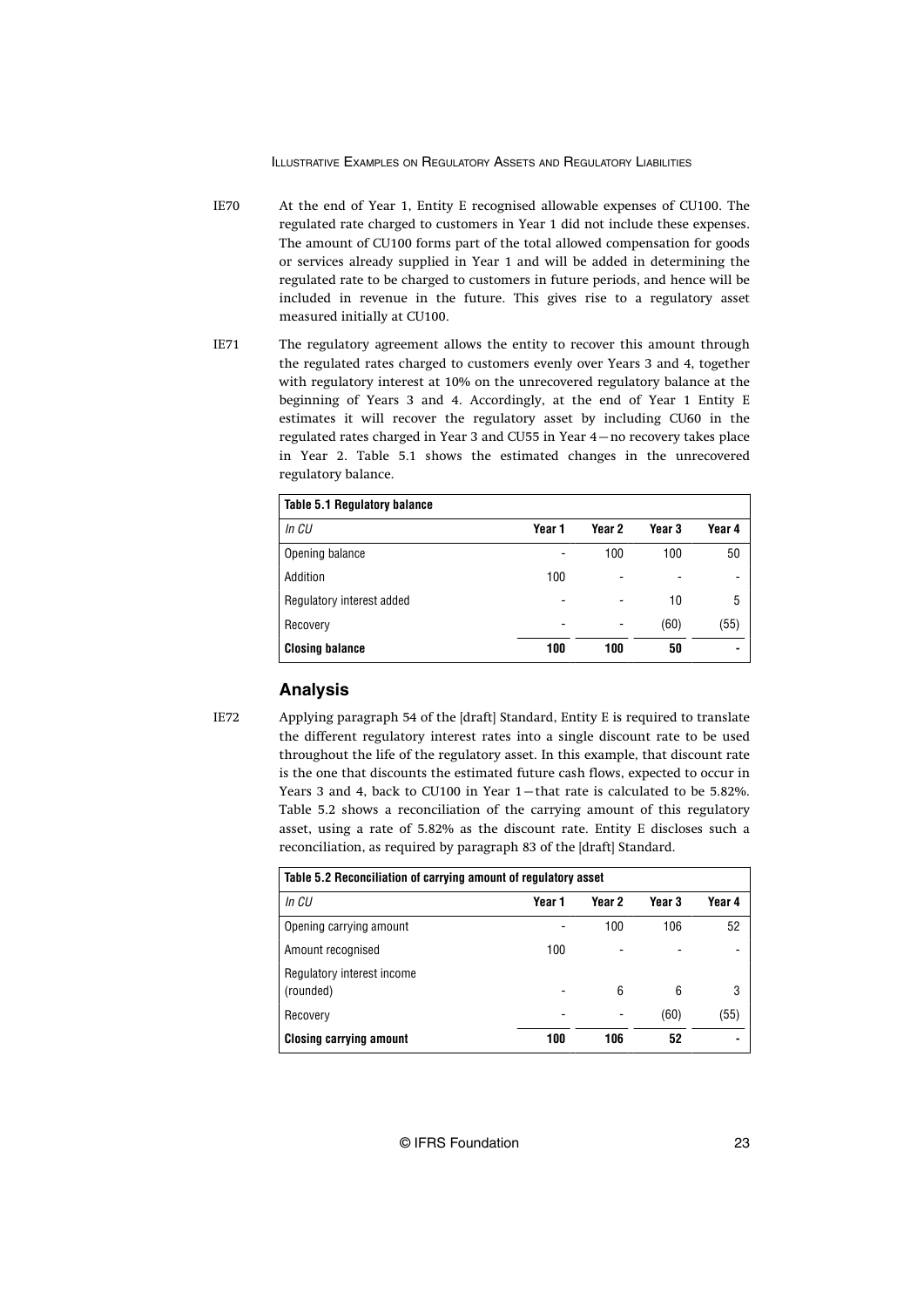- <span id="page-24-0"></span>If the regulatory agreement were to subsequently change the regulatory interest rate, the new regulatory interest rate would be the single discount rate that discounts all the updated estimated future cash flows back to the carrying amount of the regulatory asset or regulatory liability immediately before the new regulatory interest rate is applied. IE73
- To illustrate, assume the same fact pattern as in paragraphs IE69–IE71, except that at the end of Year 3 a change in the benchmark rate used in determining the regulatory interest rate results in the regulatory agreement changing the regulatory interest rate applicable to the opening balance in Year 4 from 10% to 8% (see Table 5.3). IE74

| <b>Table 5.3 Regulatory balance</b> |                   |                |
|-------------------------------------|-------------------|----------------|
| In CU                               | Year <sub>3</sub> | Year 4         |
| Opening balance                     | 100               | 50             |
| Addition                            | -                 | -              |
| Regulatory interest added           | 10                | 4              |
| Recovery                            | (60)              | (54)           |
| <b>Closing balance</b>              | 50                | $\blacksquare$ |

Table 5.4 shows the changes in the carrying amount of this regulatory asset, using the original rate of 5.82% as the discount rate for Year 3, and using the updated regulatory interest rate of 3.89% as the discount rate for Year 4. Entity E discloses a reconciliation of the carrying amount of the regulatory asset, as required by paragraph 83 of the [draft] Standard. A possible format of this reconciliation for Years 3–4 is shown in Table 5.4.

| Table 5.4 Reconciliation of carrying amount of regulatory asset |        |        |
|-----------------------------------------------------------------|--------|--------|
| In CU                                                           | Year 3 | Year 4 |
| Opening carrying amount                                         | 106    | 52     |
| Amount recognised                                               |        |        |
| Regulatory interest income                                      | 6      |        |
| Recovery                                                        | (60)   | (54)   |
| <b>Closing carrying amount</b>                                  | 52     |        |

#### **Example 6A Pre-funding of an asset by customers**

Example 6A illustrates how the requirements in the [draft] Standard for identifying and recognising a regulatory liability apply if a regulatory agreement allows an entity to obtain pre-funding for the construction of a new item of infrastructure by including an additional amount in the regulated rates charged to customers during construction. IE76

#### **Fact pattern**

IE77

IE75

Entity F supplies goods or services to customers under a regulatory agreement.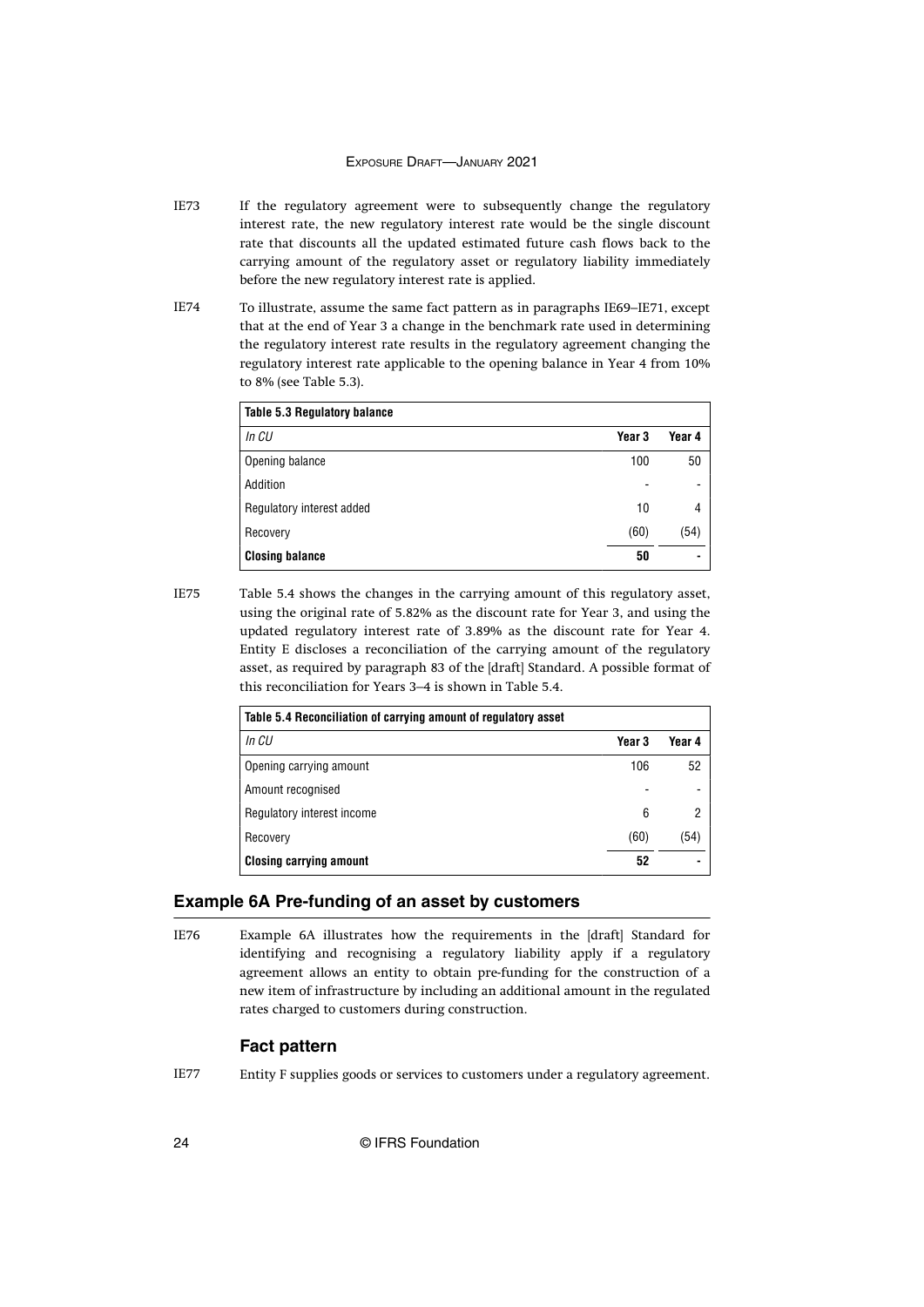- Entity F needs to construct a new item of infrastructure to be able to continue supplying goods or services to customers as required by the regulatory agreement. IE78
- The regulatory agreement allows Entity F to obtain pre-funding of CU60, which would cover part of the cost of constructing that item of infrastructure. Entity F obtains this pre-funding by adding an incremental amount in determining the regulated rates it charges to customers for goods or services supplied using other infrastructure while the new item is being constructed in Year 1. Applying IFRS 15, Entity F concludes that when it supplies these goods or services, it is required to recognise revenue measured at the full amount of the regulated rates charged to customers. IE79
- The infrastructure constructed during Year 1 is available for use from the beginning of Year 2 and has a useful life of 20 years. The regulatory agreement stipulates a recovery period of 20 years from the beginning of Year 2 for the cost of the infrastructure not yet recovered by the pre-funding. IE80
- The cost of the infrastructure is CU1,000. The entity has already recovered CU60 through the pre-funding received in Year 1 and thus only CU940 was added to the entity's regulatory capital base in Year 1. The regulated rates determined by the regulatory agreement from the beginning of Year 2 include CU47 per year, intended to recover the unrecovered cost of the infrastructure (CU940) over 20 years (CU940 ÷ 20 = CU47). IE81

#### **Analysis**

- The pre-funding provides part of the total allowed compensation for goods or services to be supplied in some period. In Year 1, the asset under construction (the new infrastructure) is not yet available for use. Therefore, applying paragraph B4 of the [draft] Standard, Entity F concludes that the construction costs do not give rise to an amount of total allowed compensation for goods or services supplied during Year 1. The construction costs will begin to give rise to an amount of total allowed compensation for goods or services supplied in the future when the entity recognises depreciation expense that reflects those construction costs after the asset becomes available for use at the beginning of Year 2. IE82
- In summary the incremental amounts of pre-funding are included in revenue already recognised in Year 1. They will provide part of the total allowed compensation for goods or services to be supplied in the future. Consequently, a regulatory liability arises in Year 1. IE83
- Once the new infrastructure is available for use, Entity F will begin to fulfil the regulatory liability as it charges regulated rates for the goods or services it supplies reflecting a deduction for the amount of the pre-funding. The amount of this deduction, and thus the rate of fulfilment of the regulatory liability, is CU3 per year (CU60 pre-funding divided by the 20-year useful life). IE84
- For simplicity, this example ignores regulatory interest on the unfulfilled balance of the regulatory liability. IE85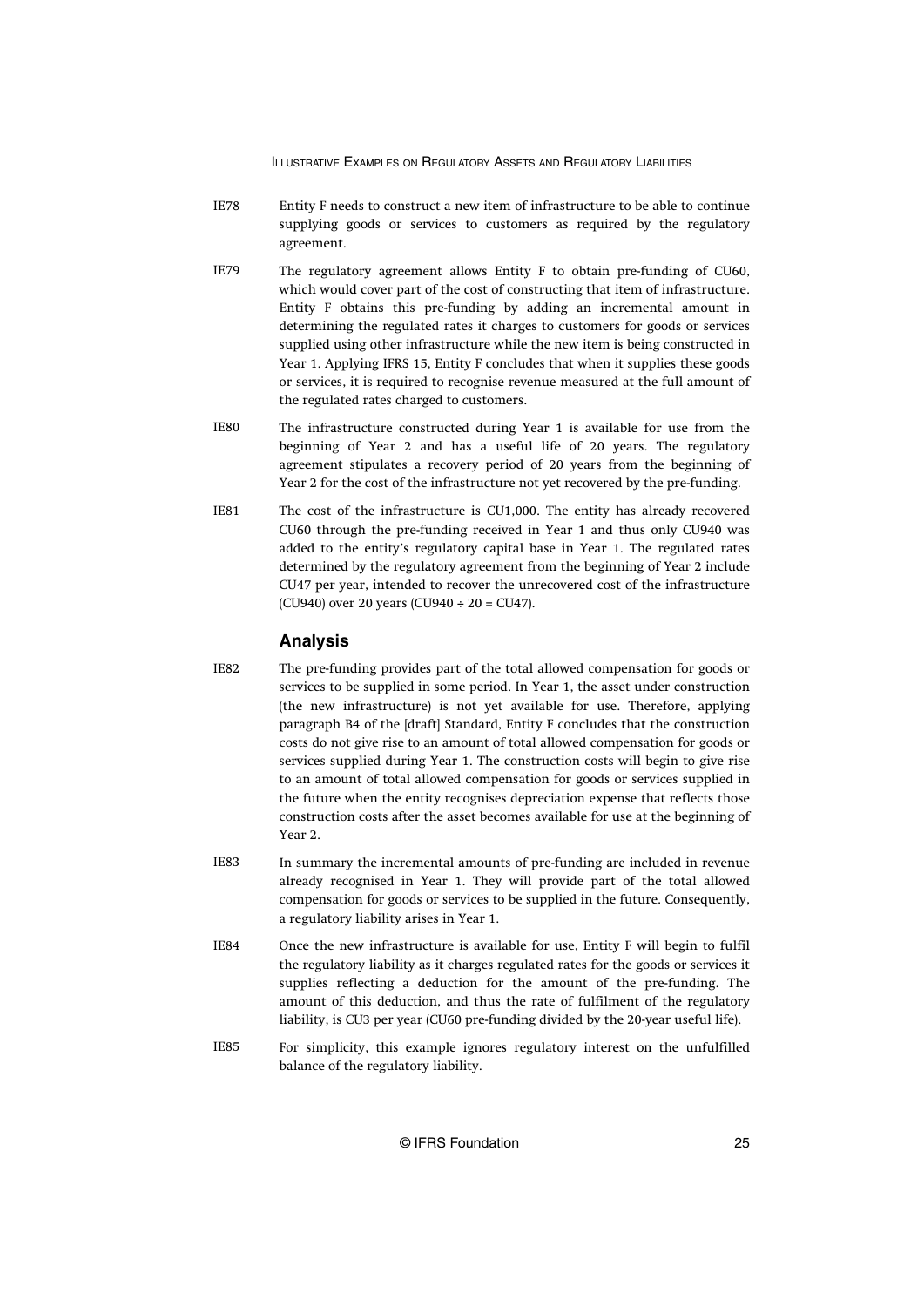#### <span id="page-26-0"></span>**Example 6B Pre-funding of an asset indirectly by customers**

Example 6B illustrates how the requirements in the [draft] Standard for identifying and recognising a regulatory liability apply if an entity obtains prefunding from customers indirectly. IE86

#### **Fact pattern**

- Example 6B assumes the same fact pattern as Example 6A, except that Entity F: IE87
	- (a) needs the new infrastructure to connect a new group of properties to its network to supply goods or services to future customers subsequently occupying those properties.
	- (b) receives pre-funding in cash during construction of the infrastructure from a property developer constructing the properties for sale to those future customers. That pre-funding does not come from existing customers and does not come directly from those future customers. Nevertheless, the pre-funding obliges Entity F to reduce the regulated rates it will charge in future periods. The pre-funding is also likely to affect the price at which the property developer will sell the properties to Entity F's future customers.
- Entity F connects the group of properties to its network at the end of Year 1. The new infrastructure is available for use from the beginning of Year 2. IE88
- Entity F concludes after an analysis of the explicit and implicit terms in the contract with the property developer that, once it has connected the properties to its network, it has met the requirements in IFRS 15 for recognising the pre-funding as revenue in Year 1. IE89

#### **Analysis**

- As in Example 6A, the construction costs do not give rise to an amount of total allowed compensation for goods or services supplied before the new infrastructure becomes available for use at the beginning of Year 2. IE90
- As in Example 6A, the incremental amounts of pre-funding included in revenue recognised in Year 1 will provide part of the total allowed compensation for goods or services to be supplied in the future. Consequently, a regulatory liability arises in Year 1. For simplicity, this example also ignores regulatory interest on the unfulfilled balance of the regulatory liability. IE91
- Once the asset is available for use, Entity F will begin to fulfil the regulatory liability as it recognises revenue for supplying goods or services for which it charges regulated rates reflecting a deduction for the amount of the prefunding. This deduction is CU3 per year, as in Example 6A. IE92
- In a variant of this fact pattern, Entity F concluded that, by applying IFRS 15, it is required to recognise a contract liability for performance obligations to be satisfied under that contract over a period of time after it has connected the properties (that is, after Year 1). In this variant, Entity F would conclude that: IE93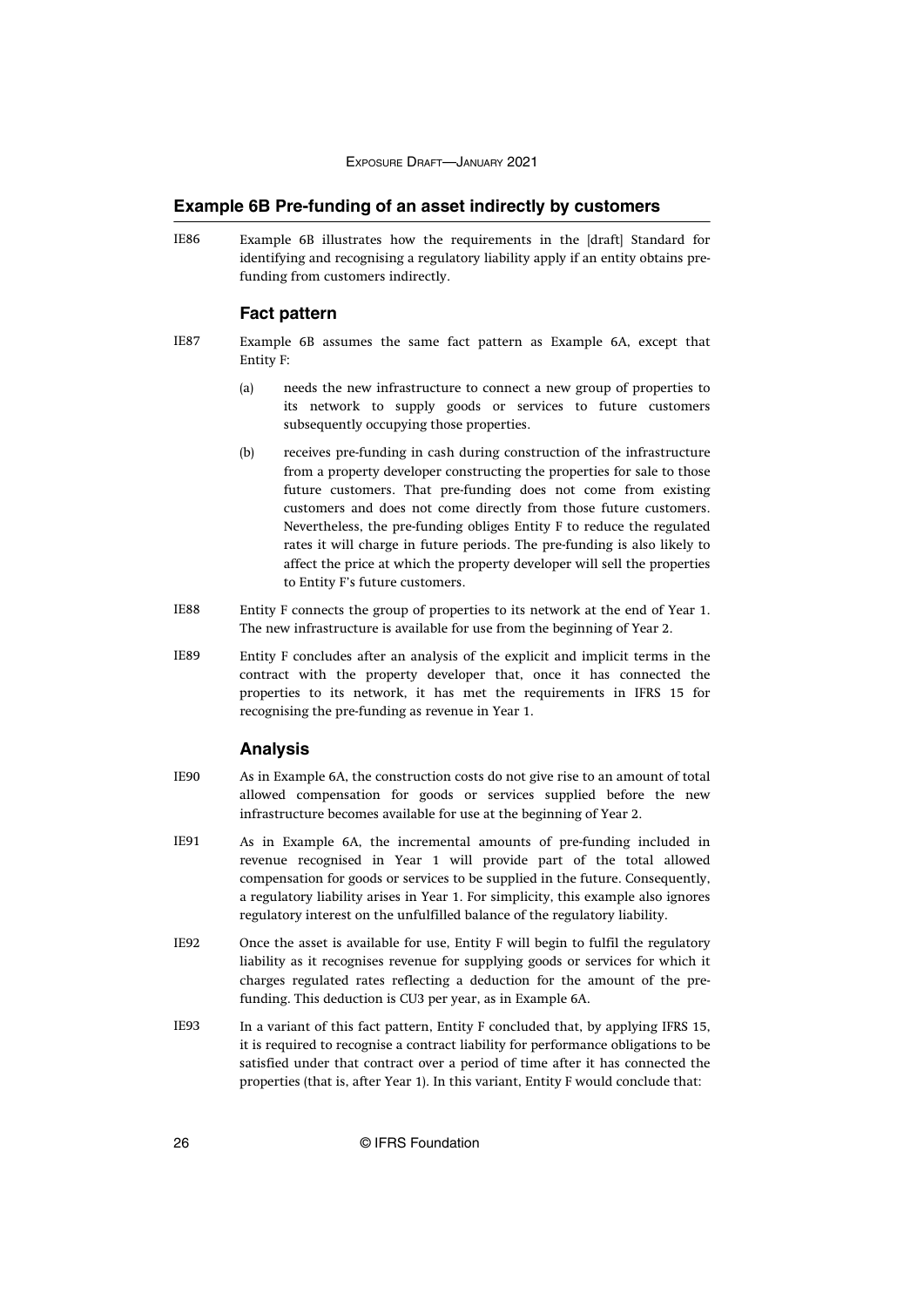- (a) to the extent that it has already recognised revenue, it has a regulatory liability, for the reasons explained in paragraphs IE90–IE91; and
- (b) to the extent that it has recognised a contract liability, it has therefore not recognised revenue and so has no regulatory liability.
- In another variant of this fact pattern, the property developer constructed the infrastructure and transferred it upon completion to the entity without charge, instead of making a cash payment to Entity F. The economic substance of this variant is equivalent to a cash payment by the property developer towards Entity F's construction of the asset as analysed in this example. Thus, Entity F would analyse this variant in the same way as the fact pattern discussed in this example. IE94

### **Example 7A Examples of circumstances that give rise to regulatory assets**

| <b>Analysis</b>                                                                                                                                                                                                                                                                                                                                                                                                                                                                                                                                                                                                                            |
|--------------------------------------------------------------------------------------------------------------------------------------------------------------------------------------------------------------------------------------------------------------------------------------------------------------------------------------------------------------------------------------------------------------------------------------------------------------------------------------------------------------------------------------------------------------------------------------------------------------------------------------------|
| The amount that recovers the actual input<br>costs recognised as an expense in the<br>current period forms part of total allowed<br>compensation for goods or services<br>supplied in the current period. Because of<br>the under-recovery in the current period,<br>part of the total allowed compensation for<br>goods or services already supplied will be<br>included in revenue in the future.<br>The entity recognises as a regulatory asset<br>its right to add the amount of this part (that<br>is, the amount of the under-recovery of<br>input costs) in determining the regulated<br>rates to be charged to customers in future |
|                                                                                                                                                                                                                                                                                                                                                                                                                                                                                                                                                                                                                                            |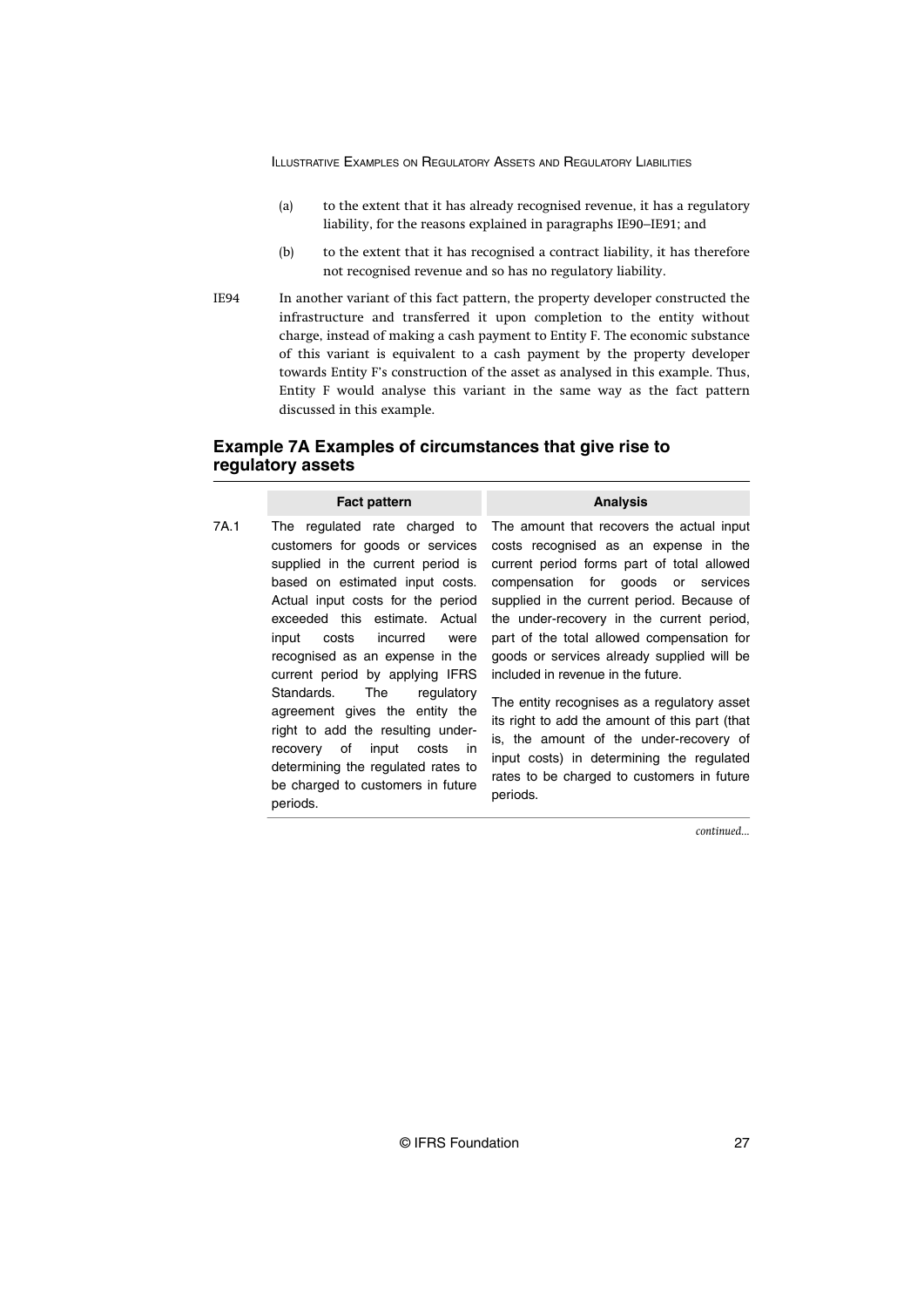*...continued*

#### **Fact pattern Analysis**

7A.2 The regulated rate charged to customers for goods or services supplied in the current period is based on the revenue requirement<sup>3</sup> and on an estimate of the customer demand during that period. Actual demand for the current period is lower than this estimate. The regulatory agreement gives the entity the right to add the resulting underrecovery of the revenue requirement for the current period in determining the regulated rates to be charged to customers in future periods.

Part of the total allowed compensation for goods or services supplied in the current period has not yet been included in revenue. This is because the regulated rates were based on estimated demand, but actual demand was lower, resulting in an under-recovery of the revenue requirement.

The entity recognises as a regulatory asset its right to add the amount of this part (that is, the amount of the under-recovery of the revenue requirement) in determining the regulated rates to be charged to customers in future periods.

7A.3 An unusual event (such as storm damage to an entity's network) occurs in the current period, causing unexpected costs. The entity recognised those costs as an expense in the current period by applying IFRS Standards. The regulatory agreement gives the entity the right to add those costs in determining the regulated rates to be charged to customers in future periods.

The amount that recovers the unexpected costs recognised as an expense in the current period is part of the total allowed compensation for goods or services supplied in the same period. Because this amount was not included in the regulated rates charged to customers in the current period, that part of the total allowed compensation for goods or services already supplied will be included in revenue in the future.

The entity recognises as a regulatory asset its right to add the amount of this part (that is, the amount of the unexpected costs caused by the storm) in determining the regulated rates to be charged to customers in future periods.

<sup>3</sup> The revenue requirement is the total amount that an entity is entitled to include in determining regulated rates for goods or services to be supplied to customers in a specified period; it may also be called, for example, 'allowable revenue' or 'authorised revenue'. The revenue requirement for a specified period is divided by the estimated volume of goods or services to be supplied in that period. That calculation determines the regulated rate per unit that the entity needs to charge customers to recover the revenue requirement during that period.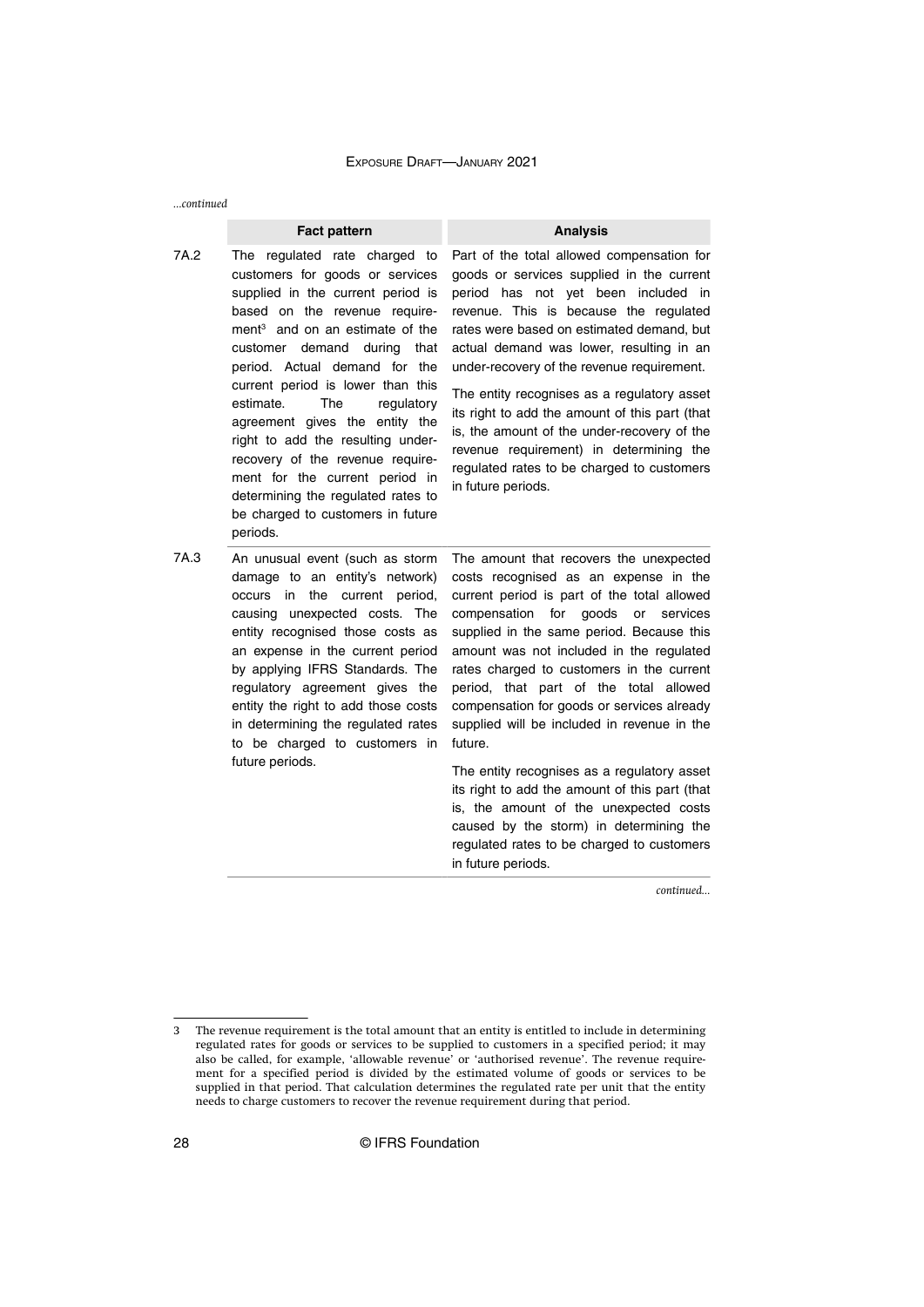| …continued |                                                                                                                                                                                                                                                                                                                                                                                                                                                                                                                                                                                                |                                                                                                                                                                                                                                                                                                                                                                                                                                                                                                                                                                                                                                                                            |
|------------|------------------------------------------------------------------------------------------------------------------------------------------------------------------------------------------------------------------------------------------------------------------------------------------------------------------------------------------------------------------------------------------------------------------------------------------------------------------------------------------------------------------------------------------------------------------------------------------------|----------------------------------------------------------------------------------------------------------------------------------------------------------------------------------------------------------------------------------------------------------------------------------------------------------------------------------------------------------------------------------------------------------------------------------------------------------------------------------------------------------------------------------------------------------------------------------------------------------------------------------------------------------------------------|
|            | <b>Fact pattern</b>                                                                                                                                                                                                                                                                                                                                                                                                                                                                                                                                                                            | <b>Analysis</b>                                                                                                                                                                                                                                                                                                                                                                                                                                                                                                                                                                                                                                                            |
| 7A.4       | A regulatory agreement specifies<br>that an entity has the right to<br>recover the cost of an asset but<br>only over a period longer than the<br>asset's useful life determined by<br>applying IFRS Standards.                                                                                                                                                                                                                                                                                                                                                                                 | In each period during the asset's useful life,<br>the amount that recovers the depreciation<br>expense recognised by applying<br>IFRS<br>Standards forms part of the total allowed<br>for<br>goods<br>compensation<br>or<br>services<br>supplied in that period. Only some of that<br>amount is included in regulated rates, and<br>hence in revenue, in that period. The<br>remaining part of that amount will be<br>included in revenue in the future.                                                                                                                                                                                                                   |
|            |                                                                                                                                                                                                                                                                                                                                                                                                                                                                                                                                                                                                | The entity recognises as a regulatory asset<br>its right to add the remaining part of that<br>amount in determining the regulated rates<br>to be charged to customers for goods or<br>services to be supplied (using other assets)<br>in future periods after the end of the asset's<br>useful life.                                                                                                                                                                                                                                                                                                                                                                       |
| 7A.5       | A regulatory agreement specifies<br>that an entity has the right to<br>recover the cost of an asset used<br>to supply goods or services over a<br>period that coincides with the<br>asset's useful life determined by<br>applying IFRS Standards.<br>In the current period, the entity<br>recognised a loss on the sale of<br>The<br>the<br>asset.<br>regulatory<br>agreement treats this loss as an<br>allowable<br>expense,<br>giving<br>the<br>entity the right to recover it by<br>adding an amount in determining<br>the regulated rates to be charged<br>to customers in future periods. | The loss recognised on the sale of the asset<br>during the current period indicates that the<br>amounts included in the regulated rates<br>already charged to customers recovered too<br>little depreciation expense on this asset<br>used to supply goods or services in the<br>past. The depreciation not yet recovered will<br>be recovered by amounts that will be<br>included in revenue in the future.<br>The entity recognises as a regulatory asset<br>its right to add the amount of this under-<br>recovery (equal to the amount of the loss on<br>the sale of the asset) in determining the<br>regulated rates to be charged to customers<br>in future periods. |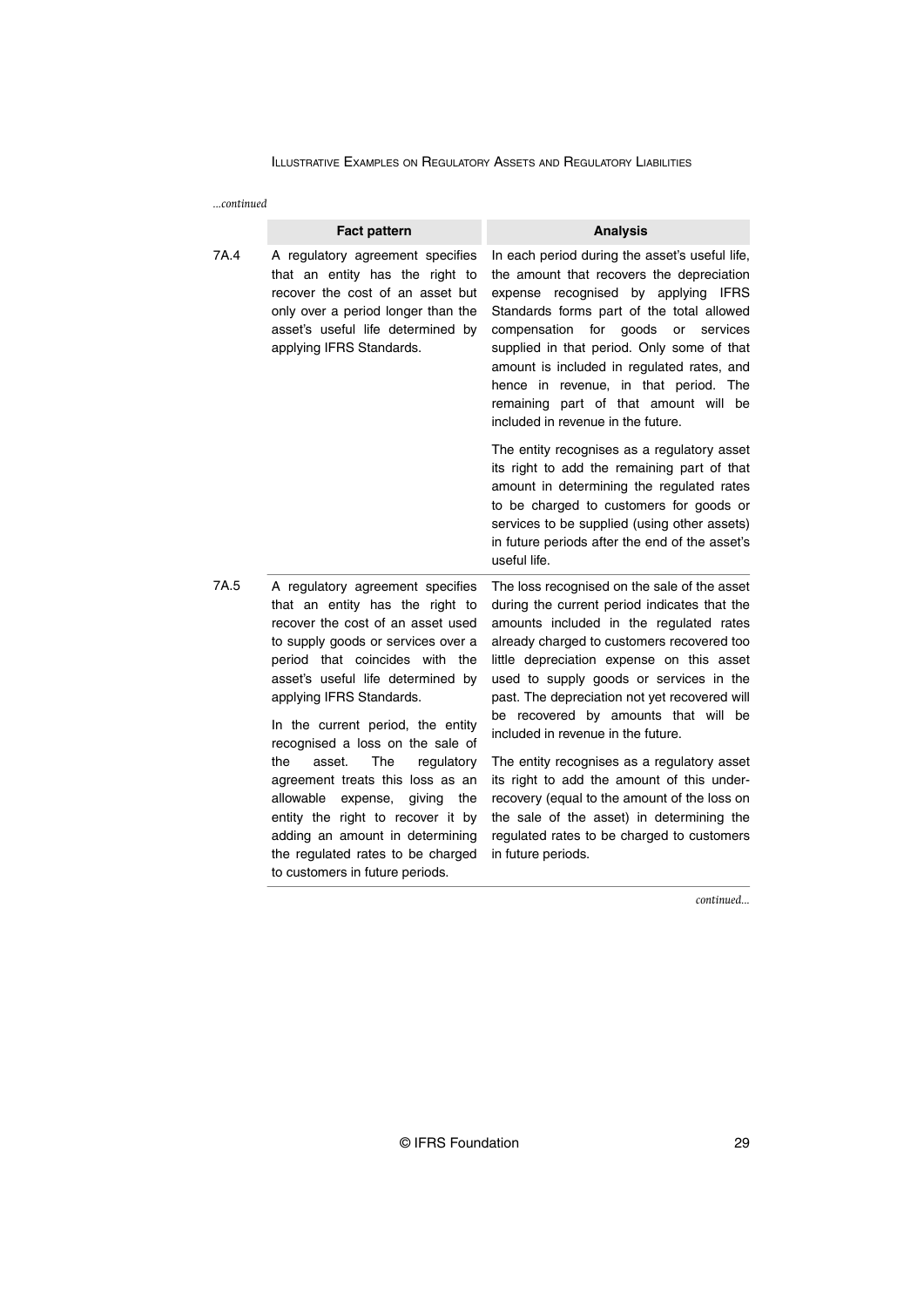| …continued |                                                                                                                                                                                                                                         |                                                                                                                                                                                                                                                                                                                                                                                                                                                 |  |
|------------|-----------------------------------------------------------------------------------------------------------------------------------------------------------------------------------------------------------------------------------------|-------------------------------------------------------------------------------------------------------------------------------------------------------------------------------------------------------------------------------------------------------------------------------------------------------------------------------------------------------------------------------------------------------------------------------------------------|--|
|            | <b>Fact pattern</b>                                                                                                                                                                                                                     | <b>Analysis</b>                                                                                                                                                                                                                                                                                                                                                                                                                                 |  |
| 7A.6       | An entity recognises an expense in<br>the current period by applying<br><b>IFRS Standards.</b>                                                                                                                                          | The amount that recovers the expense that<br>the entity recognised in the current period is<br>part of total allowed compensation for<br>goods or services supplied in the current<br>period. Because the regulatory agreement<br>requires the entity to add this expense to<br>the regulatory capital base, this part of total<br>allowed compensation for goods or services<br>already supplied will be included in revenue<br>in the future. |  |
|            | The regulatory agreement treats<br>that expense as an addition to the<br>regulatory capital base and gives<br>the entity the right to recover it<br>through the regulated rates to be<br>charged to customers in future<br>periods.     |                                                                                                                                                                                                                                                                                                                                                                                                                                                 |  |
|            |                                                                                                                                                                                                                                         | The entity recognises as a regulatory asset<br>its right to add the amount of this part (that<br>is, the amount of the expense added to the<br>regulatory capital base) in determining the<br>regulated rates to be charged to customers<br>in future periods.                                                                                                                                                                                  |  |
| 7A.7       | A regulatory agreement entitles an<br>entity to a performance bonus if it<br>performance<br>meets<br>specified<br>criteria. Those criteria test the<br>entity's performance only within the<br>current period.                          | Applying paragraph B17 of the [draft]<br>Standard, the entity concludes that the<br>performance bonus forms part of total<br>allowed compensation for goods or services<br>supplied in the period in which the entity's<br>performance gives rise to the bonus (the<br>current period). Because the regulatory                                                                                                                                  |  |
|            | the<br>specified<br>The<br>entity met<br>performance criteria in the current<br>period, entitling it to a performance<br>bonus. The regulatory agreement<br>gives the entity the right to add the<br>bonus in determining the regulated | agreement specifies that the amount of the<br>bonus will be added to regulated rates to be<br>charged to customers in future periods, that<br>amount will be included in revenue in the<br>future.                                                                                                                                                                                                                                              |  |
|            | rates to be charged to customers<br>in future periods.                                                                                                                                                                                  | The entity recognises as a regulatory asset<br>its right to add the amount of the bonus in<br>determining the regulated rates to<br>be<br>charged to customers in future periods.                                                                                                                                                                                                                                                               |  |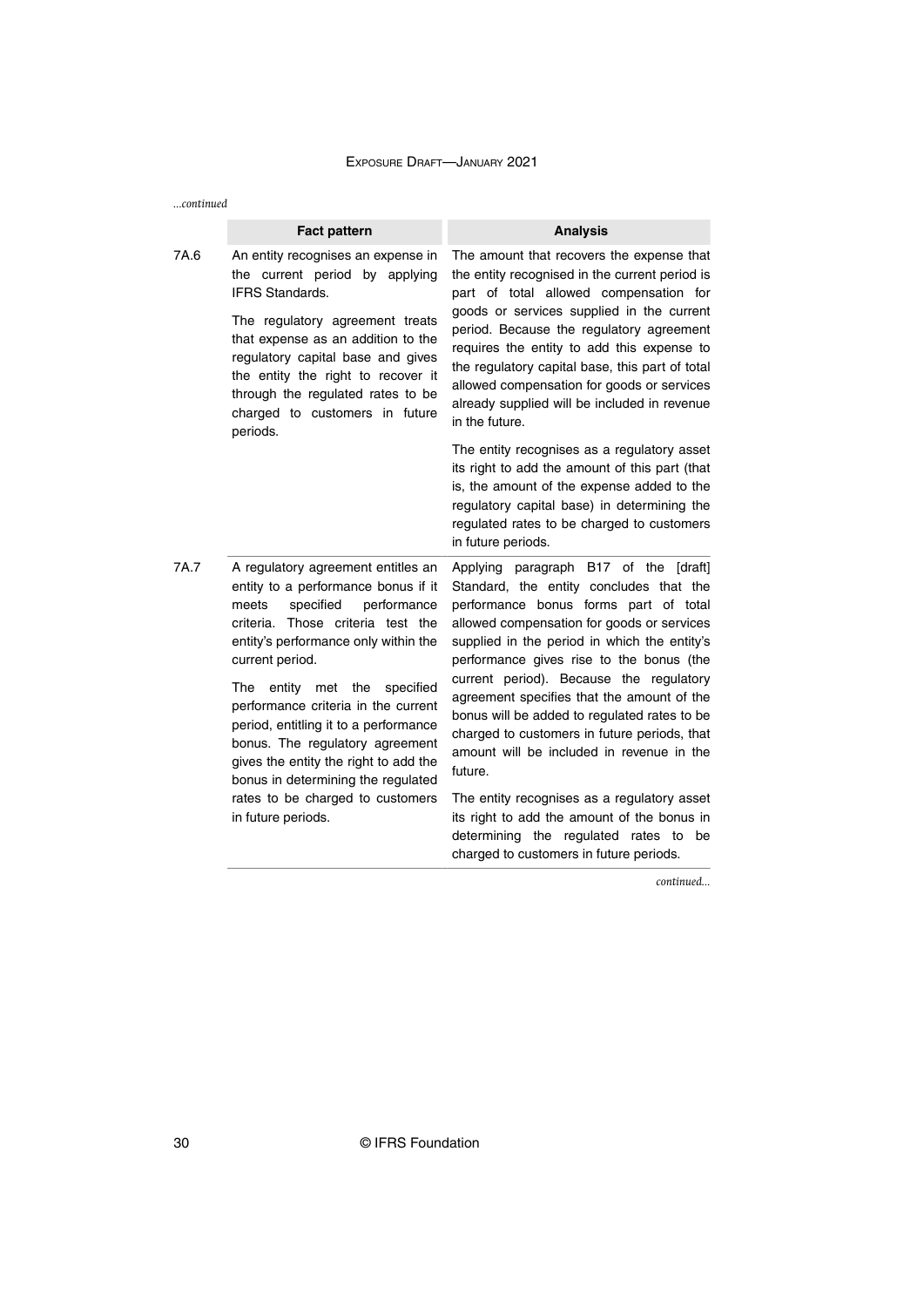| continued |  |
|-----------|--|
|           |  |
|           |  |

#### **Fact pattern Analysis**

7A.8 A regulatory agreement entitles an entity to a performance bonus if it meets specified performance criteria. Those criteria test the entity's performance over 12 months: nine months in the current reporting period and three months in the subsequent reporting period. Thus, at the end of the current reporting period the performance testing period is not yet complete.

> If the entity meets the performance criteria, a bonus of CU100 will be added in determining the regulated rates to be charged to customers immediately after the end of the performance testing period. If the entity fails to meet the criteria, the bonus will be nil.

> The entity has concluded that, for this incomplete performance testing period:

- the 'most likely amount' method will predict the amount of the cash flows that will arise from the bonus better than the 'expected value' method would;
- it is most likely that the entity will meet the performance criteria and thus become entitled to the bonus; and
- the portion of the bonus that relates to the current reporting period reflects the relative duration of the period (in this case 9/12 of the total).

The amount of the cash flows that will arise from the bonus is uncertain. Using the 'most likely amount' method, the entity estimates the bonus as CU100. The portion of that bonus that relates to the current reporting period is CU75 (9/12 of CU100).

Accordingly, applying paragraph B19 of the [draft] Standard, the proportionate bonus of CU75 forms part of the total allowed compensation for the goods or services supplied in the current reporting period.

Under the regulatory agreement, the amount of the bonus will be added to future regulated rates if the entity meets the performance criteria. Therefore, part of the total allowed compensation for goods or services supplied in the current period will be included in revenue in the future.

The entity recognises as a regulatory asset its right to add the applicable portion (CU75) of the bonus in determining the regulated rates to be charged to customers in future periods. In measuring that regulatory asset, the estimated cash flow of CU75 is discounted.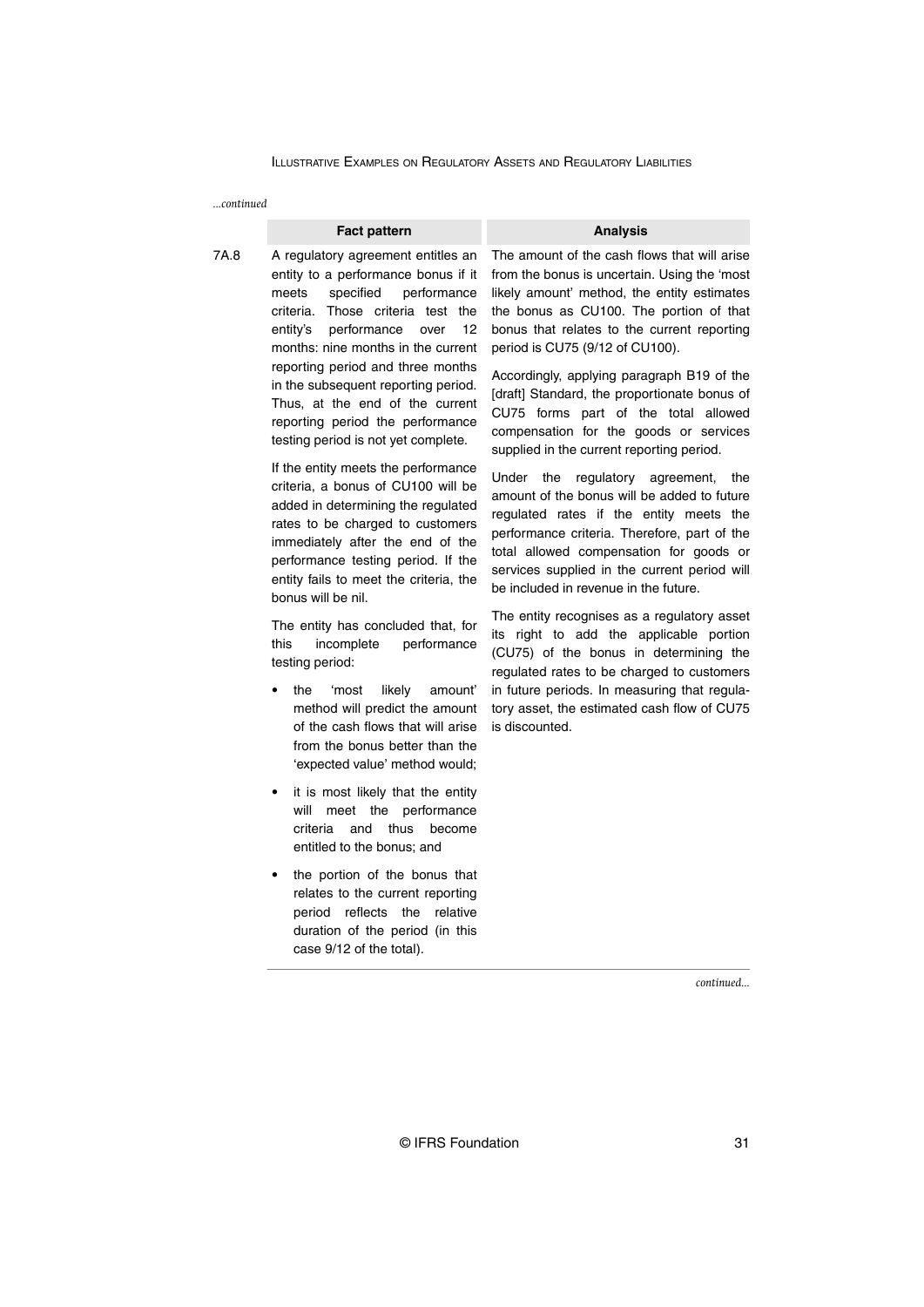| $$ continued |                                                                                                                                                                                                                                                                                                                                                                                                |                                                                                                                                                                                                                                                                                                                                                                                                                                                                                                                          |
|--------------|------------------------------------------------------------------------------------------------------------------------------------------------------------------------------------------------------------------------------------------------------------------------------------------------------------------------------------------------------------------------------------------------|--------------------------------------------------------------------------------------------------------------------------------------------------------------------------------------------------------------------------------------------------------------------------------------------------------------------------------------------------------------------------------------------------------------------------------------------------------------------------------------------------------------------------|
|              | <b>Fact pattern</b>                                                                                                                                                                                                                                                                                                                                                                            | <b>Analysis</b>                                                                                                                                                                                                                                                                                                                                                                                                                                                                                                          |
| 7A.9         | In the current period, an entity<br>incurs an obligation for environ-<br>mental clean-up costs and thus<br>provision<br>recognises<br>and<br>a<br>corresponding<br>by<br>expense<br>applying IAS 37.<br>The regulatory agreement gives<br>the entity the right to add those<br>costs in determining the regulated<br>rates only when it pays the related<br>cash (see Illustrative Example 4). | The amount that recovers the environmental<br>clean-up costs recognised as an expense in<br>the current period is part of the total allowed<br>compensation for goods or<br>services<br>supplied in the current period. Because<br>these costs will not affect regulated rates<br>until the entity pays the related cash and the<br>entity has not yet paid the related cash, this<br>part of the total allowed compensation for<br>the goods or services already supplied will<br>be included in revenue in the future. |
|              | The amount of cash ultimately paid<br>includes implicitly both the environ-<br>mental clean-up costs (measured<br>initially at present value) and the<br>finance cost arising from the time<br>lag until payment.                                                                                                                                                                              | The entity recognises as a regulatory asset<br>its right to add the amount of this part (that<br>is, the amount of the clean-up costs) in<br>determining the regulated rates to be<br>charged to customers in future periods. The<br>measures this regulatory<br>entity<br>asset<br>applying paragraph 61 of the<br>[draft]<br>Standard.                                                                                                                                                                                 |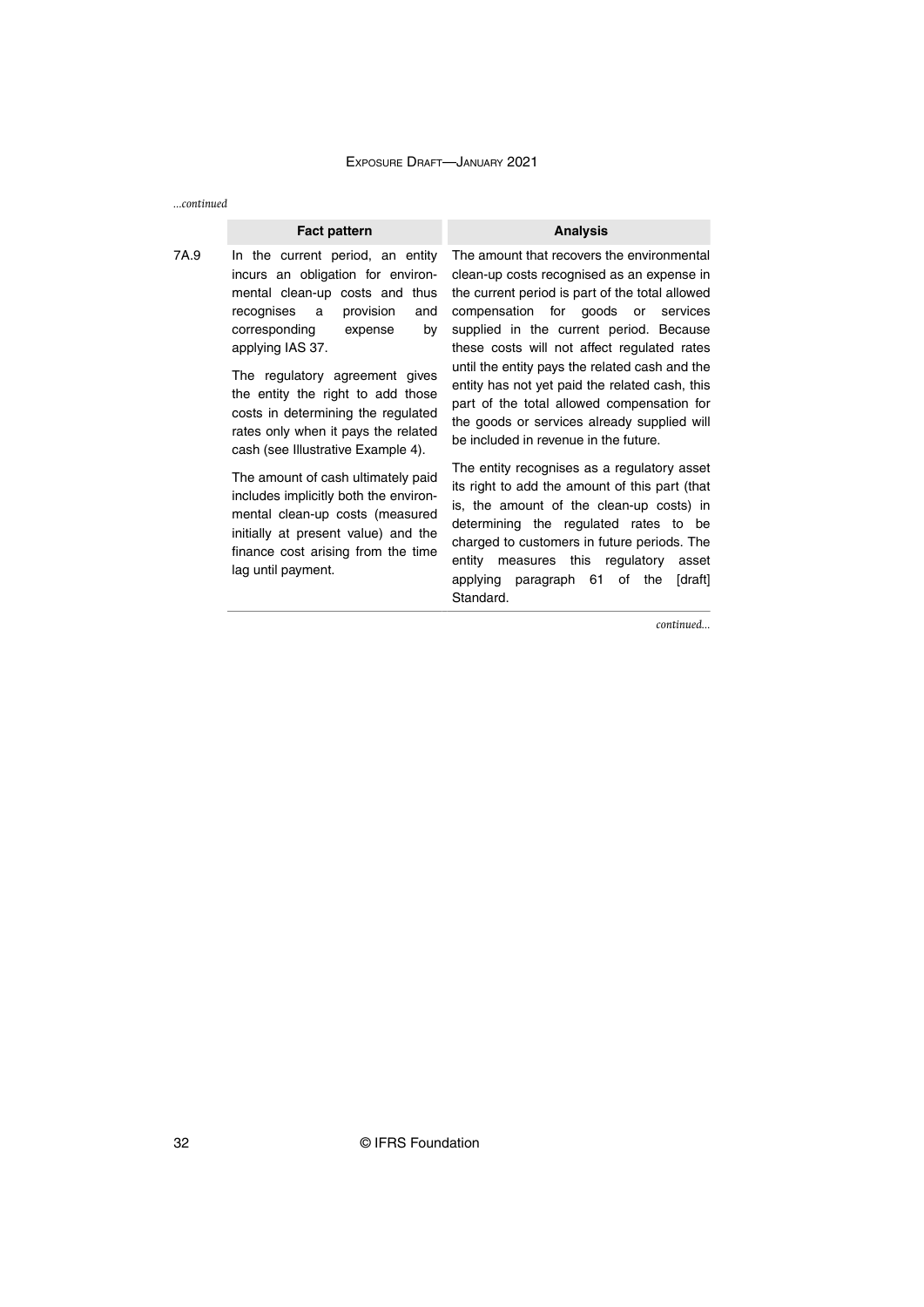*...continued*

#### **Fact pattern Analysis**

7A.10 An entity incurs a decommissioning obligation and recognises a provision by applying IAS 37. Applying IAS 16, the entity recognises the present value of the decommissioning costs as part of the cost of an asset. That asset will be available for use in supplying goods or services to customers in future periods. The regulatory agreement gives the entity the right to add the decommissioning cost in determining the regulated rates only when it pays the related cash.

> The amount of cash ultimately paid includes implicitly both the decommissioning cost (measured initially at present value) and the finance cost arising from the time lag until payment.

When the provision is recognised initially, the entity has not yet recognised any revenue relating to the future recovery of the decommissioning costs and the asset is not yet available for use in supplying goods or services. Hence, no regulatory asset or regulatory liability arises at that date.

Subsequently, when the asset is available for use, the entity depreciates the asset and recognises depreciation expense, including a portion that results from the decommissioning cost included in the cost of the asset. The amount that recovers depreciation expense recognised in a period is part of the total allowed compensation for goods or services supplied in that period.

Because the portion of the depreciation expense relating to the decommissioning cost will not affect regulated rates until the entity pays the related cash, this part of the total allowed compensation for the goods or services already supplied will be included in revenue in the future.

The entity recognises as a regulatory asset its right to add the amount of this part (that is, the amount of the portion of the depreciation expense relating to the decommissioning cost already recognised) in determining the regulated rates to be charged to customers in future periods. The entity measures this regulatory asset applying paragraph 61 of the [draft] Standard.

As the discount on the provision unwinds, the entity recognises the corresponding finance cost. Consequently, as a result of applying paragraph 61, the discount on the regulatory asset unwinds and thus the entity recognises regulatory interest income.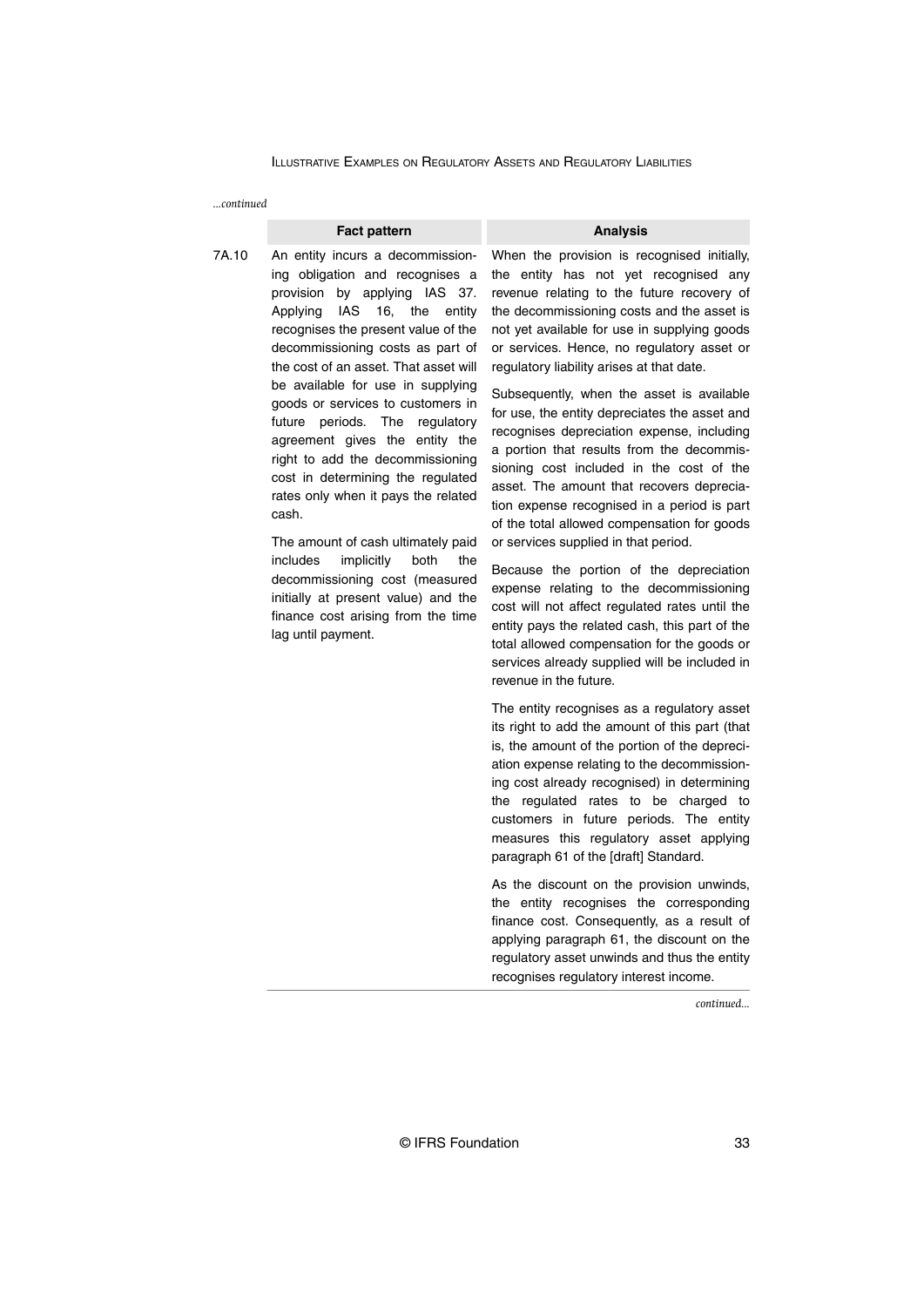*...continued*

#### **Fact pattern Analysis**

7A.11 An entity recognises a deferred tax liability and tax expense in the current period. The regulatory right to add an amount in determining the regulated rates charged to customers when the income tax liability has become current and the entity has paid the related cash.

agreement gives the entity the services supplied in the current period. The amount that recovers the tax expense recognised in the current period forms part of total allowed compensation for goods or Because this amount will not affect regulated rates until the entity pays the related cash and the entity has not yet paid the related cash, this part of the total allowed compensation for the goods or services already supplied will be included in revenue in the future.

> The entity recognises as a regulatory asset its right to add the amount of this part (that is, the amount of the tax expense recognised in the current period) in determining the regulated rates to be charged to customers in future periods. The entity measures this regulatory asset applying paragraph 61 of the [draft] Standard.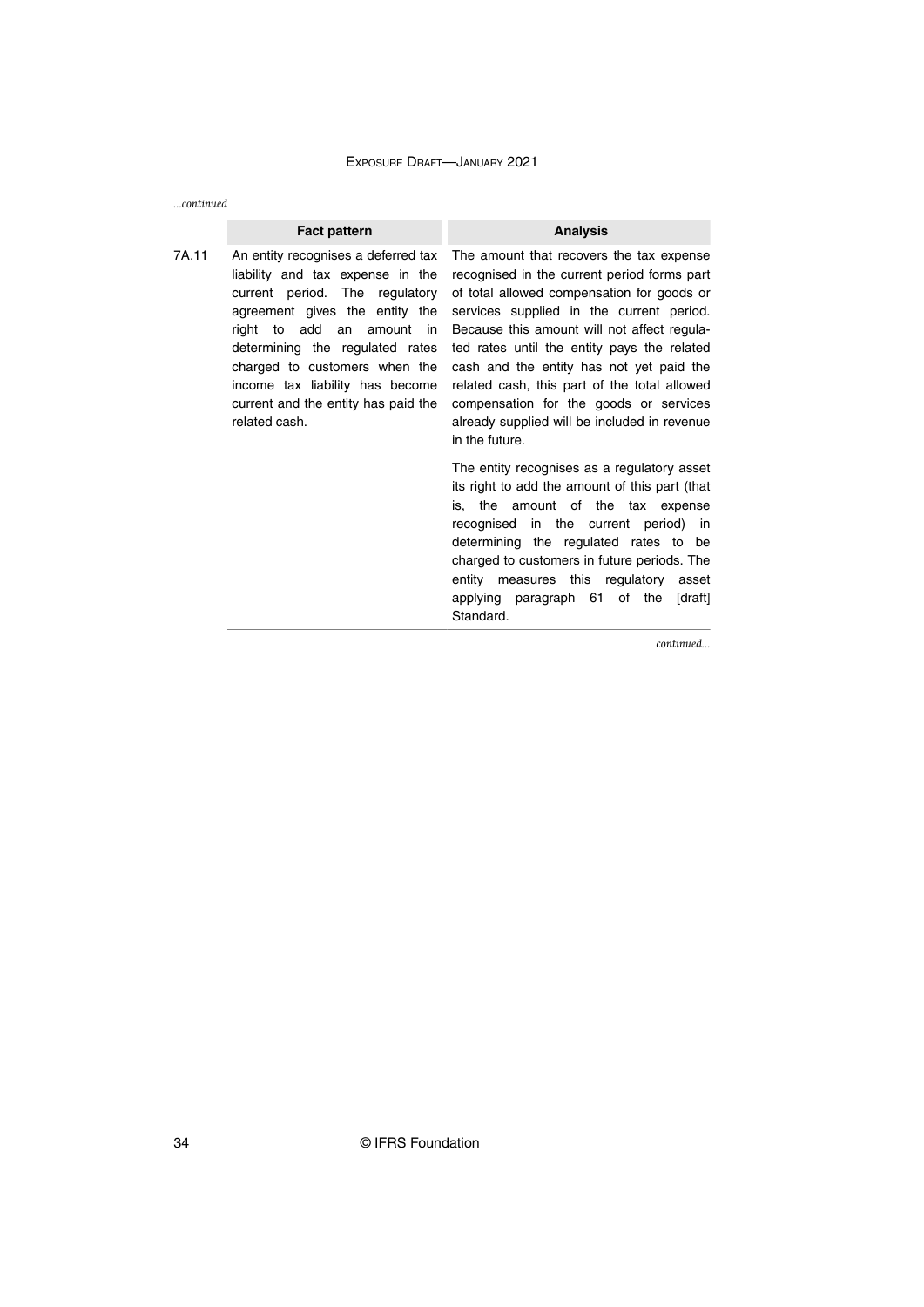*...continued*

|       | <b>Fact pattern</b>                                                                                                                                                                                                                                                                                                                                                                                    | <b>Analysis</b>                                                                                                                                                                                                                                                                                                                                                                                                                                                                                                               |
|-------|--------------------------------------------------------------------------------------------------------------------------------------------------------------------------------------------------------------------------------------------------------------------------------------------------------------------------------------------------------------------------------------------------------|-------------------------------------------------------------------------------------------------------------------------------------------------------------------------------------------------------------------------------------------------------------------------------------------------------------------------------------------------------------------------------------------------------------------------------------------------------------------------------------------------------------------------------|
| 7A.12 | An entity recognises a pension<br>liability in the current period as a<br>result of current service by employ-<br>ees. The regulatory agreement<br>gives the entity the right to add an<br>amount in determining the regula-<br>ted rates charged to customers<br>when the entity pays the related<br>cash as a contribution to the plan.<br>The entity has not yet paid the<br>related contributions. | The amount that recovers<br>the<br>current<br>service cost recognised in the current<br>period is part of total allowed compensation<br>for goods or services supplied in the current<br>period. Because this amount will not affect<br>regulated rates until the entity makes the<br>related cash contribution to the plan, and<br>the entity has not yet made this contribution,<br>this part of the total allowed compensation<br>for the goods or services already supplied<br>will be included in revenue in the future. |
|       | Over the life of the plan, the total<br>cash paid includes implicitly all<br>amounts recognised as part of<br>pension costs by applying IAS 19<br>Benefits,<br>Employee<br>including<br>service cost, net interest on the net<br>defined<br>benefit<br>liability<br>and<br>remeasurements.                                                                                                             | The entity recognises as a regulatory asset<br>its right to add this part (that is, the amount<br>of the current service cost recognised in the<br>current period) in determining the regulated<br>rates to be charged to customers in future<br>periods. The entity measures this regulatory<br>asset applying paragraph 61 of the [draft]<br>Standard.                                                                                                                                                                      |
|       |                                                                                                                                                                                                                                                                                                                                                                                                        | In subsequent periods, the measurement of<br>the pension liability is updated to reflect:                                                                                                                                                                                                                                                                                                                                                                                                                                     |
|       |                                                                                                                                                                                                                                                                                                                                                                                                        | net interest on the net defined benefit<br>lighility. The requising effect on the                                                                                                                                                                                                                                                                                                                                                                                                                                             |

- liability. The resulting effect on the measurement of the regulatory asset is regulatory interest income or regulatory interest expense and is presented in the regulatory income or regulatory expense line in profit or loss.
- remeasurements of the pension liability, presented in other comprehensive income. The resulting remeasurement of the regulatory asset is also presented in other comprehensive income (see paragraph 69 of the [draft] Standard).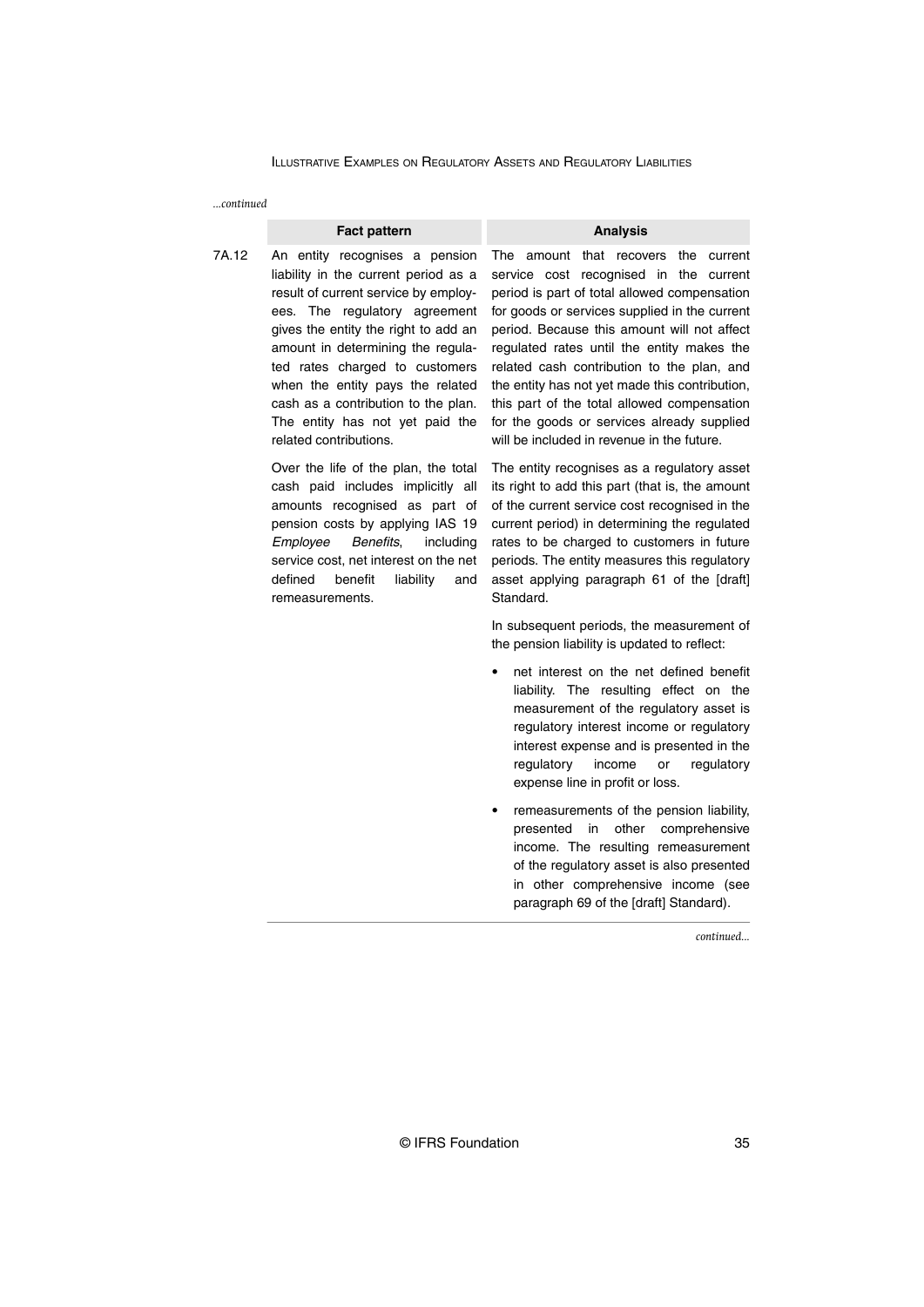*...continued*

#### **Fact pattern Analysis**

7A.13 An entity enters into a futures contract to protect itself against changes in the price of an input and to provide price stability for customers. The contract will be settled by a net payment in cash. The regulatory agreement entitles the entity to recover any loss on settlement when it has paid the cash settlement amount by increasing the regulated rate charged to customers.

> The entity has concluded that the futures contract is within the scope of IFRS 9 Financial Instruments. The entity accounts for the contract as a derivative and measures it at fair value through profit or loss.

> In the current year, the entity recognises a loss because of a decrease in the fair value of the contract.

Applying paragraph B3 of the [draft] Standard, the loss on remeasurement of the contract recognised in the current period is an allowable expense. The amount that recovers that allowable expense forms part of total allowed compensation for goods or services supplied in the current period.

Because this amount will not affect regulated rates until the entity pays the related cash and the entity has not yet paid the related cash, this part of the total allowed compensation for the goods or services already supplied will be included in revenue in the future.

The entity recognises as a regulatory asset its right to add the amount of this part (that is, the amount of the loss on remeasurement of the contract) in determining the regulated rates to be charged to customers in future periods. The entity measures this regulatory asset applying paragraph 61 of the [draft] Standard.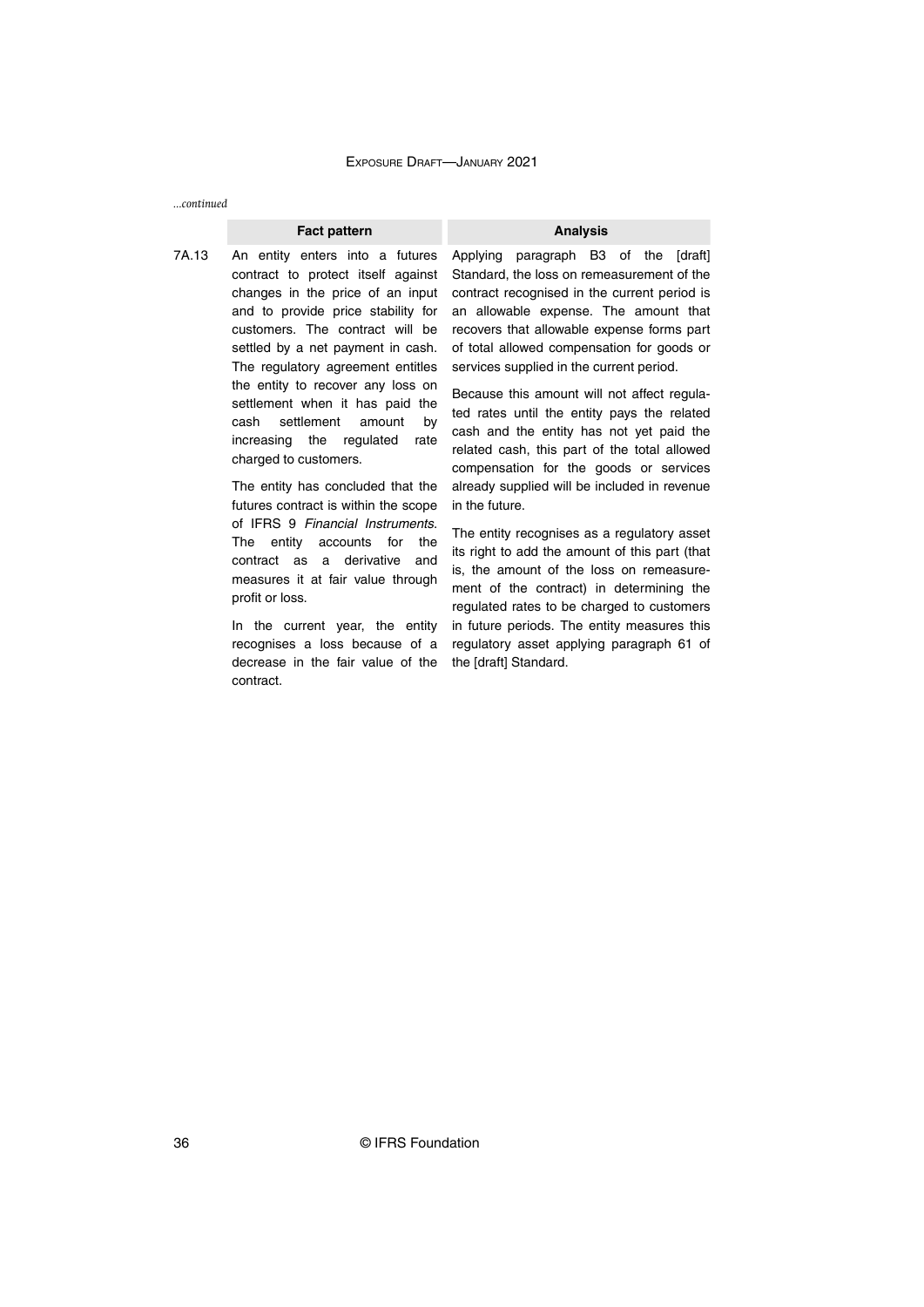### **Example 7B Examples of circumstances that give rise to regulatory liabilities**

|      | <b>Fact pattern</b>                                                                                                                                                                                                                                                                                                                                                                                                                                                                                                                                        | <b>Analysis</b>                                                                                                                                                                                                                                                                                                                                                                                                                                                                                                                                                                                                                                       |
|------|------------------------------------------------------------------------------------------------------------------------------------------------------------------------------------------------------------------------------------------------------------------------------------------------------------------------------------------------------------------------------------------------------------------------------------------------------------------------------------------------------------------------------------------------------------|-------------------------------------------------------------------------------------------------------------------------------------------------------------------------------------------------------------------------------------------------------------------------------------------------------------------------------------------------------------------------------------------------------------------------------------------------------------------------------------------------------------------------------------------------------------------------------------------------------------------------------------------------------|
| 7B.1 | The regulated rate charged to<br>customers for goods or services<br>supplied in the current period is<br>based on estimated input costs.<br>Actual input costs for the period<br>were lower than this estimate.<br>Actual input costs incurred were<br>recognised as an expense in the<br>current period by applying IFRS<br>The<br>Standards.<br>regulatory<br>agreement obliges the entity to<br>deduct the resulting over-recovery<br>of input costs in determining the<br>regulated rates to be charged to<br>customers in future periods.             | Revenue recognised in the current period<br>includes the over-recovery of actual input<br>costs. This over-recovery will provide part of<br>the total allowed compensation for goods or<br>services to be supplied in the future.<br>The entity recognises as a regulatory liabili-<br>ty its obligation to deduct this amount (that<br>is, the amount of the over-recovery of input<br>costs) in determining the regulated rates to<br>be charged to customers in future periods.                                                                                                                                                                    |
| 7B.2 | The regulated rate charged to<br>customers for goods or services<br>supplied in the current period is<br>based on the revenue require-<br>and on an estimate of<br>ment <sup>4</sup><br>customer demand<br>during<br>that<br>period. Actual demand for the<br>current period is higher than this<br>estimate.<br>The<br>regulatory<br>agreement obliges the entity to<br>deduct the resulting over-recovery<br>of the revenue requirement for the<br>current period in determining the<br>regulated rates to be charged to<br>customers in future periods. | Revenue recognised in the current period<br>includes an amount that will provide part of<br>the total allowed compensation for goods or<br>services to be supplied in the future. This is<br>because the regulated rates for the current<br>period were based on estimated demand,<br>but actual demand was higher, resulting in<br>an over-recovery of the revenue require-<br>ment.<br>The entity recognises as a regulatory liabili-<br>ty its obligation to deduct this amount (that<br>is, the amount of the over-recovery of the<br>revenue requirement) in determining the<br>regulated rates to be charged to customers<br>in future periods. |

*continued...*

4 See footnote to paragraph 7A.2.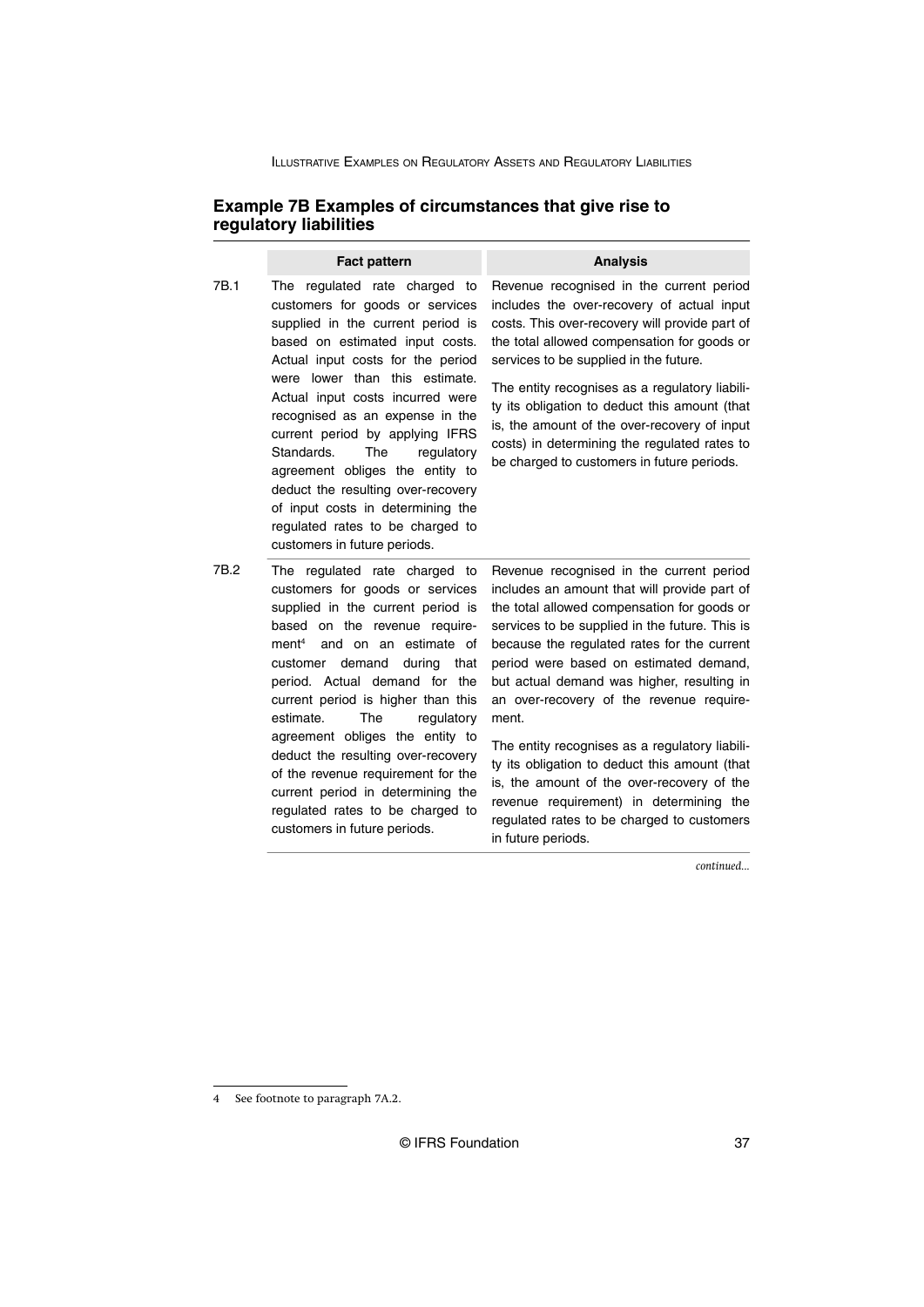| continued |                                                                                                                                                                                                                                                                                                                                                              |                                                                                                                                                                                                                                                                                                                                                                                                                                                                                                                                    |  |
|-----------|--------------------------------------------------------------------------------------------------------------------------------------------------------------------------------------------------------------------------------------------------------------------------------------------------------------------------------------------------------------|------------------------------------------------------------------------------------------------------------------------------------------------------------------------------------------------------------------------------------------------------------------------------------------------------------------------------------------------------------------------------------------------------------------------------------------------------------------------------------------------------------------------------------|--|
|           | <b>Fact pattern</b>                                                                                                                                                                                                                                                                                                                                          | <b>Analysis</b>                                                                                                                                                                                                                                                                                                                                                                                                                                                                                                                    |  |
| 7B.3      | The regulated rate charged to<br>customers in the current period<br>includes an amount for a contin-<br>fund.<br>The<br>regulatory<br>gency<br>agreement entitles the entity to<br>draw on the contingency fund to<br>offset costs that the entity may<br>incur as a result of an unusual<br>event in the future-for example,<br>repair costs after a storm. | Revenue recognised during the current<br>period includes the amount added to the<br>contingency fund in the current period. That<br>amount will provide part of the total allowed<br>compensation for goods or services to be<br>supplied in the future.<br>The entity recognises as a regulatory liabili-<br>ty its obligation to deduct this amount (that<br>is, the addition to the contingency fund) in<br>determining the regulated rates to be<br>charged to customers in future periods.                                    |  |
|           |                                                                                                                                                                                                                                                                                                                                                              | The entity will fulfil this regulatory liability by<br>deducting that amount in future periods<br>when, by applying IFRS Standards, the<br>entity recognises as an expense costs<br>(such as repair costs) covered by the<br>contingency fund.                                                                                                                                                                                                                                                                                     |  |
| 7B.4      | A regulatory agreement specifies<br>that an entity has the right to<br>recover the cost of an asset but<br>over a period shorter than the<br>asset's useful life determined by<br>applying IFRS Standards.                                                                                                                                                   | In each period while the cost of the asset<br>was being recovered through the regulated<br>rates charged to customers, the revenue<br>recognised<br>included<br>an<br>amount<br>that<br>recovered depreciation expense. Because<br>the recovery period is shorter than the<br>asset's useful life, that amount recovered<br>not only all of the depreciation expense<br>recognised in that period by applying IFRS<br>Standards, but also part of the depreciation<br>expense that the entity will recognise in<br>future periods. |  |
|           |                                                                                                                                                                                                                                                                                                                                                              | The amount that recovered future deprecia-<br>tion expense will provide part of the total<br>allowed compensation for goods or services<br>that will be supplied in the future after the<br>asset's recovery period has finished until<br>the end of its useful life.                                                                                                                                                                                                                                                              |  |
|           |                                                                                                                                                                                                                                                                                                                                                              | The entity recognises as a regulatory liabili-<br>ty its obligation to deduct this amount (that<br>amount of future depreciation<br>the<br>is.<br>expense already recovered), in determining<br>the regulated rates to be charged to<br>customers in future periods.                                                                                                                                                                                                                                                               |  |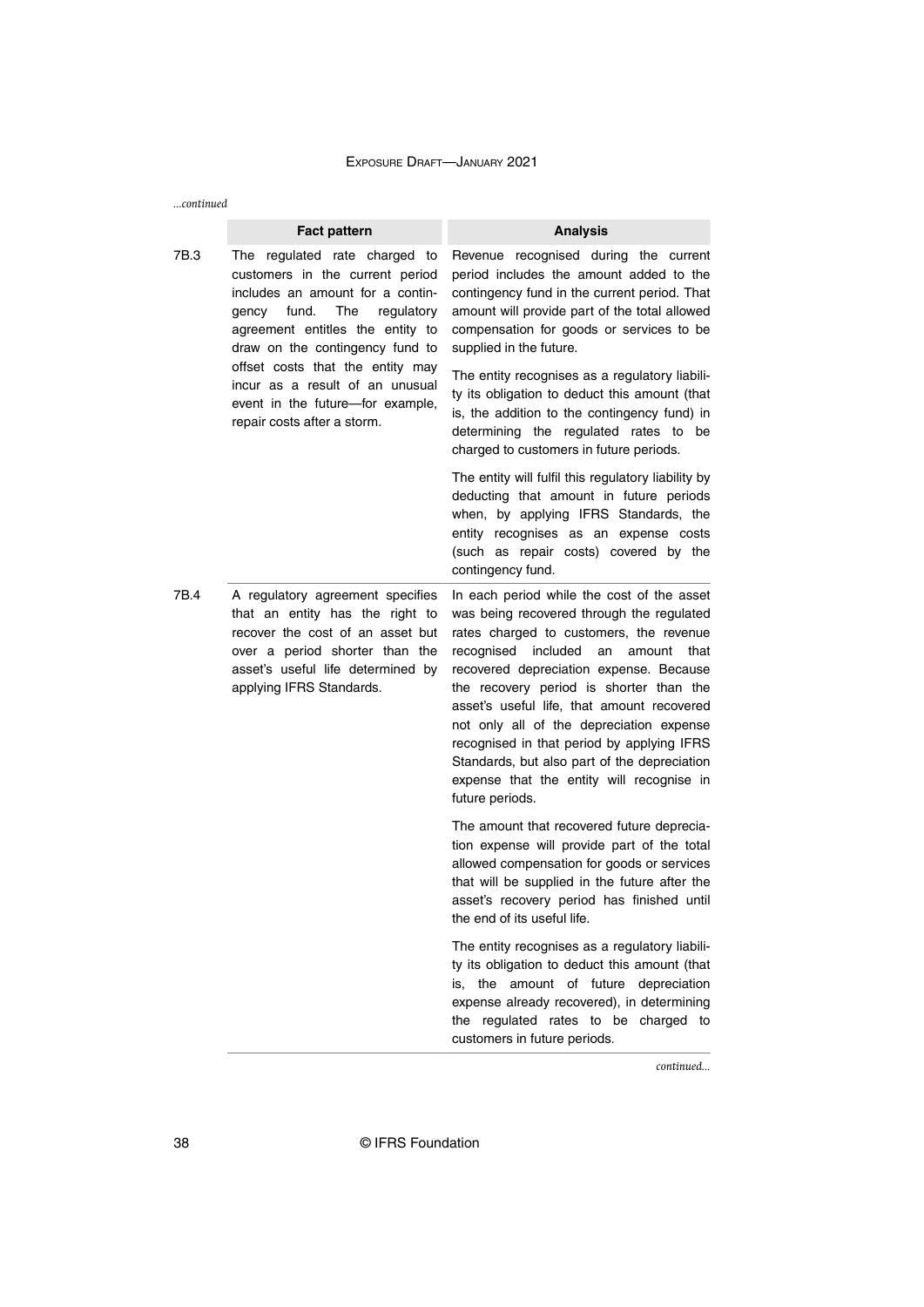| …continued |                                                                                                                                                                                                                                                                                                                           |                                                                                                                                                                                                                                                                                                                                                                                                                  |  |
|------------|---------------------------------------------------------------------------------------------------------------------------------------------------------------------------------------------------------------------------------------------------------------------------------------------------------------------------|------------------------------------------------------------------------------------------------------------------------------------------------------------------------------------------------------------------------------------------------------------------------------------------------------------------------------------------------------------------------------------------------------------------|--|
|            | <b>Fact pattern</b>                                                                                                                                                                                                                                                                                                       | <b>Analysis</b>                                                                                                                                                                                                                                                                                                                                                                                                  |  |
| 7B.5       | A regulatory agreement specifies<br>that an entity is entitled to include<br>an amount (pre-funding) to recover<br>part of the construction cost of an<br>asset in determining the regulated<br>rates charged to customers in the<br>current period. The asset was not<br>yet available for use in the current<br>period. | Revenue recognised in the current period<br>includes the amount of the pre-funding,<br>reflecting an advance recovery of deprecia-<br>tion expense that the entity will recognise in<br>future periods. That amount will provide part<br>of the total allowed compensation for goods<br>or services to be supplied in the future<br>when the entity recognises the depreciation<br>expense recovered in advance. |  |
|            |                                                                                                                                                                                                                                                                                                                           | The entity recognises as a regulatory liabili-<br>ty its obligation to deduct that amount (that<br>is, the amount of future depreciation<br>expense already recovered) in determining<br>the regulated rates to be charged to<br>customers in future periods.                                                                                                                                                    |  |
| 7B.6       | A regulatory agreement specifies<br>that an entity is entitled to add a<br>regulatory return on a balance<br>relating to an asset in determining<br>the regulated rates charged to<br>customers in the current period.<br>The asset was not yet available for<br>use in the current period. <sup>5</sup>                  | Revenue recognised in the current period<br>includes the regulatory return on a balance<br>relating to an asset that is not yet available<br>for use.                                                                                                                                                                                                                                                            |  |
|            |                                                                                                                                                                                                                                                                                                                           | Applying paragraph B15 of the [draft]<br>Standard, the regulatory return on that<br>balance forms part of total allowed compen-<br>sation only for goods or services supplied in<br>the future—once the asset is available for<br>use.                                                                                                                                                                           |  |
|            |                                                                                                                                                                                                                                                                                                                           | The entity recognises as a regulatory liabili-<br>ty its obligation to deduct the amount of that<br>regulatory return (that is, the amount of the<br>regulatory return, already included<br>in<br>revenue, that arose on that balance)<br>- in<br>determining the regulated rates to<br>be<br>charged to customers from the date when<br>the asset is available for use.                                         |  |

<sup>5</sup> Paragraph 7C.3 includes a similar example but in that case the regulatory agreement entitles the entity to add the regulatory return in determining the regulated rates charged to customers only once the asset is available for use.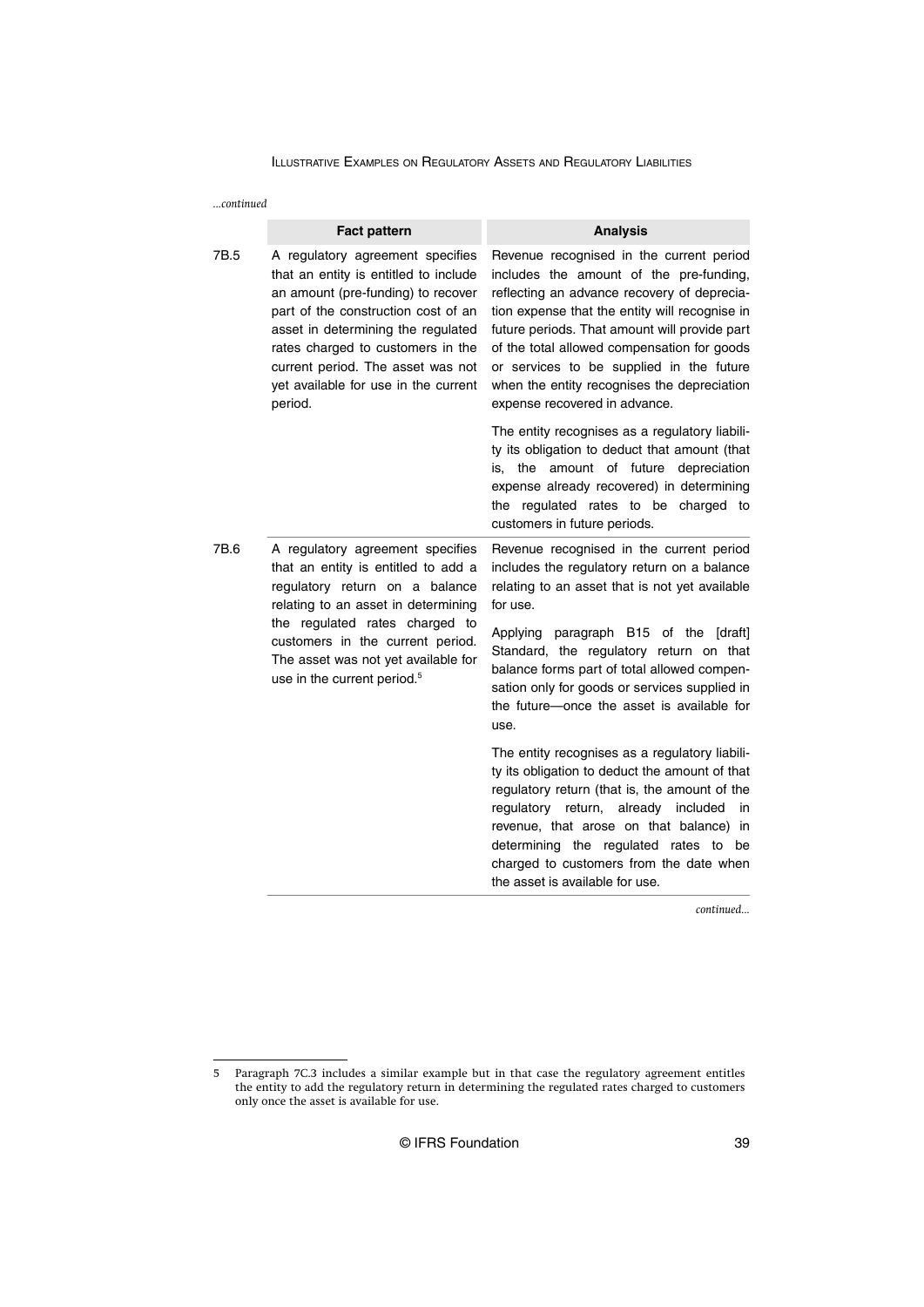*...continued*

#### **Fact pattern Analysis**

7B.7 A regulatory agreement specifies that an entity has the right to recover the cost of an asset used to supply goods or services over a period that coincides with the asset's useful life determined by applying IFRS Standards.

> In the current period, the entity recognised a gain on the sale of the asset. The regulatory agreement treats the gain as chargeable income, requiring the entity to deduct it in determining the regulated rates to be charged to customers in future periods.

7B.8 A regulatory agreement imposes a performance penalty on an entity if the entity does not meet specified performance criteria. Those criteria test the entity's performance only within the current period.

> The entity did not meet the specified performance criteria in the current period, resulting in the entity incurring a performance penalty. The regulatory agreement requires the entity to deduct the performance penalty in determining the regulated rates to be charged to customers in future periods.

The gain recognised on the sale of the asset during the current period indicates that revenue already recognised recovered too much depreciation expense on this asset used to supply goods or services in the past. That over-recovery will provide part of the total allowed compensation for goods or services to be supplied in the future.

The entity recognises as a regulatory liability its obligation to deduct that amount (equal to the gain on the sale of the asset) in determining the regulated rates to be charged to customers in future periods.

Applying paragraph B17 of the [draft] Standard, the entity concludes that the performance penalty reduces the total allowed compensation for goods or services supplied in the period in which the entity's performance gives rise to the penalty (the current period).

Revenue already recognised was based on a regulated rate that did not reflect the penalty, and led to an over-recovery of total allowed compensation in the current period. That over-recovery will provide part of the total allowed compensation for goods or services to be supplied in the future.

The entity recognises as a regulatory liability its obligation to deduct the amount of the penalty in determining the regulated rates to be charged to customers in future periods.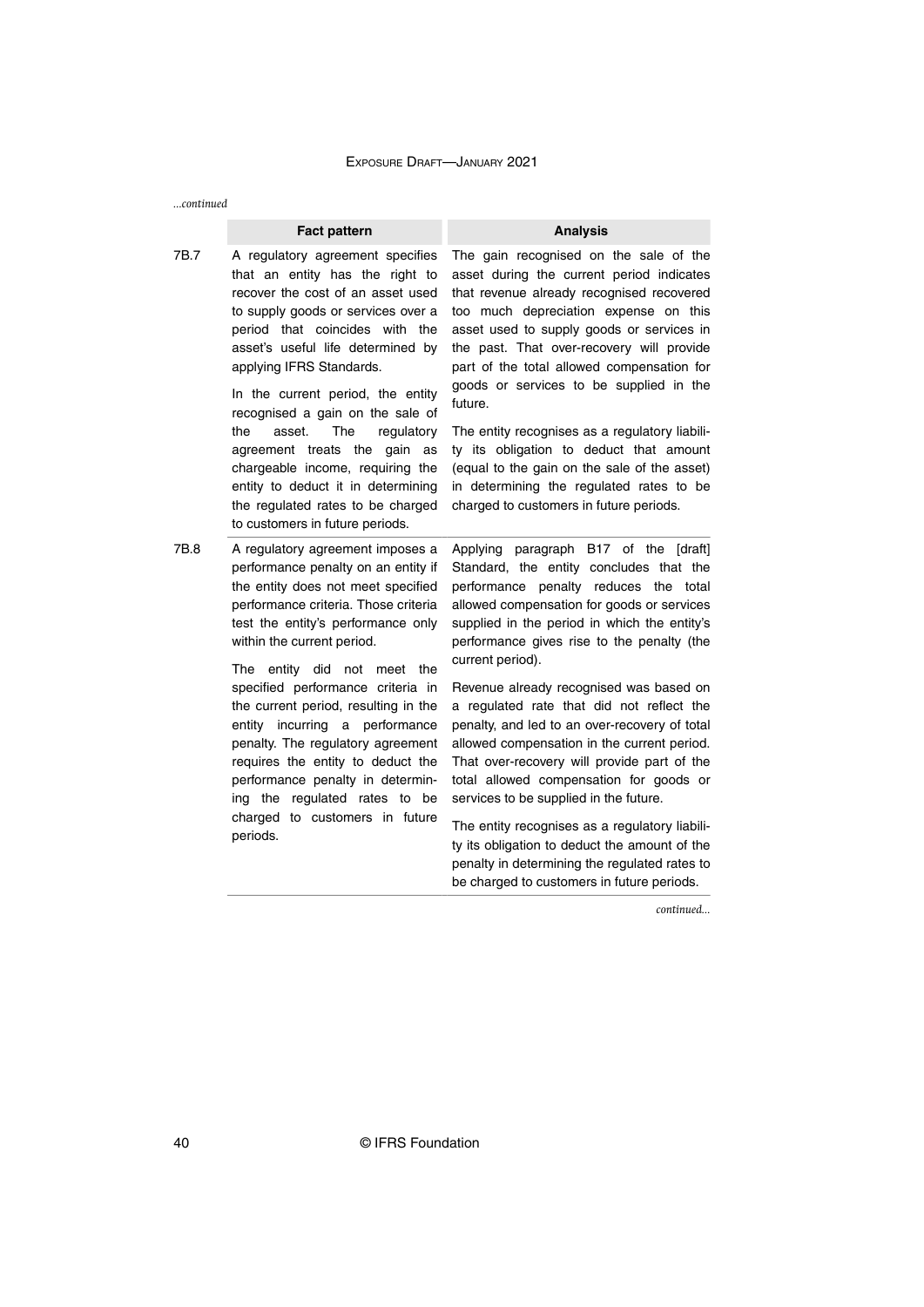*...continued*

#### **Fact pattern Analysis**

7B.9 A regulatory agreement imposes a performance penalty on an entity if the entity does not meet specified performance criteria. Those criteria test the entity's performance over 12 months: nine months in the current reporting period and three months in the subsequent reporting period. Thus, at the end of the current reporting period the performance testing period is not yet complete.

> If the entity fails to meet the performance criteria, a penalty of CU100 will be deducted in determining the regulated rates to be charged to customers immediately after the end of the performance testing period. If the entity meets the criteria, the penalty will be nil.

The entity has concluded that, for this incomplete performance testing period:

- the 'most likely amount' method will predict the amount of the cash flows that will arise from the penalty better than the 'expected value' method would;
- it is most likely that the entity will fail to meet the performance criteria and thus become liable to the penalty; and
- the portion of the penalty that relates to the current reporting period reflects the relative duration of the period (in this case 9/12 of the total).

The amount of the cash flows that will arise from the penalty is uncertain. Using the 'most likely amount' method, the entity estimates the penalty as CU100. The portion of that penalty that relates to the current reporting period is CU75 (9/12 of CU100).

Accordingly, applying paragraph B19 of the [draft] Standard, the proportionate penalty of CU75 reduces the total allowed compensation for the goods or services supplied in the current reporting period.

Under the regulatory agreement, the amount of the penalty will be deducted from future regulated rates if the entity fails to meet the performance criteria. Revenue already recognised was based on a regulated rate that did not reflect the penalty and led to an over-recovery of total allowed compensation in the current period. That over-recovery will provide part of the total allowed compensation for goods or services to be supplied in the future.

The entity recognises as a regulatory liability its obligation to deduct the applicable portion (CU75) of the penalty in determining the regulated rates to be charged to customers in future periods. In measuring that regulatory liability, the estimated cash flow of CU75 is discounted. In this case, the discount rate is the regulatory interest rate of 0%. For a regulatory liability, an entity is required to use the regulatory interest rate as the discount rate in all circumstances (paragraph 53 of the [draft] Standard).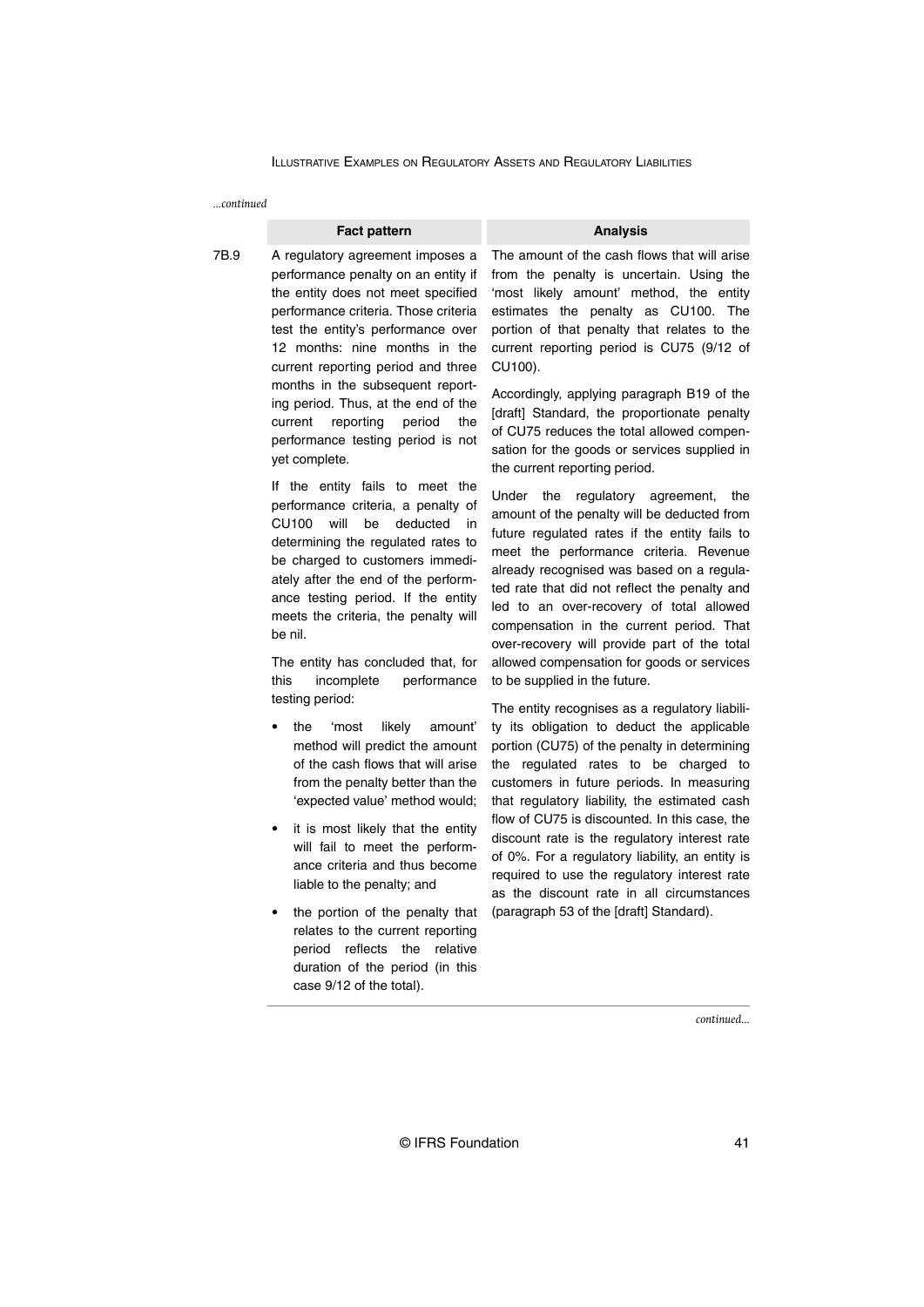*...continued*

#### **Fact pattern Analysis**

7B.10 An entity recognises a deferred tax asset and tax income in the current period. The regulatory agreement does not require the entity to deduct an amount in determining the regulated rate charged to customers until the income tax asset has become current and results in a reduction in the related taxes paid by the entity.

The tax income recognised in the current period reduces the total allowed compensation for goods or services supplied in that period. Revenue already recognised was based on a regulated rate that did not reflect deferred tax, leading to an overrecovery of total allowed compensation for goods or services supplied in the current period. Because the entity will not deduct this amount in determining the regulated rate charged to customers until it pays a reduced amount of taxes, that over-recovery will provide part of the total allowed compensation for goods or services to be supplied in the future (when the entity has paid tax reduced by that amount).

The entity recognises as a regulatory liability its obligation to deduct the amount of the tax income recognised in the current period in determining the regulated rates to be charged to customers in future periods. The entity measures this regulatory liability applying paragraph 61 of the [draft] Standard.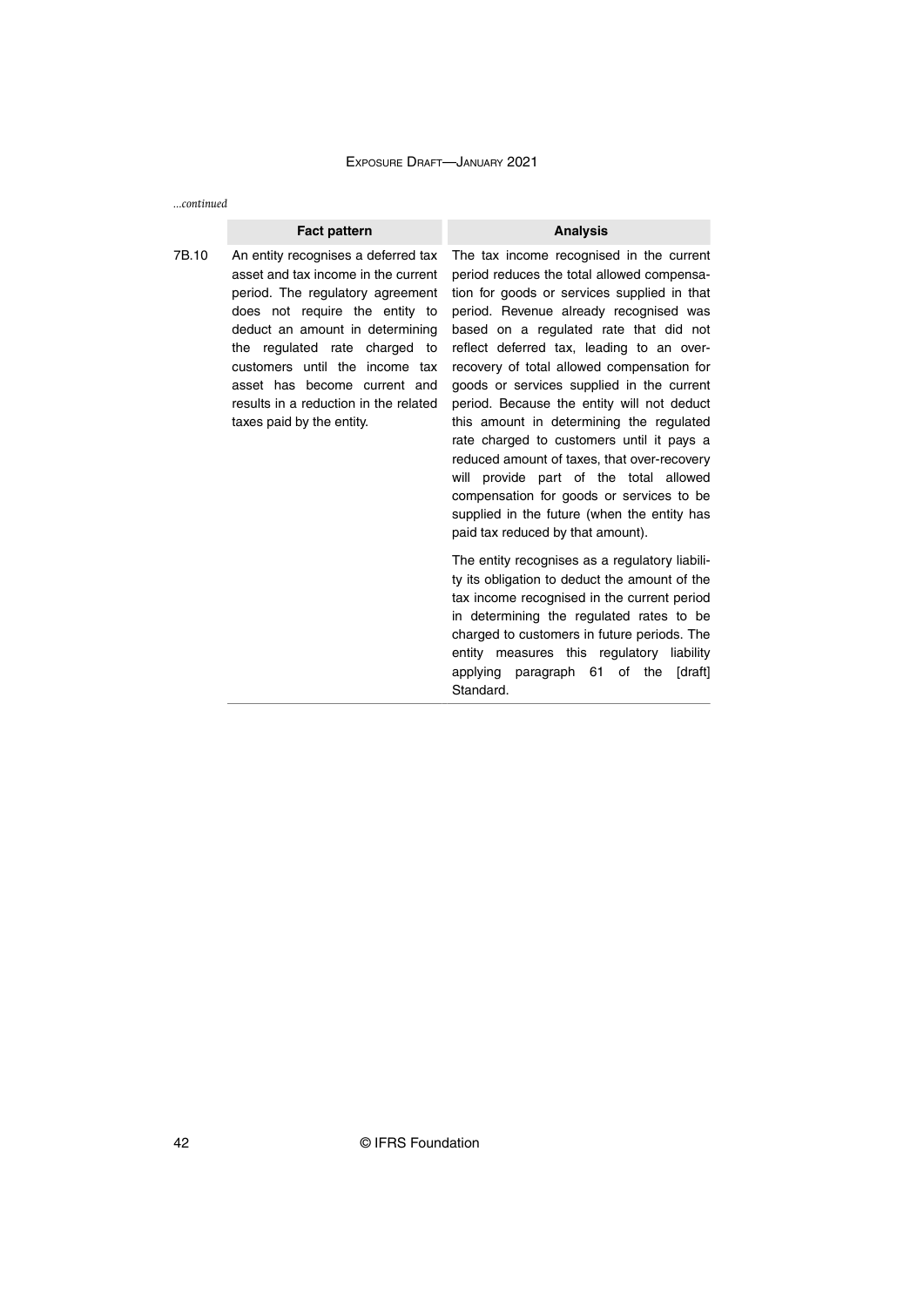### **Example 7C Examples of circumstances that give rise to neither regulatory assets nor regulatory liabilities**

|      | <b>Fact pattern</b>                                                                                                                                                                                                                                                        | <b>Analysis</b>                                                                                                                                                                                                                                                                                                                                                                                                                                                                                                               |
|------|----------------------------------------------------------------------------------------------------------------------------------------------------------------------------------------------------------------------------------------------------------------------------|-------------------------------------------------------------------------------------------------------------------------------------------------------------------------------------------------------------------------------------------------------------------------------------------------------------------------------------------------------------------------------------------------------------------------------------------------------------------------------------------------------------------------------|
| 7C.1 | An entity recognises expenses in<br>the current period by applying<br>IFRS Standards, but the regulatory<br>disallows<br>them--it<br>agreement<br>gives the entity no right to recover<br>them through the regulated rates<br>to be charged to customers in any<br>period. | These expenses do not give rise to an<br>amount of total allowed compensation in<br>any period. Therefore, no regulatory asset<br>or regulatory liability arises.                                                                                                                                                                                                                                                                                                                                                             |
| 7C.2 | A regulatory agreement adjusts<br>the regulatory capital base in the<br>current period for inflation, giving<br>an entity the right to add an<br>inflation adjustment in determining<br>the regulated rates to be charged<br>to customers in future periods.               | The inflation adjustment is a form of target<br>profit provided by the regulatory agreement.<br>Applying<br>the<br>requirements<br>of<br>paragraph B10 of the [draft] Standard,<br>target profit forms part of total allowed<br>compensation for goods or services to be<br>supplied in the periods when the regulatory<br>agreement entitles the entity to add that<br>amount of target profit in determining the<br>regulated rates to be charged to customers<br>-which in this example will be only in future<br>periods. |
|      |                                                                                                                                                                                                                                                                            | The right to add an amount reflecting the<br>inflation adjustment in determining the<br>regulated rates to be charged to customers<br>in a future period is not a right to recover<br>total allowed compensation for goods or<br>services already supplied to customers.<br>Consequently, that right does not meet the<br>definition of a regulatory asset. <sup>6</sup>                                                                                                                                                      |

*continued...*

<sup>6</sup> Two broadly equivalent approaches are typically used to compensate entities for inflation. Some regulatory agreements include inflation in a nominal return rate and apply it to a nominal base (such as the regulatory capital base). Others adjust a base such as the regulatory capital base for inflation and apply to it a real return rate excluding inflation. Neither approach results in a regulatory asset.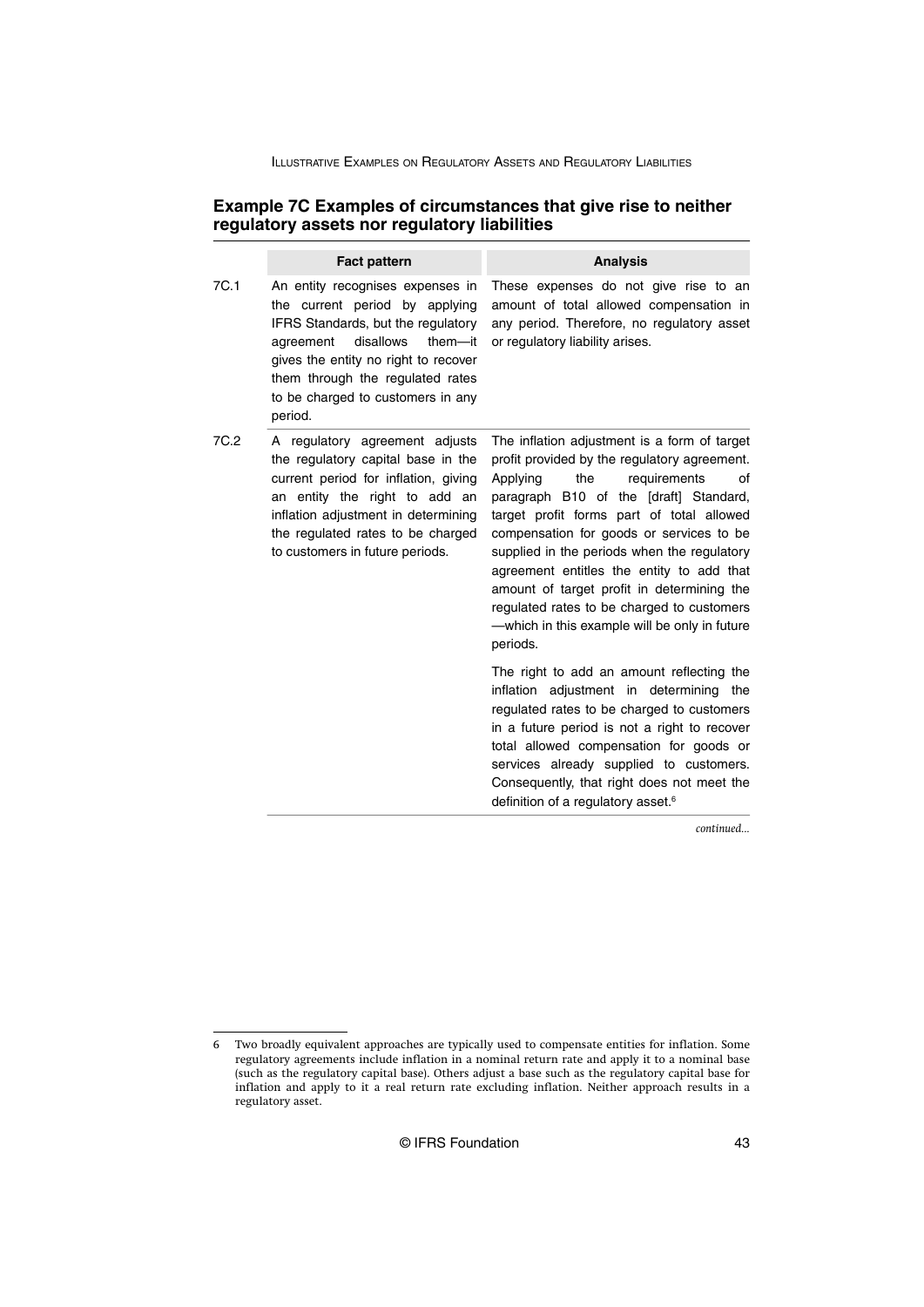*...continued*

#### **Fact pattern Analysis**

7C.3 A regulatory agreement gives an entity the right to accumulate regulatory returns on a balance related to an asset being constructed and hence not yet available for use, and to include those accumulated returns in the regulated rates to be charged to customers once the asset is available for use. The term 'allowance for funds used during construction' is sometimes used to describe this regulatory approach.

Regulatory returns on a balance related to an asset not yet available for use are a form of target profit provided by the regulatory agreement. Applying the requirements of paragraph B14 of the [draft] Standard, regulatory returns form part of total allowed compensation in the period when the regulatory agreement entitles the entity to add them in determining the regulated rates to be charged to customers—which in this example will be only when the asset is available for use.

Until the asset is available for use, the total allowed compensation for goods or services supplied using the asset is nil. Therefore, no regulatory asset arises.

Although the regulatory return accumulates during the construction period, it is not included in revenue during the construction period. Therefore, no regulatory liability arises during that period.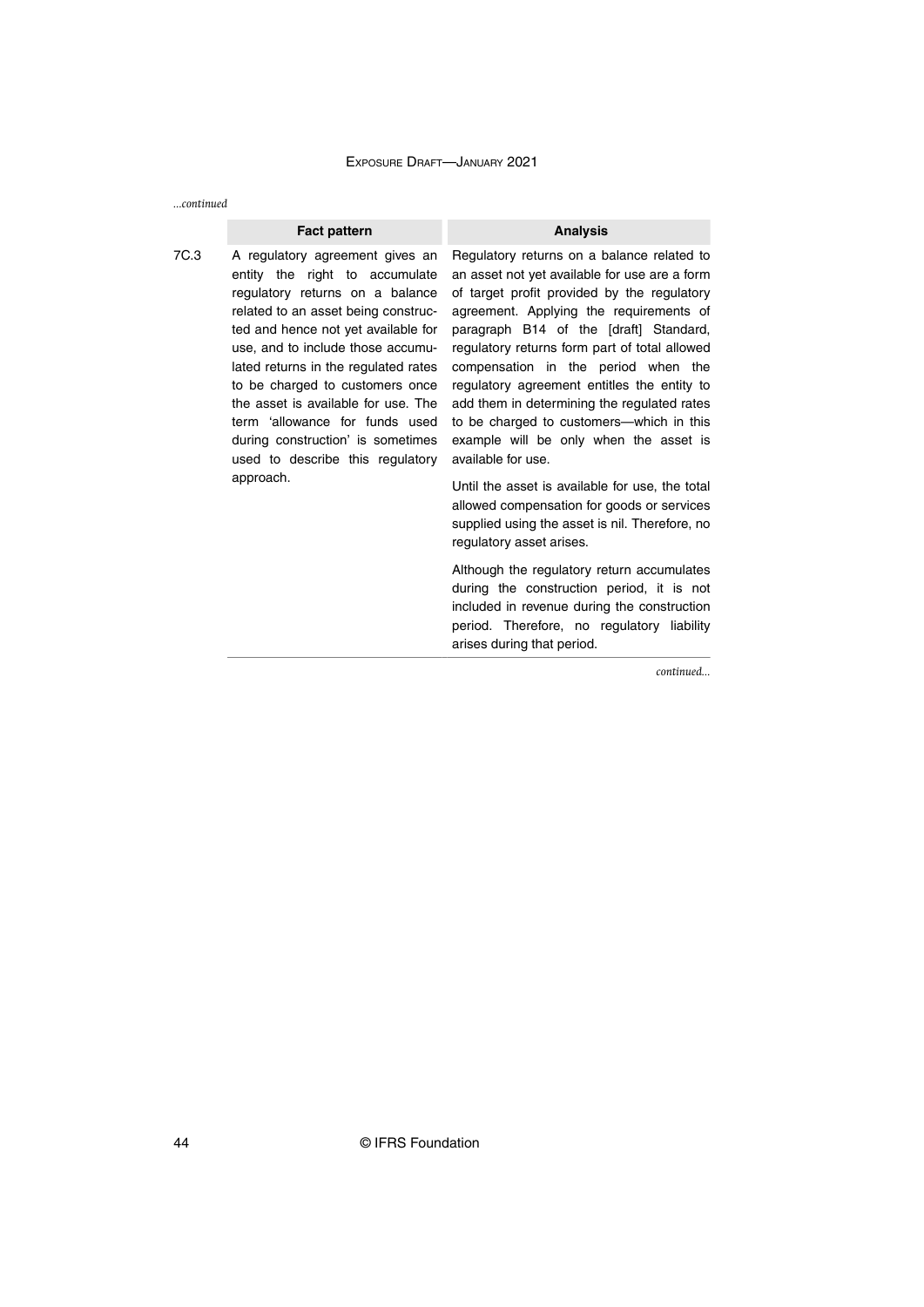| continued |                                                                                                                                                                                                                                                                                                                                                                                                                                                                                                                                                                                                                                                                             |                                                                                                                                                                                                                                                                                                                                                                                                                                                                                                                                                     |  |
|-----------|-----------------------------------------------------------------------------------------------------------------------------------------------------------------------------------------------------------------------------------------------------------------------------------------------------------------------------------------------------------------------------------------------------------------------------------------------------------------------------------------------------------------------------------------------------------------------------------------------------------------------------------------------------------------------------|-----------------------------------------------------------------------------------------------------------------------------------------------------------------------------------------------------------------------------------------------------------------------------------------------------------------------------------------------------------------------------------------------------------------------------------------------------------------------------------------------------------------------------------------------------|--|
|           | <b>Fact pattern</b>                                                                                                                                                                                                                                                                                                                                                                                                                                                                                                                                                                                                                                                         | <b>Analysis</b>                                                                                                                                                                                                                                                                                                                                                                                                                                                                                                                                     |  |
| 7C.4      | A regulated entity is part of a<br>group of entities. An unregulated<br>entity within the group recognises<br>an intercompany gain in its own<br>financial statements when it sells<br>an asset to the regulated entity.<br>In a future period, the regulated<br>entity will start using this asset in<br>supplying goods or services to<br>The<br>customers.<br>regulatory<br>agreement includes in the regula-<br>tory capital base the cost of the<br>asset to the regulated<br>entity.<br>without eliminating the intercompa-<br>ny gain, and subsequently allows<br>the regulated entity to recover this<br>amount through the regulated rate<br>charged to customers. | At the date of the intercompany sale, the<br>regulated entity has not yet supplied goods<br>or services using the asset and has not yet<br>recognised revenue relating to the recovery<br>of the cost of the asset. Therefore, from the<br>perspective of both the regulated entity and<br>the group, no regulatory asset or regulatory<br>liability arises at that date.                                                                                                                                                                           |  |
|           |                                                                                                                                                                                                                                                                                                                                                                                                                                                                                                                                                                                                                                                                             | For the regulated entity, this fact pattern is<br>the same as if the entity had acquired the<br>asset from a third party. The depreciation of<br>the asset over its useful life will give rise to<br>an amount of total allowed compensation<br>equal to the asset's cost to the regulated<br>entity, without eliminating the intercompany<br>gain.                                                                                                                                                                                                 |  |
|           |                                                                                                                                                                                                                                                                                                                                                                                                                                                                                                                                                                                                                                                                             | From the group's perspective in preparing<br>its consolidated financial statements, the<br>regulatory agreement permits the regulated<br>entity, in effect, to charge the intercompany<br>gain to customers as part of target profit.<br>Thus, from the group's perspective, the<br>group becomes entitled over the asset's life<br>to an amount of total allowed compensation<br>consisting of the historical cost of the asset<br>to the group, after eliminating the gain, plus<br>an amount of target profit equal to the<br>intercompany gain. |  |